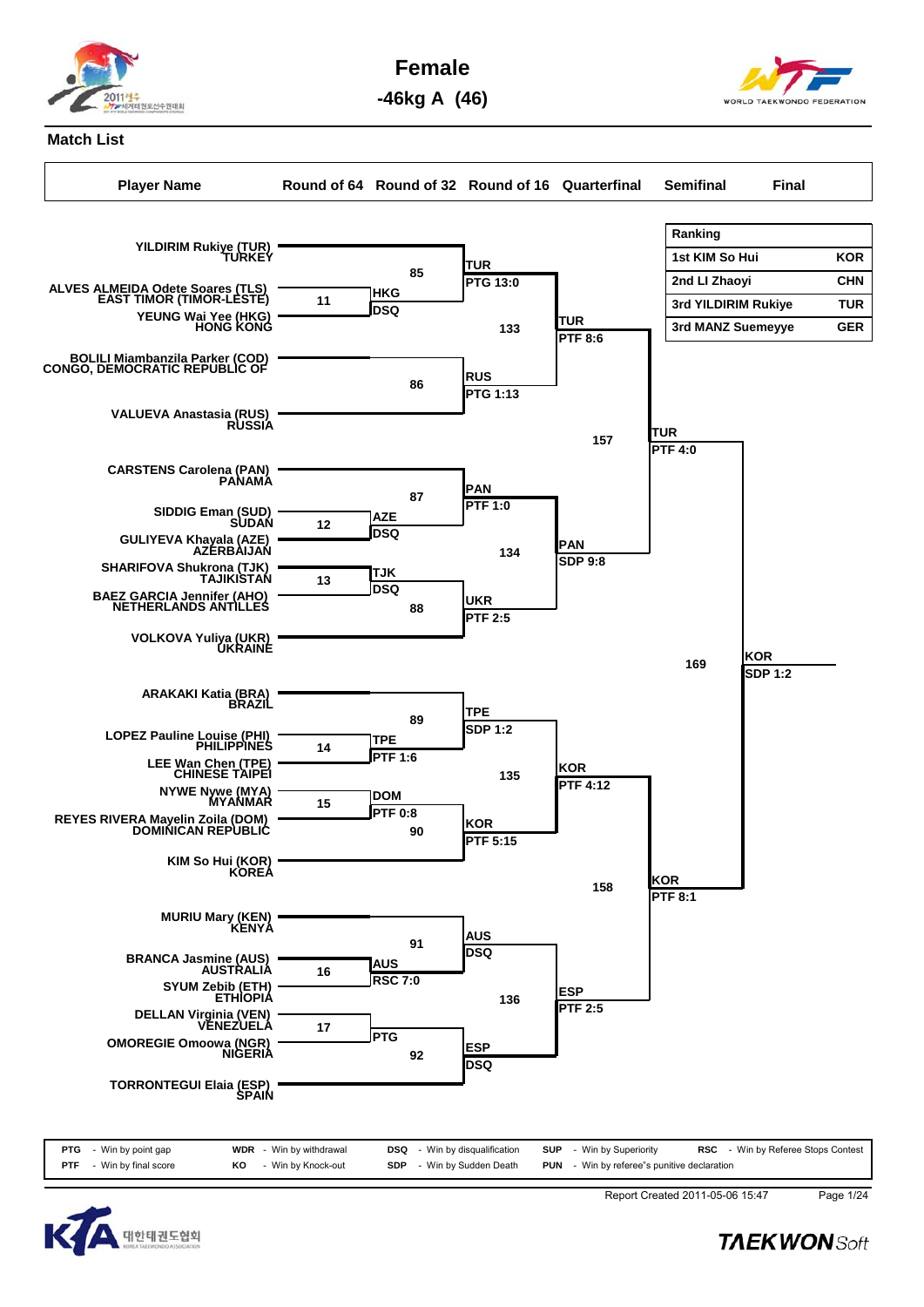

**Female**

**-46kg B (46)**



## **Match List**

**YONG Yvette (CAN) CANADA**

**Player Name Round of 64 Round of 32 Round of 16 Quarterfinal Semifinal Final**

**CAN**

**Ranking** 1st KIM So Hui **KOR 2nd LI Zhaoyi CHN 3rd YILDIRIM Rukiye TUR 3rd MANZ Suemeyye GER**



| <b>PTG</b> - Win by point gap     | <b>WDR</b> - Win by withdrawal | <b>DSQ</b> - Win by disqualification | <b>SUP</b> - Win by Superiority                    | <b>RSC</b> - Win by Referee Stops Contest |
|-----------------------------------|--------------------------------|--------------------------------------|----------------------------------------------------|-------------------------------------------|
| <b>PTF</b> $-$ Win by final score | - Win by Knock-out<br>KO       | - Win by Sudden Death<br><b>SDP</b>  | <b>PUN</b> - Win by referee"s punitive declaration |                                           |



Report Created 2011-05-06 15:47 Page 2/24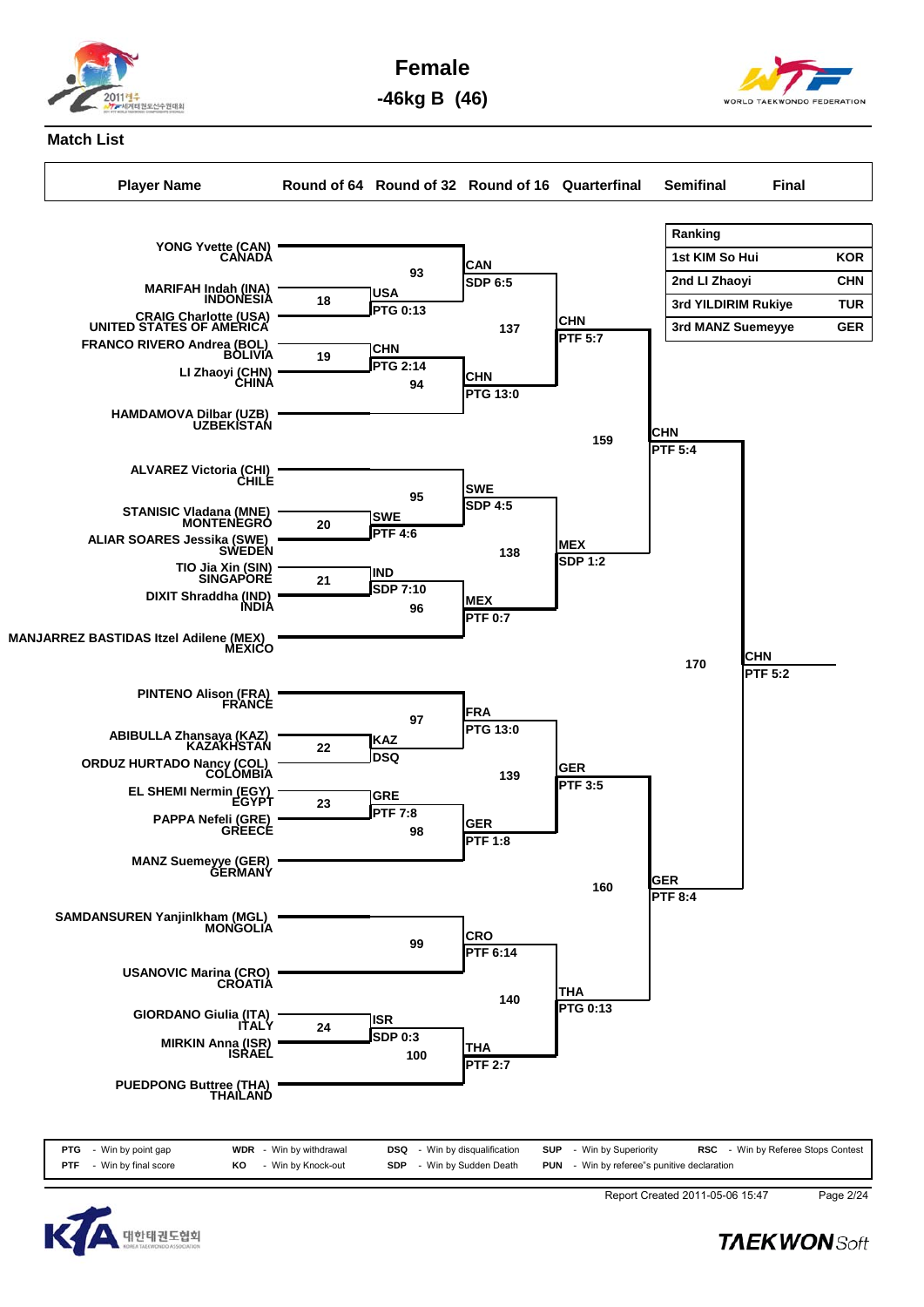

**Female -46kg Final (46)**



# **Match List**

| <b>Player Name</b>        | <b>Final</b> |                        | Goldmedalist        |            |  |  |  |  |
|---------------------------|--------------|------------------------|---------------------|------------|--|--|--|--|
|                           |              |                        | Ranking             |            |  |  |  |  |
|                           |              |                        | 1st KIM So Hui      | KOR        |  |  |  |  |
|                           |              |                        | 2nd Ll Zhaoyi       | <b>CHN</b> |  |  |  |  |
|                           |              |                        | 3rd YILDIRIM Rukiye | <b>TUR</b> |  |  |  |  |
|                           |              |                        | 3rd MANZ Suemeyye   | <b>GER</b> |  |  |  |  |
| KIM So Hui (KOR)<br>KOREA | $175\,$      | KOR<br><b>PTF 13:6</b> |                     |            |  |  |  |  |
| LI Zhaoyi (CHN)<br>CHINA  |              |                        |                     |            |  |  |  |  |

| PTG<br>- Win by point gap          | <b>WDR</b> - Win by withdrawal | DSQ<br>- Win by disqualification    | SUP<br>- Win by Superiority                        | RSC<br>- Win by Referee Stops Contest |
|------------------------------------|--------------------------------|-------------------------------------|----------------------------------------------------|---------------------------------------|
| - Win by final score<br><b>PTF</b> | - Win by Knock-out<br>KO       | - Win by Sudden Death<br><b>SDP</b> | <b>PUN</b> - Win by referee"s punitive declaration |                                       |
|                                    |                                |                                     |                                                    |                                       |



Report Created 2011-05-06 15:47 Page 3/24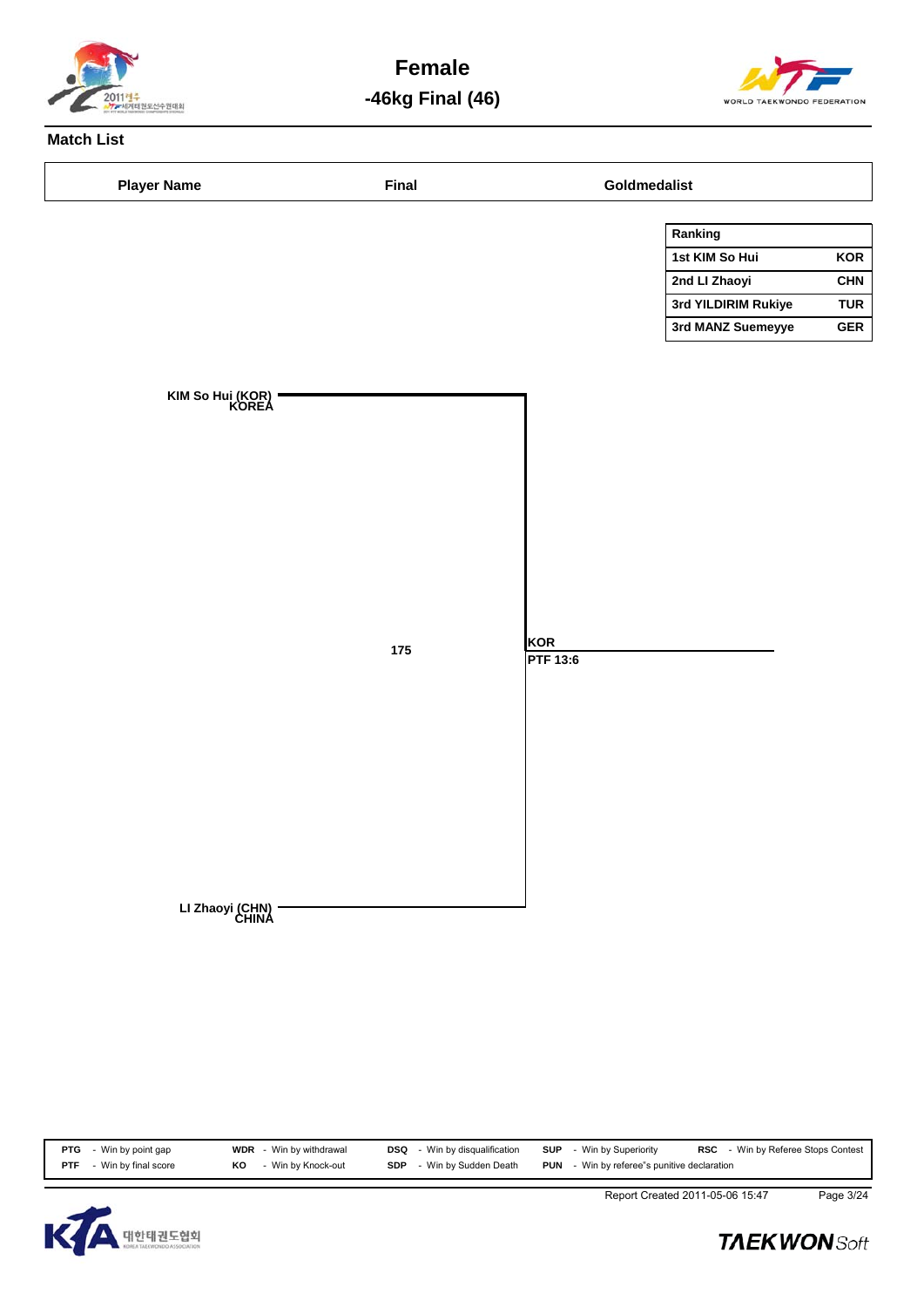

**Female**



**-49kg A (54)**

# **Match List**

**WU Jingyu (CHN) CHINA**

**ZAJC Hanna (SWE) SWEDEN**

**KHAN Galina (UZB) UZBEKISTAN**

**TSEREN Otgonchuluun (MGL) MONGOLIA V\D LINDE Aischal J A (ARU) ARUBA**

**MASTRANTONI Federica (ITA) ITALY**

**SADYKOVA Akniyet (KAZ) KAZAKHSTAN**

**ZANINOVIC Lucija (CRO) CROATIA**

**MORALES Deireanne (USA) UNITED STATES OF AMERICA BJELKE Charlotte Paik (DEN) DENMARK**

**AL MUTAWAH Kaltham (QAT) QATAR**

**NGONJA Shadia (KEN) KENYA**

**KASAHARA Erika (JPN) JAPAN**

**Player Name Round of 64 Round of 32 Round of 16 Quarterfinal Semifinal Final Ranking 1st WU Jingyu CHN 2nd YANG Shu Chun TPE 3rd ATABROUR Sanaa MAR 3rd YAGUE Brigida ESP ARU PTF 0:7 18 SWE PTF 3:0 19 UZB PTF 10:4 20 USA PTF 6:1 21 QAT DSQ 22 AZE CHN PTF 8:0 72 UZB** 73 **SDP** 0:1 **CRO PTF 4:0 74 JPN WDR 0:8 75 MEX PTF 7:1 76 CHN PTF 8:1 104 CRO PTF 4:1 105 CHN PTF 10:1 120 CHN PTF 5:4 128**



| <b>PTG</b> - Win by point gap     |    | <b>WDR</b> - Win by withdrawal | <b>DSQ</b> - Win by disqualification |  | <b>SUP</b> - Win by Superiority                    |  | <b>RSC</b> - Win by Referee Stops Contest |
|-----------------------------------|----|--------------------------------|--------------------------------------|--|----------------------------------------------------|--|-------------------------------------------|
| <b>PTF</b> $-$ Win by final score | KO | - Win by Knock-out             | <b>SDP</b> - Win by Sudden Death     |  | <b>PUN</b> - Win by referee"s punitive declaration |  |                                           |



Report Created 2011-05-06 15:47 Page 4/24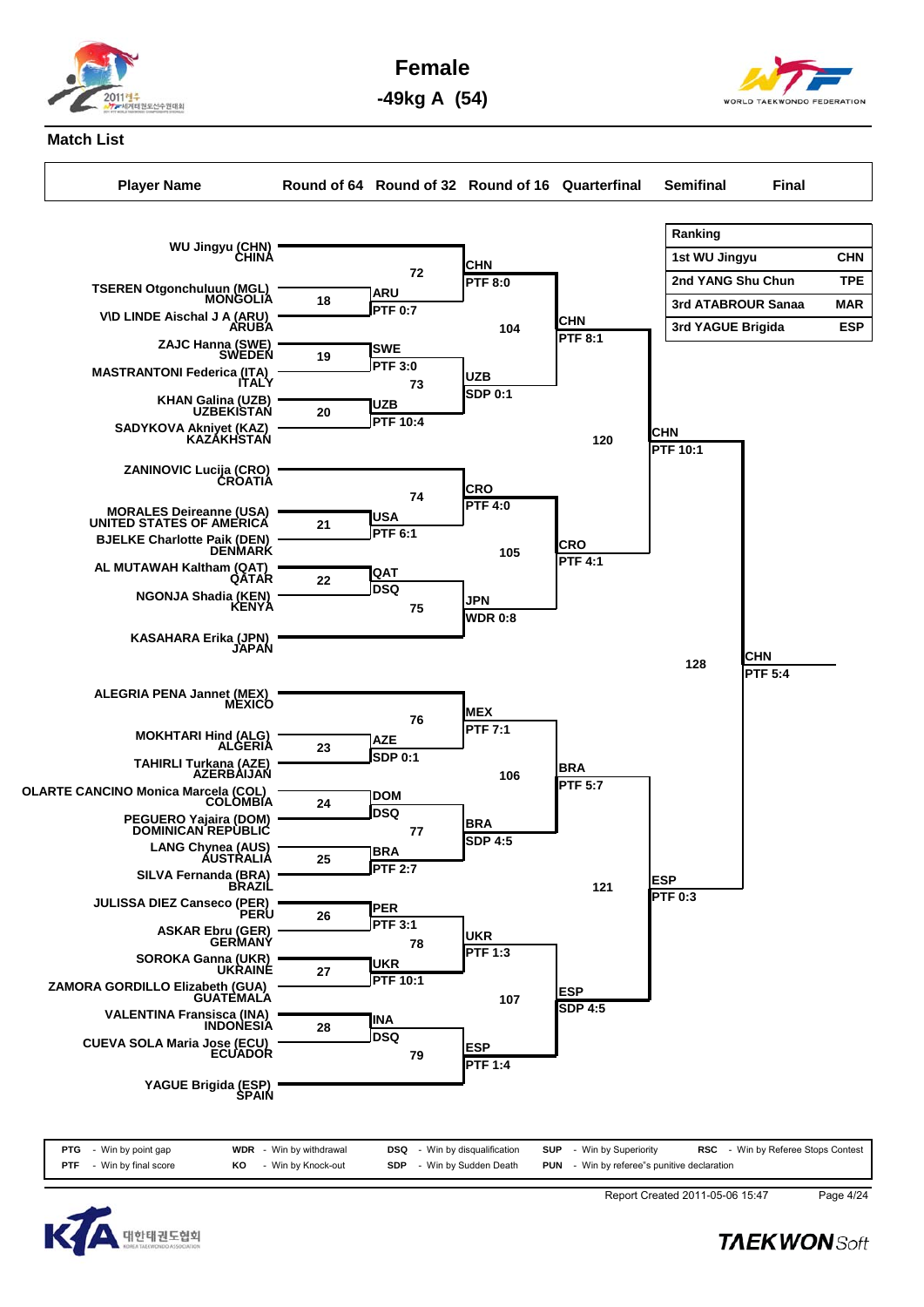

**Female**



**-49kg B (54)**

# **Match List**

**Player Name Round of 64 Round of 32 Round of 16 Quarterfinal Semifinal Final**





Report Created 2011-05-06 15:47 Page 5/24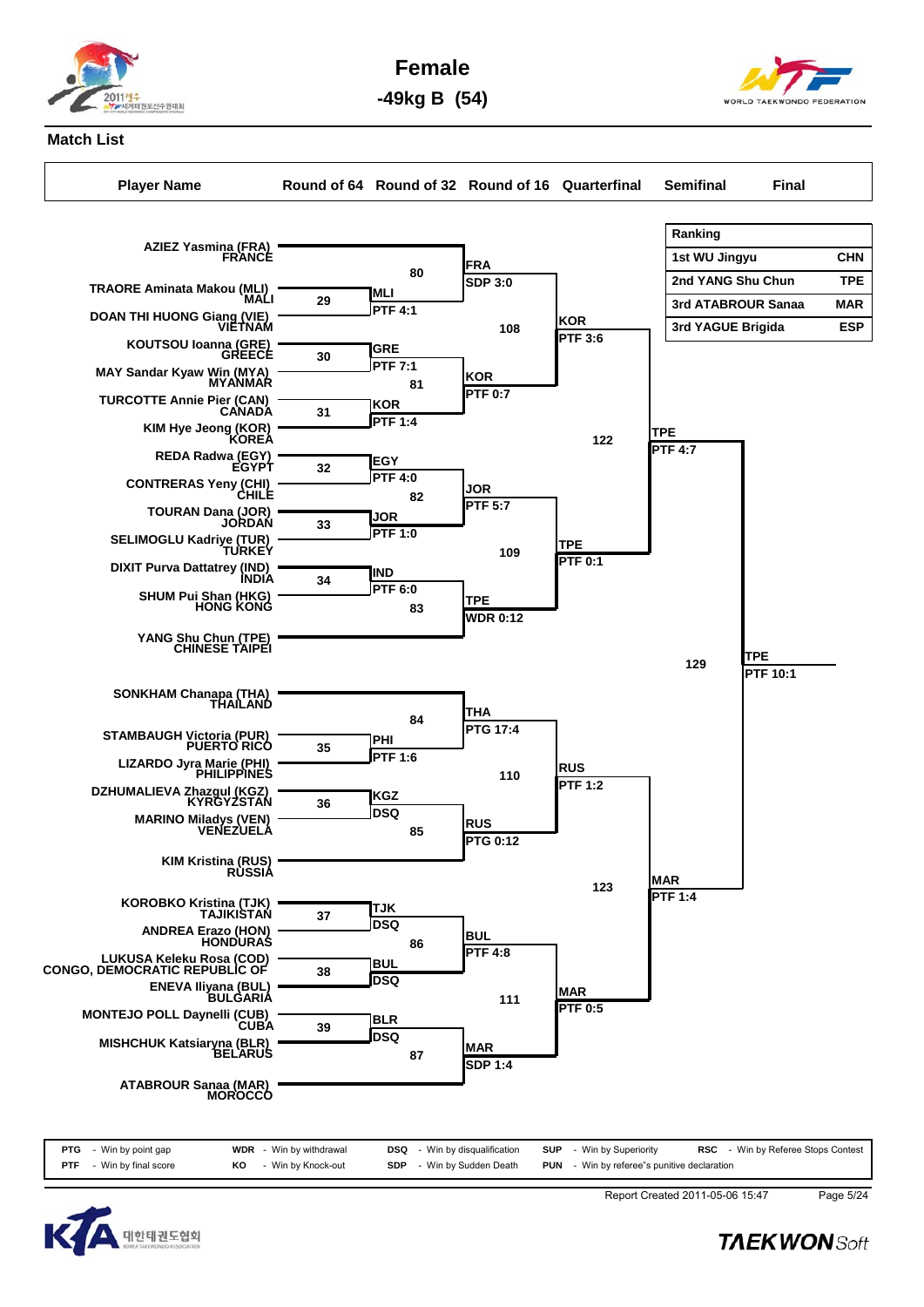

**Female -49kg Final (54)**



## **Match List**



**PTG** - Win by point gap **WDR** - Win by withdrawal **DSQ** - Win by disqualification **SUP** - Win by Superiority **RSC** - Win by Referee Stops Contest<br>**PTF** - Win by final score **KO** - Win by Knock-out **SDP** - Win by Sudden De **RO** - Win by Knock-out **SDP** - Win by Sudden Death **PUN** - Win by referee"s punitive declaration



Report Created 2011-05-06 15:47 Page 6/24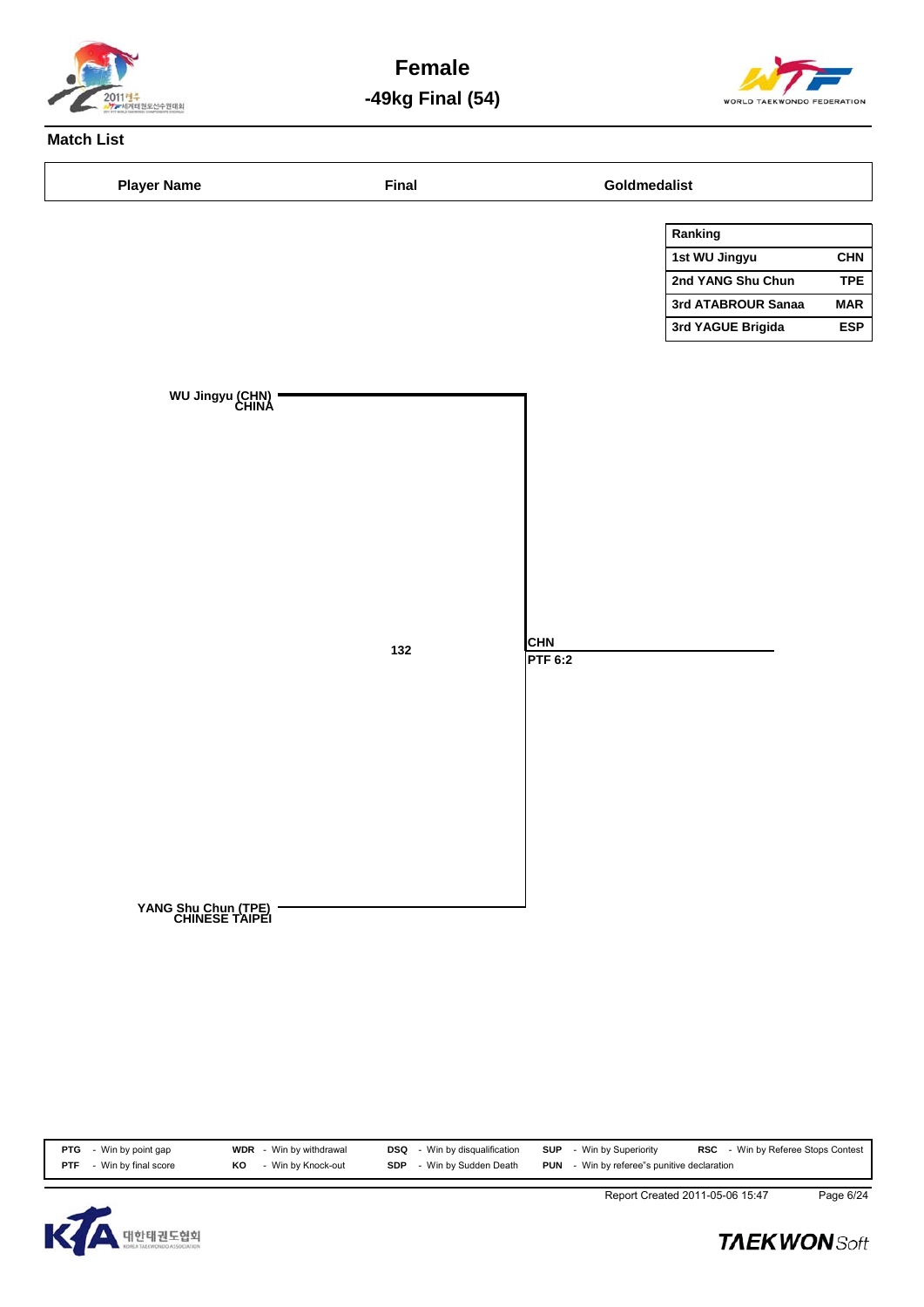

**Female**

**-53kg A (51)**



# **Match List**

**Player Name Round of 64 Round of 32 Round of 16 Quarterfinal Semifinal Final**





Report Created 2011-05-06 15:47 Page 7/24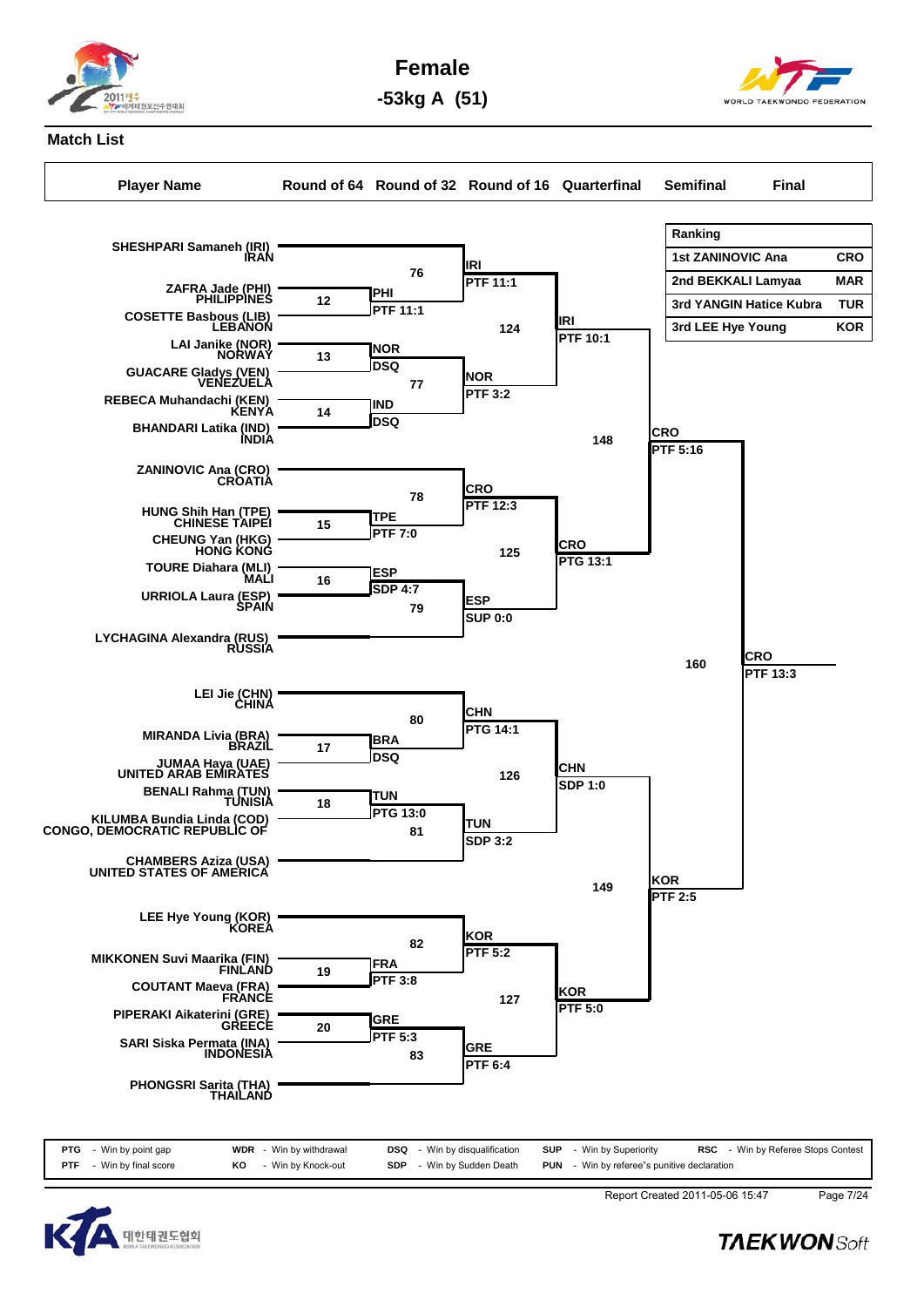

**Female -53kg B (51)**

**Match List**

**Player Name Round of 64 Round of 32 Round of 16 Quarterfinal Semifinal Final**



| <b>PTG</b> | - Win by point gap   |    | <b>WDR</b> - Win by withdrawal | DSQ        | - Win by disqualification | <b>SUP</b> - Win by Superiority                    | <b>RSC</b> - Win by Referee Stops Contes |
|------------|----------------------|----|--------------------------------|------------|---------------------------|----------------------------------------------------|------------------------------------------|
| PTF        | - Win by final score | КO | - Win by Knock-out             | <b>SDP</b> | - Win by Sudden Death     | <b>PUN</b> - Win by referee"s punitive declaration |                                          |



Report Created 2011-05-06 15:47 Page 8/24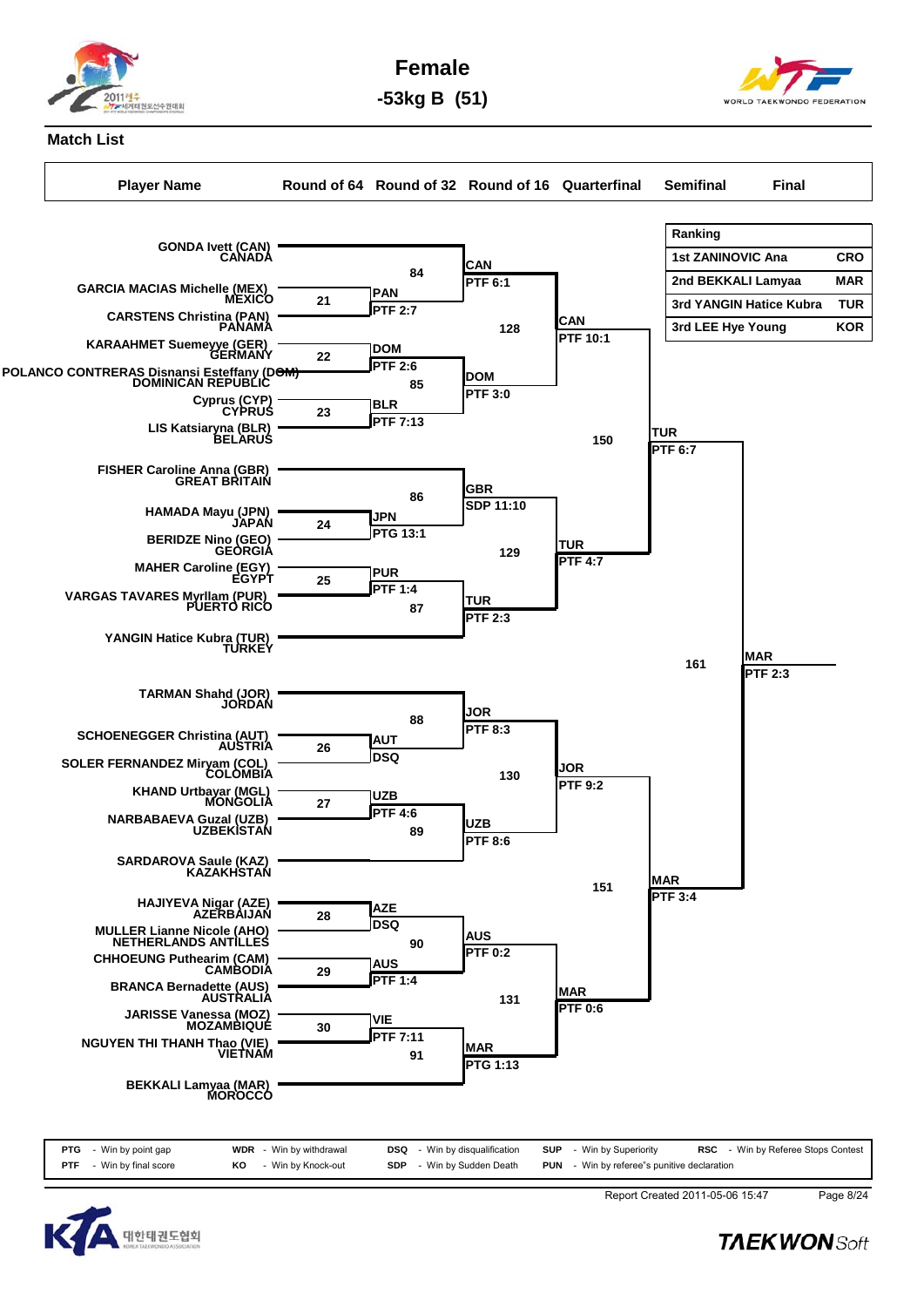

**Female -53kg Final (51)**



## **Match List**

| <b>Player Name</b>              | <b>Final</b> |                 | Goldmedalist            |            |
|---------------------------------|--------------|-----------------|-------------------------|------------|
|                                 |              |                 | Ranking                 |            |
|                                 |              |                 | 1st ZANINOVIC Ana       | CRO        |
|                                 |              |                 | 2nd BEKKALI Lamyaa      | <b>MAR</b> |
|                                 |              |                 | 3rd YANGIN Hatice Kubra | <b>TUR</b> |
|                                 |              |                 | 3rd LEE Hye Young       | <b>KOR</b> |
|                                 |              |                 |                         |            |
|                                 |              |                 |                         |            |
| ZANINOVIC Ana (CRO)<br>CROATIA  |              |                 |                         |            |
|                                 |              |                 |                         |            |
|                                 |              |                 |                         |            |
|                                 |              |                 |                         |            |
|                                 |              |                 |                         |            |
|                                 |              |                 |                         |            |
|                                 |              |                 |                         |            |
|                                 |              |                 |                         |            |
|                                 |              |                 |                         |            |
|                                 |              |                 |                         |            |
|                                 |              |                 |                         |            |
|                                 |              | <b>CRO</b>      |                         |            |
|                                 | 166          | <b>PTF 14:8</b> |                         |            |
|                                 |              |                 |                         |            |
|                                 |              |                 |                         |            |
|                                 |              |                 |                         |            |
|                                 |              |                 |                         |            |
|                                 |              |                 |                         |            |
|                                 |              |                 |                         |            |
|                                 |              |                 |                         |            |
|                                 |              |                 |                         |            |
|                                 |              |                 |                         |            |
|                                 |              |                 |                         |            |
|                                 |              |                 |                         |            |
| BEKKALI Lamyaa (MAR)<br>MOROCCO |              |                 |                         |            |
|                                 |              |                 |                         |            |
|                                 |              |                 |                         |            |
|                                 |              |                 |                         |            |
|                                 |              |                 |                         |            |

**PTG** - Win by point gap **WDR** - Win by withdrawal **DSQ** - Win by disqualification **SUP** - Win by Superiority **RSC** - Win by Referee Stops Contest<br>**PTF** - Win by final score **KO** - Win by Knock-out **SDP** - Win by Sudden De **PUN** - Win by referee"s punitive declaration



Report Created 2011-05-06 15:47 Page 9/24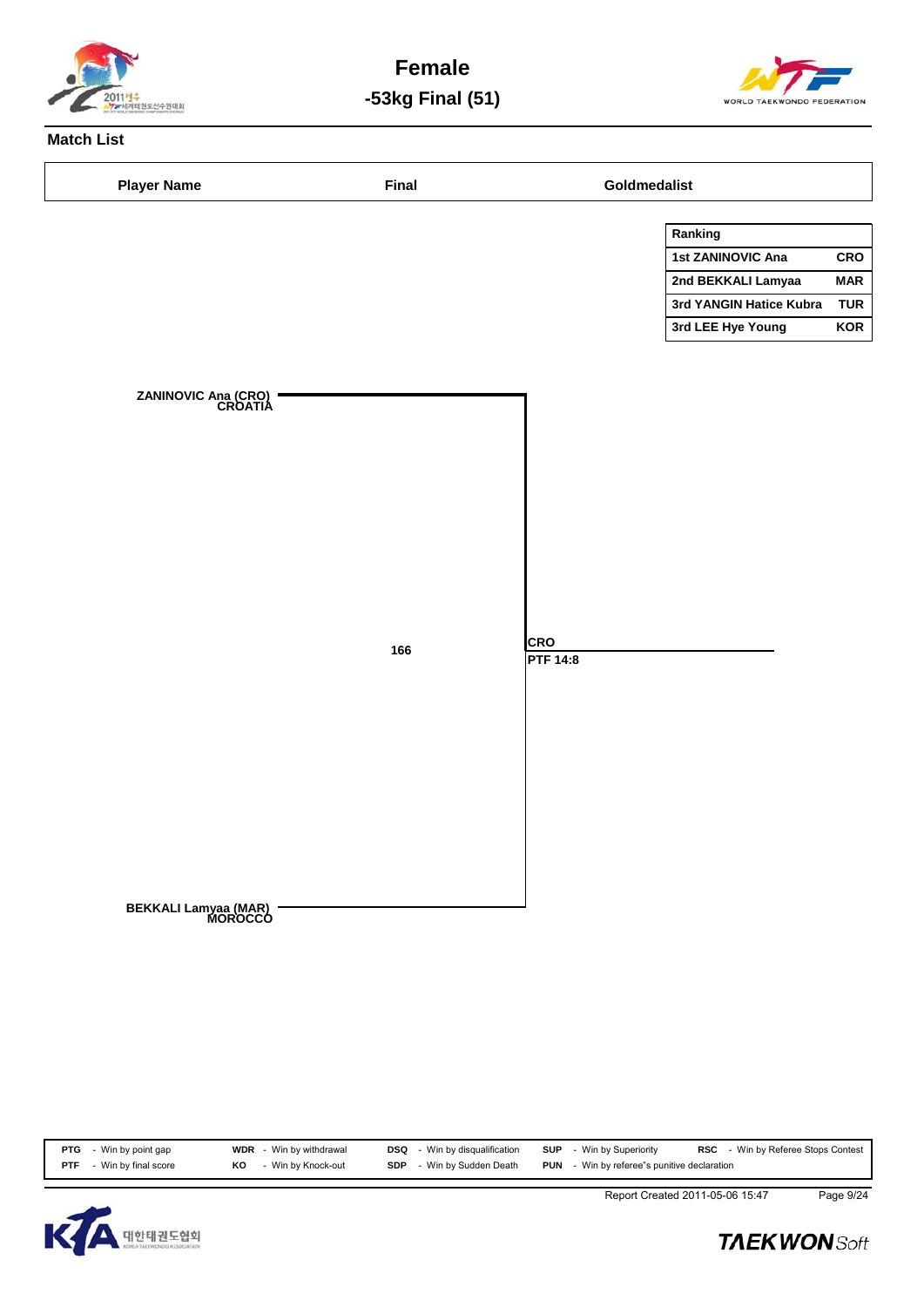

**Female**

**-57kg A (59)**



## **Match List**

**TSENG Pei Hua (TPE) CHINESE TAIPEI**

**Player Name Round of 64 Round of 32 Round of 16 Quarterfinal Semifinal Final**

**Ranking 1st HOU Yuzhuo CHN**



**PTF** - Win by final score **KO** - Win by Knock-out **SDP** - Win by Sudden Death **PUN** - Win by referee"s punitive declaration



Report Created 2011-05-06 15:47 Page 10/24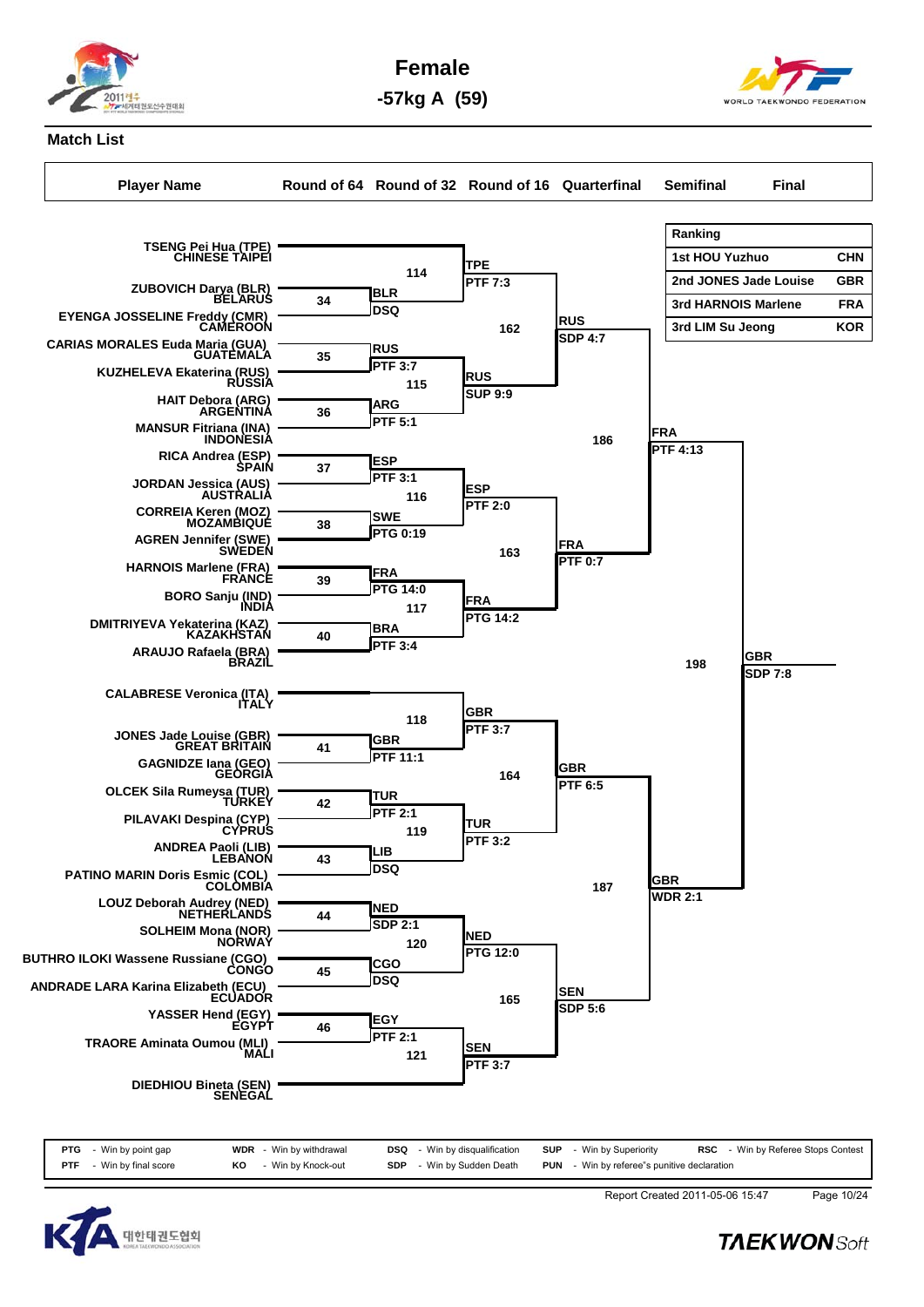

**Female -57kg B (59)**

## **Match List**

**Player Name Round of 64 Round of 32 Round of 16 Quarterfinal Semifinal Final**



**PTG** - Win by point gap **WDR** - Win by withdrawal **DSQ** - Win by disqualification **SUP** - Win by Superiority **RSC** - Win by Referee Stops Contest **PTF** - Win by final score **KO** - Win by Knock-out **SDP** - Win by Sudden Death **PUN** - Win by referee"s punitive declaration



Report Created 2011-05-06 15:47 Page 11/24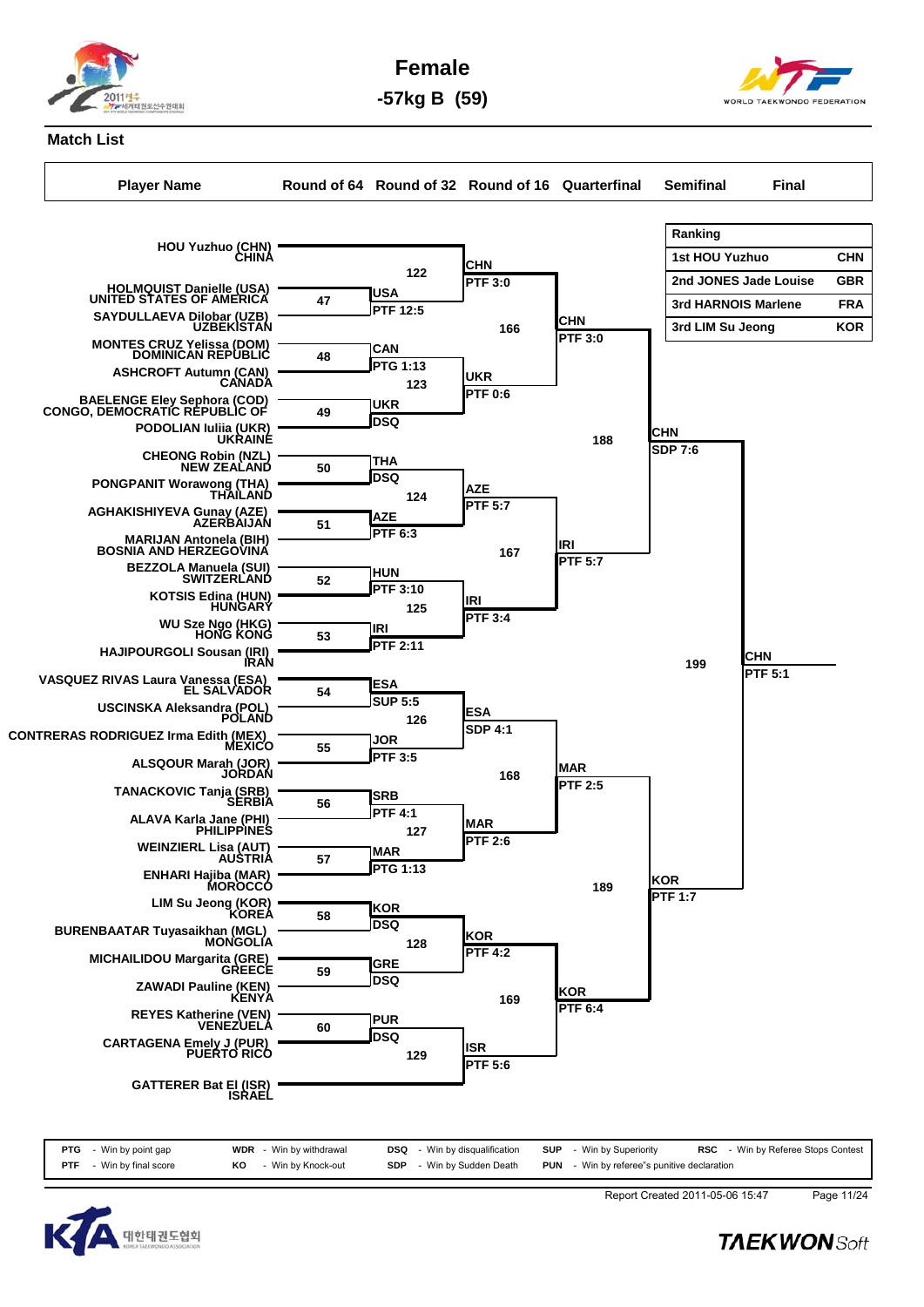

**Female -57kg Final (59)**



# **Match List**

| <b>Player Name</b>                       | <b>Final</b> |                       | Goldmedalist          |            |
|------------------------------------------|--------------|-----------------------|-----------------------|------------|
|                                          |              |                       | Ranking               |            |
|                                          |              |                       | 1st HOU Yuzhuo        | <b>CHN</b> |
|                                          |              |                       | 2nd JONES Jade Louise | GBR        |
|                                          |              |                       | 3rd HARNOIS Marlene   | <b>FRA</b> |
|                                          |              |                       | 3rd LIM Su Jeong      | <b>KOR</b> |
|                                          |              |                       |                       |            |
|                                          |              |                       |                       |            |
| JONES Jade Louise (GBR)<br>GREAT BRITAIN |              |                       |                       |            |
|                                          |              |                       |                       |            |
|                                          |              |                       |                       |            |
|                                          |              |                       |                       |            |
|                                          |              |                       |                       |            |
|                                          |              |                       |                       |            |
|                                          |              |                       |                       |            |
|                                          |              |                       |                       |            |
|                                          |              |                       |                       |            |
|                                          |              |                       |                       |            |
|                                          |              |                       |                       |            |
|                                          | 204          | <b>CHN</b><br>SDP 5:6 |                       |            |
|                                          |              |                       |                       |            |
|                                          |              |                       |                       |            |
|                                          |              |                       |                       |            |
|                                          |              |                       |                       |            |
|                                          |              |                       |                       |            |
|                                          |              |                       |                       |            |
|                                          |              |                       |                       |            |
|                                          |              |                       |                       |            |
|                                          |              |                       |                       |            |
|                                          |              |                       |                       |            |
| HOU Yuzhuo (CHN)<br>CHINA                |              |                       |                       |            |
|                                          |              |                       |                       |            |
|                                          |              |                       |                       |            |
|                                          |              |                       |                       |            |
|                                          |              |                       |                       |            |

| - Win by Knock-out<br><b>PUN</b> - Win by referee"s punitive declaration<br>Win by Sudden Death<br>- Win by final score<br><b>PTF</b><br><b>SDP</b><br>KO | <b>PTG</b> - Win by point gap | WDR<br>- Win by withdrawal | Win by disqualification<br>DSQ | - Win by Superiority<br>SUP | <b>RSC</b> - Win by Referee Stops Contest |
|-----------------------------------------------------------------------------------------------------------------------------------------------------------|-------------------------------|----------------------------|--------------------------------|-----------------------------|-------------------------------------------|
|                                                                                                                                                           |                               |                            |                                |                             |                                           |



Report Created 2011-05-06 15:47 Page 12/24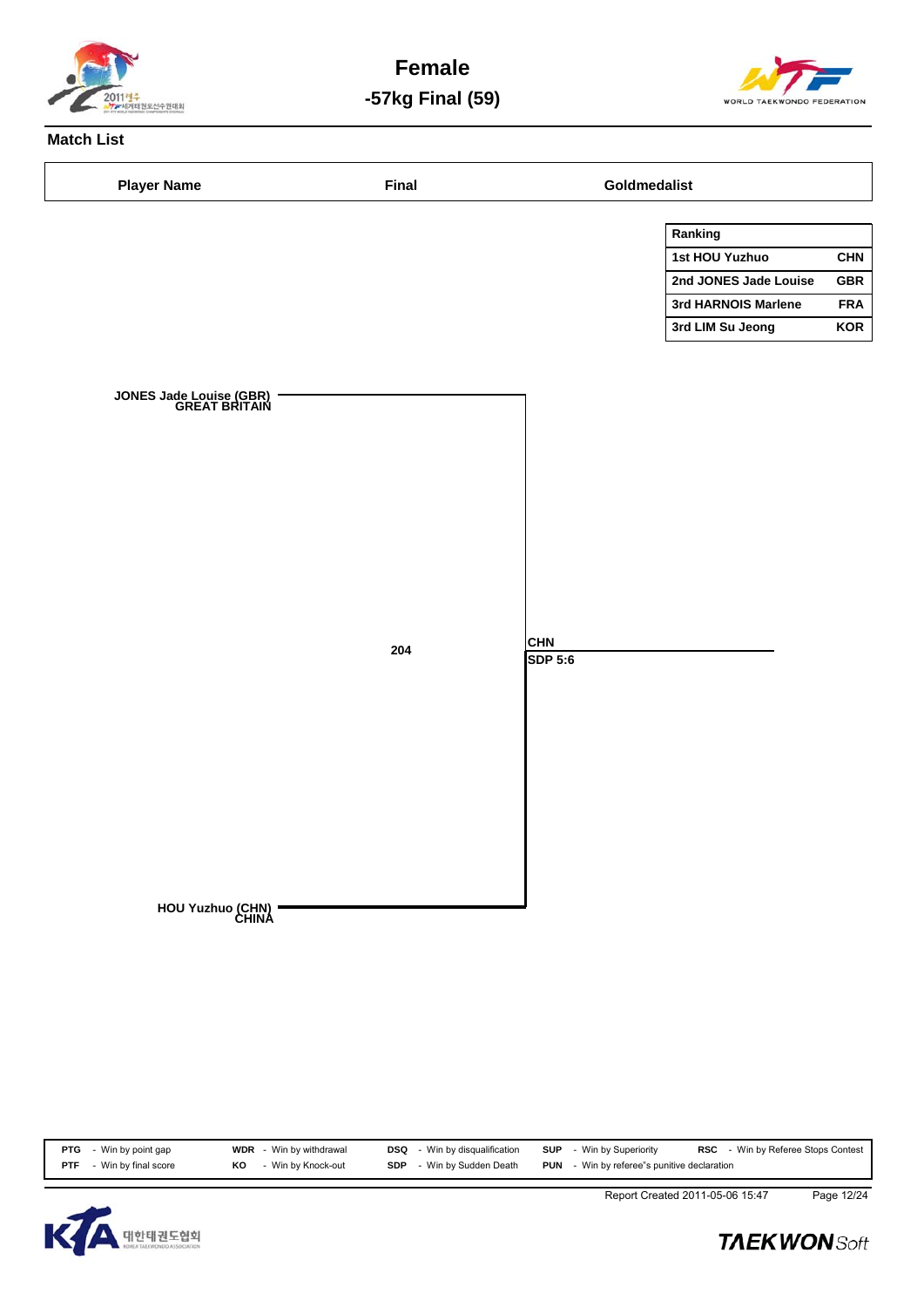

**Female**

**-62kg A (53)**



## **Match List**

**Player Name Round of 64 Round of 32 Round of 16 Quarterfinal Semifinal Final**

**Ranking 1st NISAISOM Rangsiya THA 2nd SUMIC Marina CRO 3rd SERGERIE Karine CAN 3rd ALTUNEL Durdane TUR SERGERIE Karine (CAN) CANADA TAJES Veronica (ARG) ARGENTINA GRANDINO Michela (ITA) ITALY ITA PTG 0:12 61 SHAHBAZI Sanaz (USA) UNITED STATES OF AMERICA SHAHANAZ KHATUN Shahanaz (BAN) BANGLADESH USA DSQ <sup>62</sup> NGUYEN THI Duong (VIE) VIETNAM DUMAR PORTACIO Katherine (COL) COLOMBIA VIE DSQ <sup>63</sup> VAN BAAREN Joyce (NED) NETHERLANDS MIKAYILOVA Sabina (AZE) AZERBAIJAN MOUEGHA MOUEGHA Urgence (GAB) GABON GAB PTF 3:5 64 MANALO Maria Camille (PHI) PHILIPPINES KARAHODZIC Elzana (BIH) BOSNIA AND HERZEGOVINA PHI PTF 3:1 65 CORDERO Adanys (VEN) VENEZUELA MEGAHED Samera (EGY) EGYPT DIALLO Alimatou (SEN) SENEGAL CHESHUINA Marina (RUS) RUSSIA RUS DSQ <sup>66</sup> WIHONGI Verina (NZL) NEW ZEALAND NJUGUNA Sarah (KEN) KENYA NZL DSQ <sup>67</sup> SUMIC Marina (CRO) CROATIA ACOSTA ALVAREZ Carolina (MEX) MEXICO CRO PTF 5:2 68 MARTON Carmen (AUS) AUSTRALIA YAKOVLEVA DarYa (UKR) UKRAINE AUS PTF 4:2 69 DIAZ Yohaira (DOM) DOMINICAN REPUBLIC KARATHANASI Eleni (GRE) GREECE GRE PTF 0:4 70 NAIENE Ana (MOZ) MOZAMBIQUE JOHANSSON Elin (SWE) SWEDEN SWE PTG 0:12 71 CAN PTF 4:0 130 VIE PTF 3:4 131 NED PTF 5:0 132 PHI DSQ <sup>133</sup> RUS PTF 2:12 134 CRO PTF 0:5 135 AUS PTF 7:1 136 SWE** 137 **1388**<br>**ISUP 3:3 CAN** 170 **I**CAN<br>SUP 8:8 **NED SDP 1:0 171 CRO PTF 1:12 172 AUS PTF 6:3 173 CAN** 190 **I**CAN<br>**SDP** 4:3 **CRO PTG 15:3 191 CRO WDR 0:0 200**

**NIARE Haby (FRA) FRANCE**

| <b>PTG</b> - Win by point gap     |    | <b>WDR</b> - Win by withdrawal | <b>DSQ</b> - Win by disqualification | <b>SUP</b> - Win by Superiority                    | <b>RSC</b> - Win by Referee Stops Contes |
|-----------------------------------|----|--------------------------------|--------------------------------------|----------------------------------------------------|------------------------------------------|
| <b>PTF</b> $-$ Win by final score | KO | - Win by Knock-out             | <b>SDP</b> - Win by Sudden Death     | <b>PUN</b> - Win by referee"s punitive declaration |                                          |



Report Created 2011-05-06 15:47 Page 13/24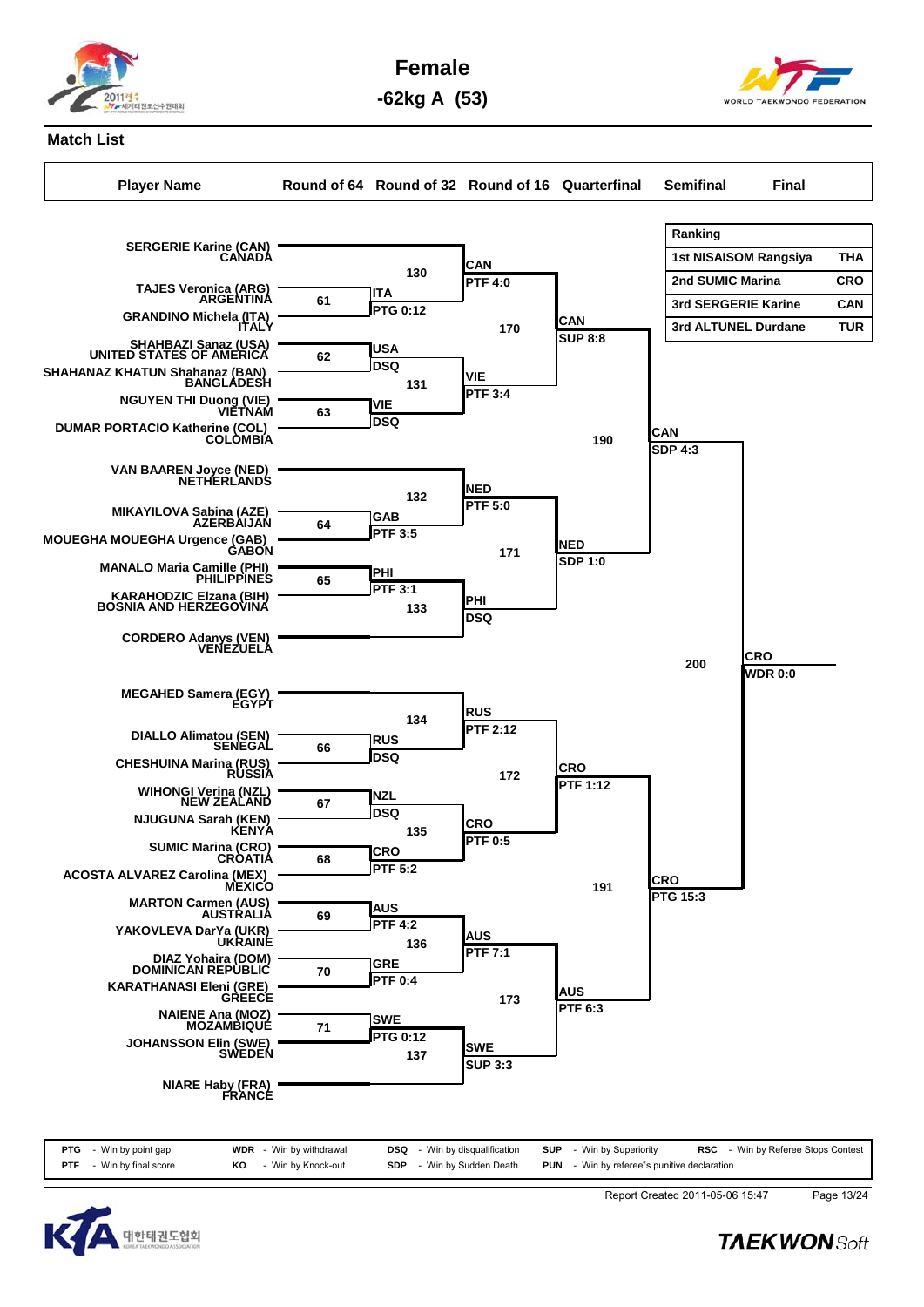

**Female -62kg B (53)**



## **Match List**

**Player Name Round of 64 Round of 32 Round of 16 Quarterfinal Semifinal Final Ranking 1st NISAISOM Rangsiya THA 2nd SUMIC Marina CRO 3rd SERGERIE Karine CAN 3rd ALTUNEL Durdane TUR ASEMANI Raheleh (IRI) IRAN DIOLA Timothea (CYP) CYPRUS GUELEC Rabia (GER) GERMANY GER PTF 2:11 72 GAL Maria (HUN) HUNGARY BHAT Sneha (IND) INDIA HUN PTF 12:1 73 LIU Jing (CHN) CHINA KIM Hwi Lang (KOR) KOREA KOR PTF 3:5 74 SIAD Tahra (SUD) SUDAN ALTUNEL Durdane (TUR) TURKEY PERMATASARI Vony Dian (INA) INDONESIA TUR PTF 4:0 75 SANTANA Aparecida (BRA) BRAZIL SPASOVSKA Viktorija (MKD) MACEDONIA BRA DSQ <sup>76</sup> BAKKAL Naima (MAR) MOROCCO THWEIB Shaden (JOR) JORDAN NISAISOM Rangsiya (THA) THAILAND MPOYI Kamuanya Gradi (COD) CONGO, DEMOCRATIC REPUBLIC OF THA DSQ 77 KLAEY Nina (SUI) SWITZERLAND NGO EBEM Marie Louise (CMR) CAMEROON SUI DSQ <sup>78</sup> ABADIA SANDOVAL Coralia Lucia (GUA) GUATEMALA GRETARSDOTTIR Ingibjorg Erla (ISL) ICELAND ROMAN Aurora N (PUR) PUERTO RICO PUR PTF 2:6 79 BARRY Mariama Dalanda (GUI) GUINEA LIN Jo Wei (TPE) CHINESE TAIPEI TPE PTF 2:5 80 KOSPAGAROVA Zhadyra (KAZ) KAZAKHSTAN IRI PTF 1:0 138 KOR PTG 0:12 139 TUR DSQ <sup>140</sup> MAR PTF 1:3 141 THA PTF 4:6 142 SUI PTG 16:1 143 TPE PTF 2:6 144 KOR PTF 3:5 174 TUR PTF 6:0 175 THA PTF 6:1 176 TPE PTF 9:3 177 TUR PTF 6:7 192 THA PTF 4:1 193 THA PTF 1:4 201**

**HERNANDEZ Estefania (ESP) SPAIN**

**NG Ka Man (HKG) HONG KONG**

| <b>PTG</b> - Win by point gap   | <b>WDR</b> - Win by withdrawal | <b>DSQ</b> - Win by disqualification |  | <b>SUP</b> - Win by Superiority                    |  | <b>RSC</b> - Win by Referee Stops Contest |
|---------------------------------|--------------------------------|--------------------------------------|--|----------------------------------------------------|--|-------------------------------------------|
| <b>PTF</b> - Win by final score | <b>KO</b> - Win by Knock-out   | <b>SDP</b> - Win by Sudden Death     |  | <b>PUN</b> - Win by referee"s punitive declaration |  |                                           |

**ESP PTF 4:5**

**KAZ PTF 8:3**

**145**

**81**



Report Created 2011-05-06 15:47 Page 14/24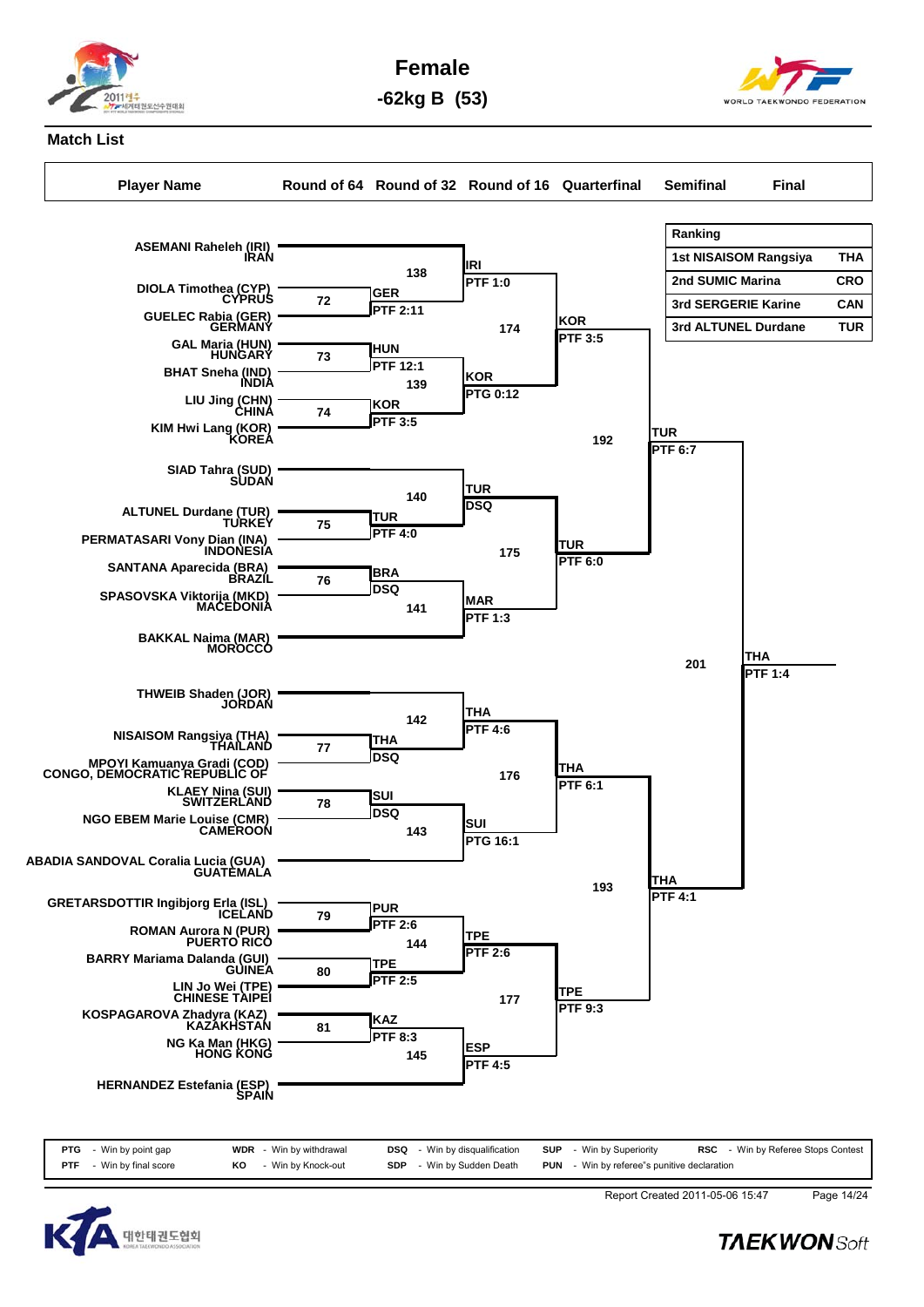

**Female -62kg Final (53)**



# **Match List**

| <b>Player Name</b>                   | <b>Final</b> |                | Goldmedalist          |            |
|--------------------------------------|--------------|----------------|-----------------------|------------|
|                                      |              |                | Ranking               |            |
|                                      |              |                | 1st NISAISOM Rangsiya | <b>THA</b> |
|                                      |              |                | 2nd SUMIC Marina      | CRO        |
|                                      |              |                | 3rd SERGERIE Karine   | CAN        |
|                                      |              |                | 3rd ALTUNEL Durdane   | <b>TUR</b> |
|                                      |              |                |                       |            |
|                                      |              |                |                       |            |
| <b>SUMIC Marina (CRO)</b><br>CROATIA |              |                |                       |            |
|                                      |              |                |                       |            |
|                                      |              |                |                       |            |
|                                      |              |                |                       |            |
|                                      |              |                |                       |            |
|                                      |              |                |                       |            |
|                                      |              |                |                       |            |
|                                      |              |                |                       |            |
|                                      |              |                |                       |            |
|                                      |              |                |                       |            |
|                                      |              | <b>THA</b>     |                       |            |
|                                      | ${\bf 205}$  | <b>PTF 1:3</b> |                       |            |
|                                      |              |                |                       |            |
|                                      |              |                |                       |            |
|                                      |              |                |                       |            |
|                                      |              |                |                       |            |
|                                      |              |                |                       |            |
|                                      |              |                |                       |            |
|                                      |              |                |                       |            |
|                                      |              |                |                       |            |
|                                      |              |                |                       |            |
|                                      |              |                |                       |            |
| NISAISOM Rangsiya (THA)<br>THAILAND  |              |                |                       |            |
|                                      |              |                |                       |            |
|                                      |              |                |                       |            |
|                                      |              |                |                       |            |
|                                      |              |                |                       |            |
|                                      |              |                |                       |            |

| <b>PTG</b> - Win by point gap   |    | <b>WDR</b> - Win by withdrawal | <b>DSQ</b> - Win by disqualification | <b>SUP</b> - Win by Superiority                    | <b>RSC</b> - Win by Referee Stops Contest |
|---------------------------------|----|--------------------------------|--------------------------------------|----------------------------------------------------|-------------------------------------------|
| <b>PTF</b> - Win by final score | KO | - Win by Knock-out             | <b>SDP</b> - Win by Sudden Death     | <b>PUN</b> - Win by referee"s punitive declaration |                                           |



Report Created 2011-05-06 15:47 Page 15/24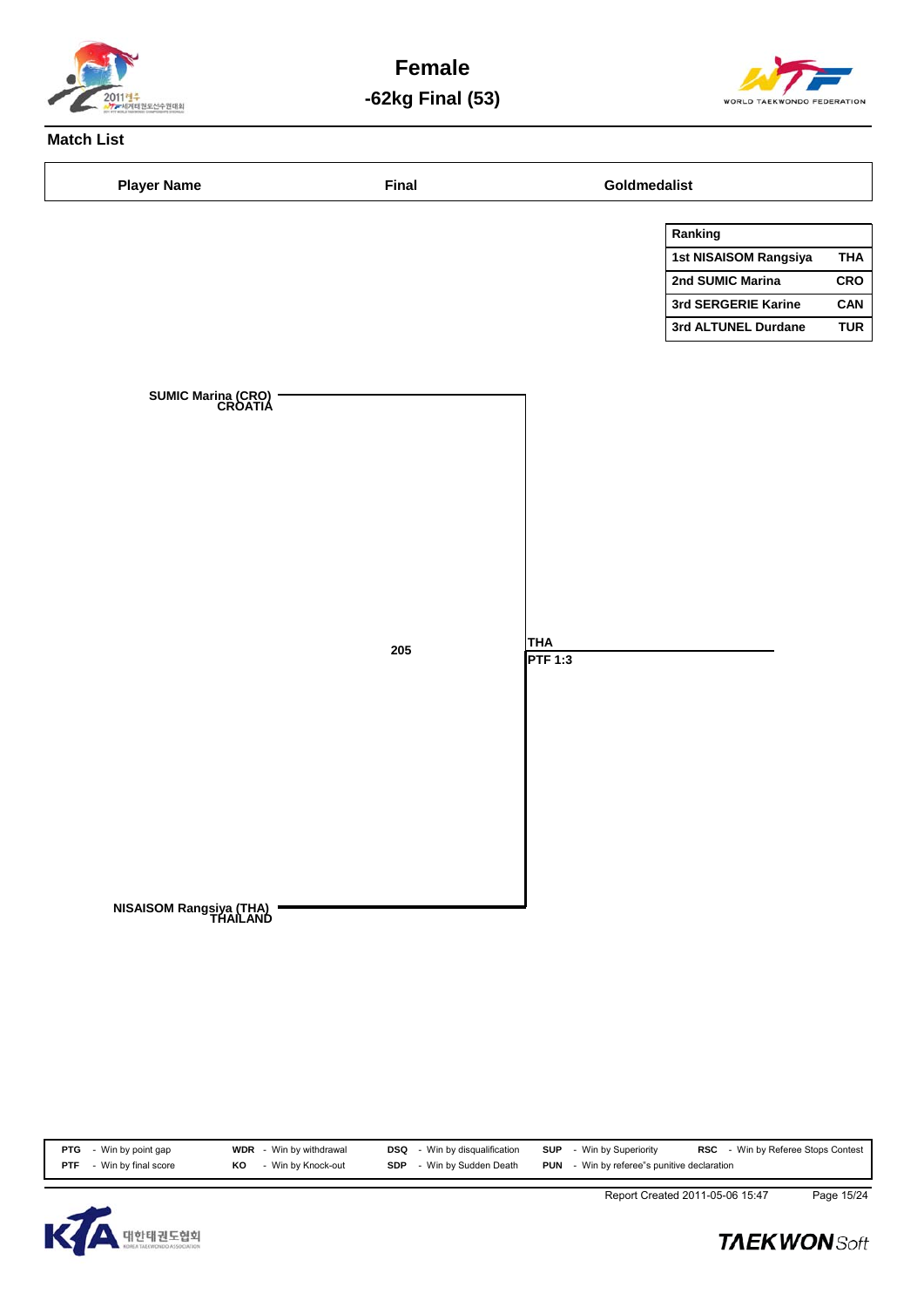

**Female**

**-67kg A (45)**



#### **Match List**

**Player Name Round of 64 Round of 32 Round of 16 Quarterfinal Semifinal Final Ranking 1st STEVENSON Sarah Dian&BR 2nd GUO Yunfei CHN 3rd HWANG Kyung Seon KOR 3rd FROMM Helena GER HWANG Kyung Seon (KOR) KOREA ST BERNARD Andrea (GRN) GRENADA NGOUABI MATINGOU Emilia (CGO) CONGO PTG 31 ABBINK Marjolijn Josephien (NED) NETHERLANDS CASTIBLANCO DIAZ Diana Carolina (COL) COLOMBIA AITMUKHAMBETOVA Gulnafis (KAZ) KAZAKHSTAN PREMWHAEW Dhunyanun (THA) THAILAND SHRABONI BISWAS Shraboni (BAN) BANGLADESH THA DSQ <sup>32</sup> CHU HOANG DIEU Linh (VIE) VIETNAM COSTA ALEGRE Patricia (STP) SAO TOME AND PRINCIPE VIE DSQ <sup>33</sup> ELMESLAHY Hakima (MAR) MOROCCO BLR PTF 9:2 34 KOR DSQ <sup>92</sup> NED DSQ <sup>93</sup> KAZ PTF 5:4 94 MAR PTF 1:6 95 BLR PTF 2:5 96 KOR PTF 8:1 132 MAR PTF 8:10 133 BLR PTF 17:7 134 KOR PTF 2:0 152 GBR PTF 5:8 162**



| <b>PTG</b> | - Win by point gap   |    | <b>WDR</b> - Win by withdrawal | DSQ        | - Win by disqualification | <b>SUP</b> | - Win by Superiority                    | RSC | - Win by Referee Stops Contest |
|------------|----------------------|----|--------------------------------|------------|---------------------------|------------|-----------------------------------------|-----|--------------------------------|
| <b>PTF</b> | - Win by final score | ΚO | - Win by Knock-out             | <b>SDP</b> | - Win by Sudden Death     | <b>PUN</b> | - Win by referee"s punitive declaration |     |                                |



Report Created 2011-05-06 15:47 Page 16/24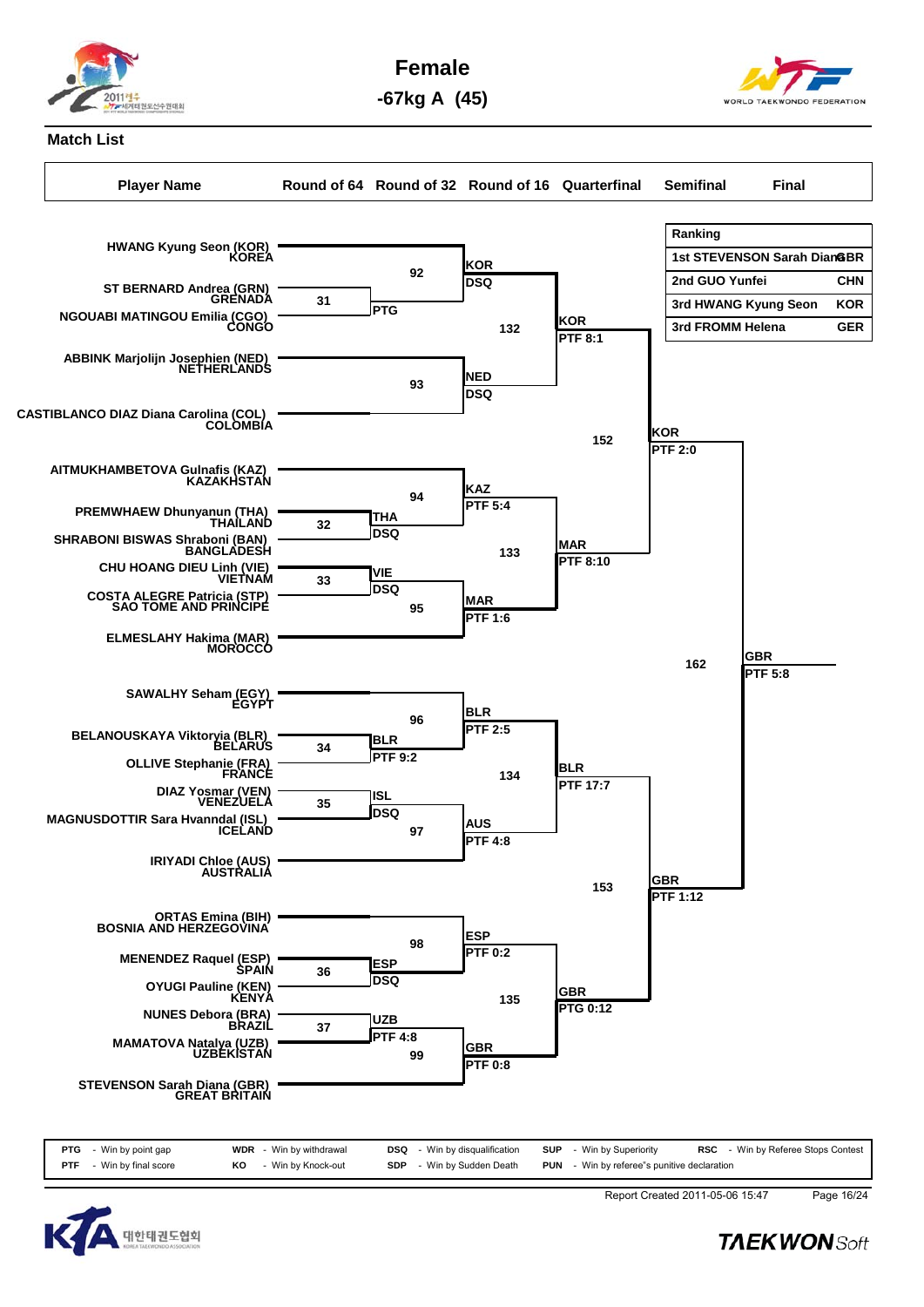

**Female -67kg B (45)**

#### **Match List**

**Player Name Round of 64 Round of 32 Round of 16 Quarterfinal Semifinal Final Ranking 1st STEVENSON Sarah Dian&BR 2nd GUO Yunfei CHN 3rd HWANG Kyung Seon KOR 3rd FROMM Helena GER FROMM Helena (GER) GERMANY GALLOWAY SANCHEZ Jaqueline Rose (MEX) MEXICO ANGGRAENI Verafitria (INA) INDONESIA MEX PTF 6:2 38 KEILA Avila (HON) HONDURAS KIM Wonkyung (AZE) AZERBAIJAN OCASIO RODRIGUEZ Asuncion (PUR) PUERTO RICO WIECZOREK Katarzyna (POL) POLAND KURSAR Nikolina (NOR) NORWAY POL PTF 12:2 39 POTAPOVA Aleksandra (RUS) RUSSIA HRADILOVA Simona (CZE) CZECH REPUBLIC RUS PTF 7:2 40 FARSHIDI Parisa (IRI) IRAN GUO Yunfei (CHN) CHINA SAKHO Mbassa (SEN) SENEGAL ARIPISIRICI Burcu (TUR) TURKEY TUR PTG 3:18 41 MYSTAKIDOU Elisavet (GRE) GREECE SCHOFIELD Hayley (NZL) NEW ZEALAND GRE DSQ 42 MATIJASEVIC Petra (CRO) CROATIA SUN Ai Chi (TPE) CHINESE TAIPEI GER PTF 10:4 100 PTG 0:0 101 POL** 102 **I**SDP 2:3 **RUS PTF 1:0 103 CHN PTF 10:7 104 CRO PTF 1:8 105 GER DSQ <sup>136</sup> POL PTF 7:4 137 CHN PTF 9:5 138 GER PTF 6:0 154 CHN PTF 2:1 155 CHN PTF 2:3 163**

**FIGUEROA Patricia (CHI) CHILE MCPHERSON Paige (USA) UNITED STATES OF AMERICA ANIC Franka (SLO) SLOVENIA USA PTF 4:3 43 PAGNOTTA Melissa (CAN) CANADA TPE PTF 9:3 106 USA PTF 8:5 107 USA PTF 0:3 139**

| <b>PTG</b> - Win by point gap   | <b>WDR</b> - Win by withdrawal | <b>DSQ</b> - Win by disqualification | <b>SUP</b> - Win by Superiority<br><b>RSC</b> - Win by Referee Stops Contest |
|---------------------------------|--------------------------------|--------------------------------------|------------------------------------------------------------------------------|
| <b>PTF</b> - Win by final score | <b>KO</b> - Win by Knock-out   | <b>SDP</b> - Win by Sudden Death     | <b>PUN</b> - Win by referee"s punitive declaration                           |



Report Created 2011-05-06 15:47 Page 17/24

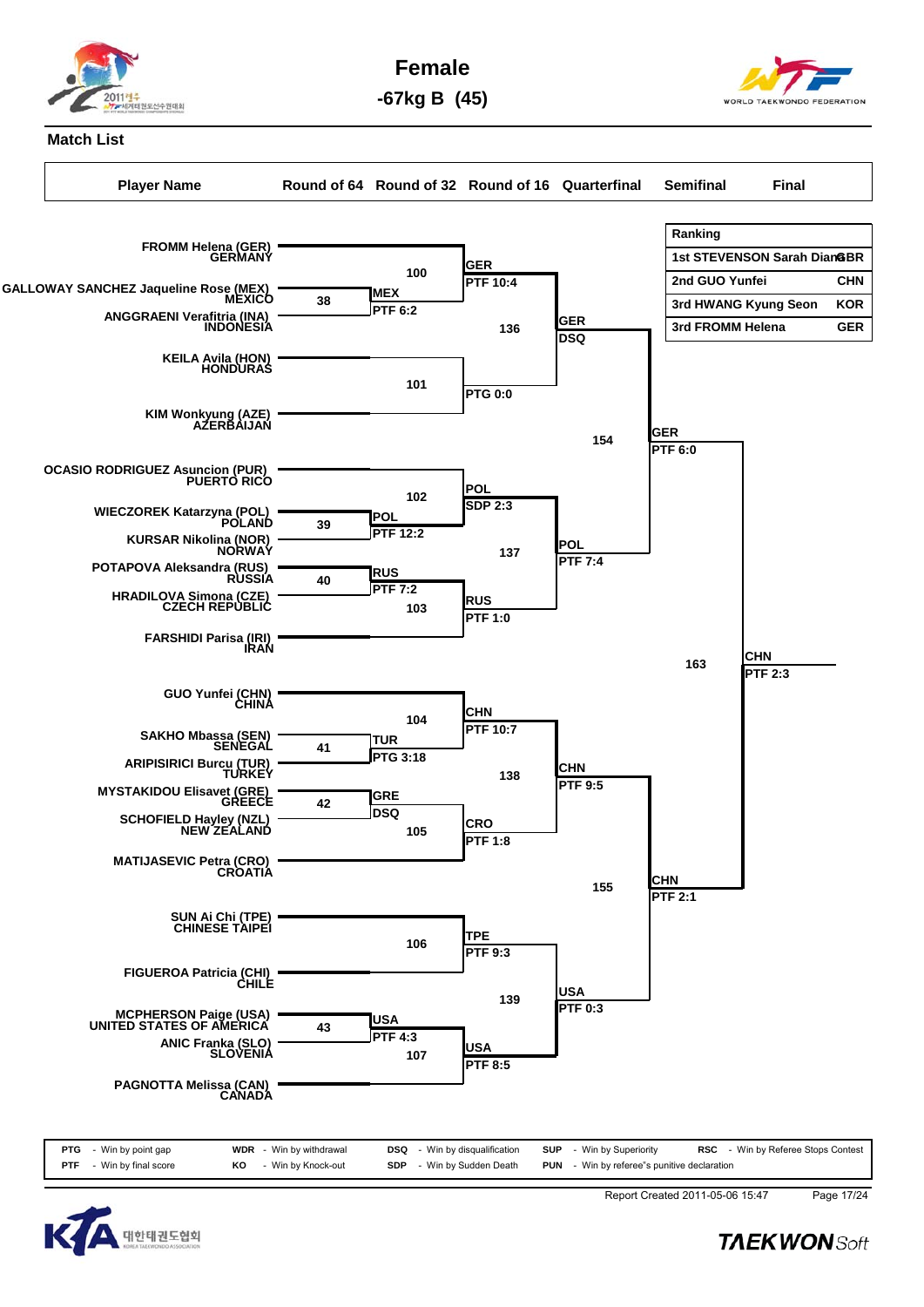

**Female -67kg Final (45)**



# **Match List**

| <b>Player Name</b>                           | Final |                       | Goldmedalist                |            |
|----------------------------------------------|-------|-----------------------|-----------------------------|------------|
|                                              |       |                       | Ranking                     |            |
|                                              |       |                       | 1st STEVENSON Sarah Dian&BR |            |
|                                              |       |                       | 2nd GUO Yunfei              | <b>CHN</b> |
|                                              |       |                       | 3rd HWANG Kyung Seon        | <b>KOR</b> |
|                                              |       |                       | 3rd FROMM Helena            | <b>GER</b> |
| STEVENSON Sarah Diana (GBR)<br>GREAT BRITAIN |       |                       |                             |            |
|                                              | 167   | <b>GBR</b><br>SUP 3:3 |                             |            |
| GUO Yunfei (CHN)<br>CHINA                    |       |                       |                             |            |

| <b>PTG</b> - Win by point gap      | <b>WDR</b> - Win by withdrawal | <b>DSQ</b> - Win by disqualification | <b>SUP</b> - Win by Superiority                    | <b>RSC</b> - Win by Referee Stops Contest |
|------------------------------------|--------------------------------|--------------------------------------|----------------------------------------------------|-------------------------------------------|
| - Win by final score<br><b>PTF</b> | - Win by Knock-out<br>KO       | <b>SDP</b> - Win by Sudden Death     | <b>PUN</b> - Win by referee"s punitive declaration |                                           |



Report Created 2011-05-06 15:47 Page 18/24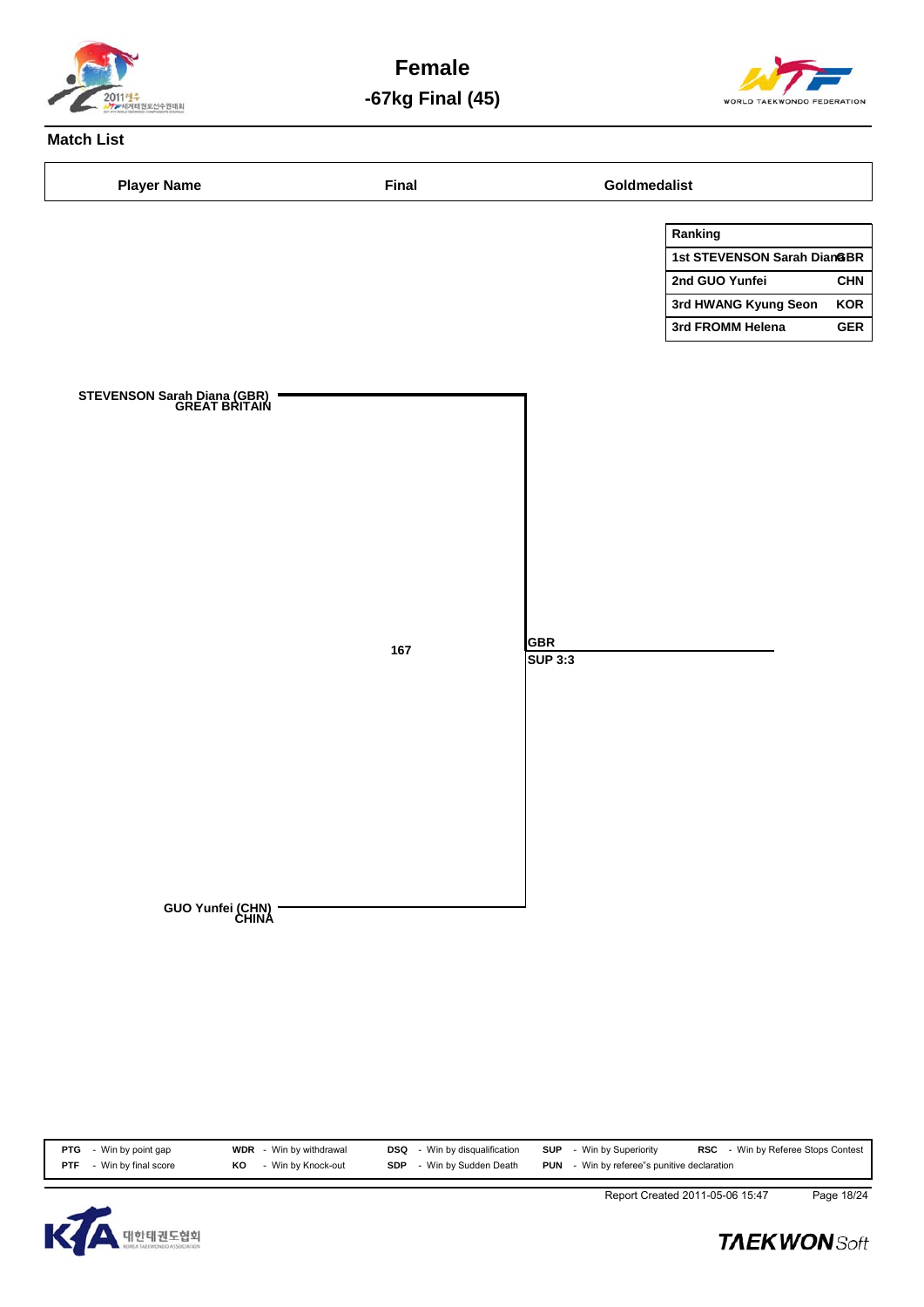

**Female -73kg A (35)**

#### **Match List**



**MANDIC Milica (SRB) SERBIA AVIVI Dalia (USA) UNITED STATES OF AMERICA YERGESHOVA Feruza (KAZ) KAZAKHSTAN KAZ PTF 2:4 85 SRB PTF 2:0 129**

| <b>PTG</b> - Win by point gap   | <b>WDR</b> - Win by withdrawal | <b>DSQ</b> - Win by disqualification | <b>SUP</b> - Win by Superiority                    | <b>RSC</b> - Win by Referee Stops Contest |
|---------------------------------|--------------------------------|--------------------------------------|----------------------------------------------------|-------------------------------------------|
| <b>PTF</b> - Win by final score | KO - Win by Knock-out          | <b>SDP</b> - Win by Sudden Death     | <b>PUN</b> - Win by referee"s punitive declaration |                                           |
|                                 |                                |                                      |                                                    |                                           |



Report Created 2011-05-06 15:47 Page 19/24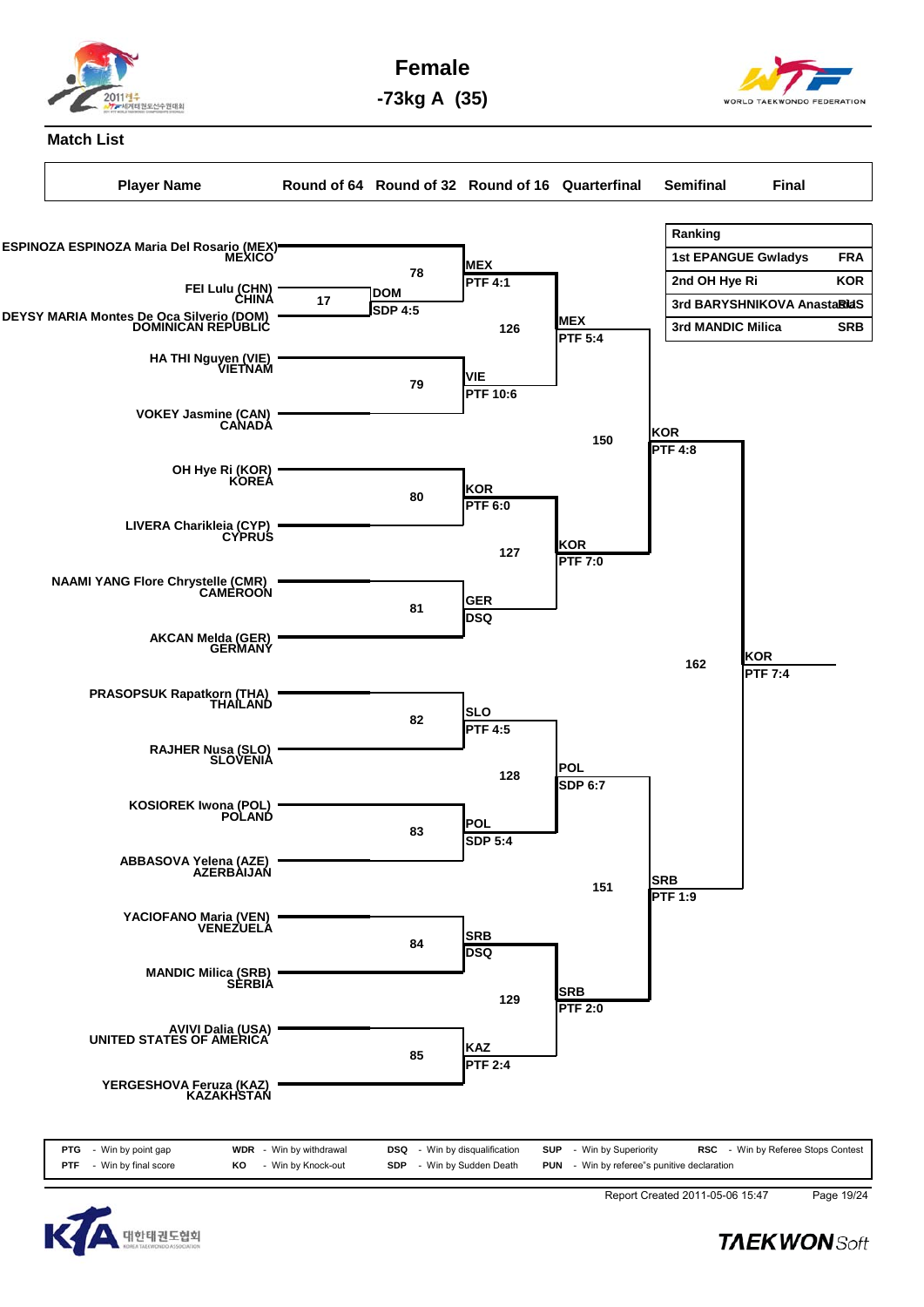

**Female -73kg B (35)**

## **Match List**

**Player Name Round of 64 Round of 32 Round of 16 Quarterfinal Semifinal Final Ranking 1st EPANGUE Gwladys FRA 2nd OH Hye Ri KOR 3rd BARYSHNIKOVA AnastaRidS 3rd MANDIC Milica SRB BARYSHNIKOVA Anastasia (RUS) RUSSIA DIMITROPOULOU Elpida Marina (GRE) GREECE GOMEZ Elena (ESP) SPAIN GRE PTF 9:7 18 PENA SANCHEZ Kiara (PUR) PUERTO RICO SAHARA Eka (INA) INDONESIA CHACHINE Deolinda (MOZ) MOZAMBIQUE MWANIKI Gladys (KEN) KENYA CHUANG Chia Chia (TPE) CHINESE TAIPEI OOGINK Reshmie Shari (NED) NETHERLANDS AYDIN Furkan Asena (TUR) TURKEY VANEGAS VALDERRAMA Sandra Julieth (COL) COLOMBIA FORCADA Natalia (ARG) ARGENTINA QUEK Jie Lin Jacqueline (SIN) SINGAPORE RUS PTF 10:1 86 PUR WDR 0:0 87 MOZ** 88 **DSQ NED PTF 3:4 89 TUR DSQ <sup>90</sup> ARG PTF 3:2 91 RUS PTG 18:1 130 NED PTG 1:15 131 TUR PTF 8:3 132 RUS PTF 12:1 152 FRA FRA PTF 0:5 163**



| <b>PTG</b> - Win by point gap   |    | <b>WDR</b> - Win by withdrawal | <b>DSQ</b> - Win by disqualification | <b>SUP</b> - Win by Superiority                    | <b>RSC</b> - Win by Referee Stops Contest |
|---------------------------------|----|--------------------------------|--------------------------------------|----------------------------------------------------|-------------------------------------------|
| <b>PTF</b> - Win by final score | KO | - Win by Knock-out             | <b>SDP</b> - Win by Sudden Death     | <b>PUN</b> - Win by referee"s punitive declaration |                                           |



Report Created 2011-05-06 15:47 Page 20/24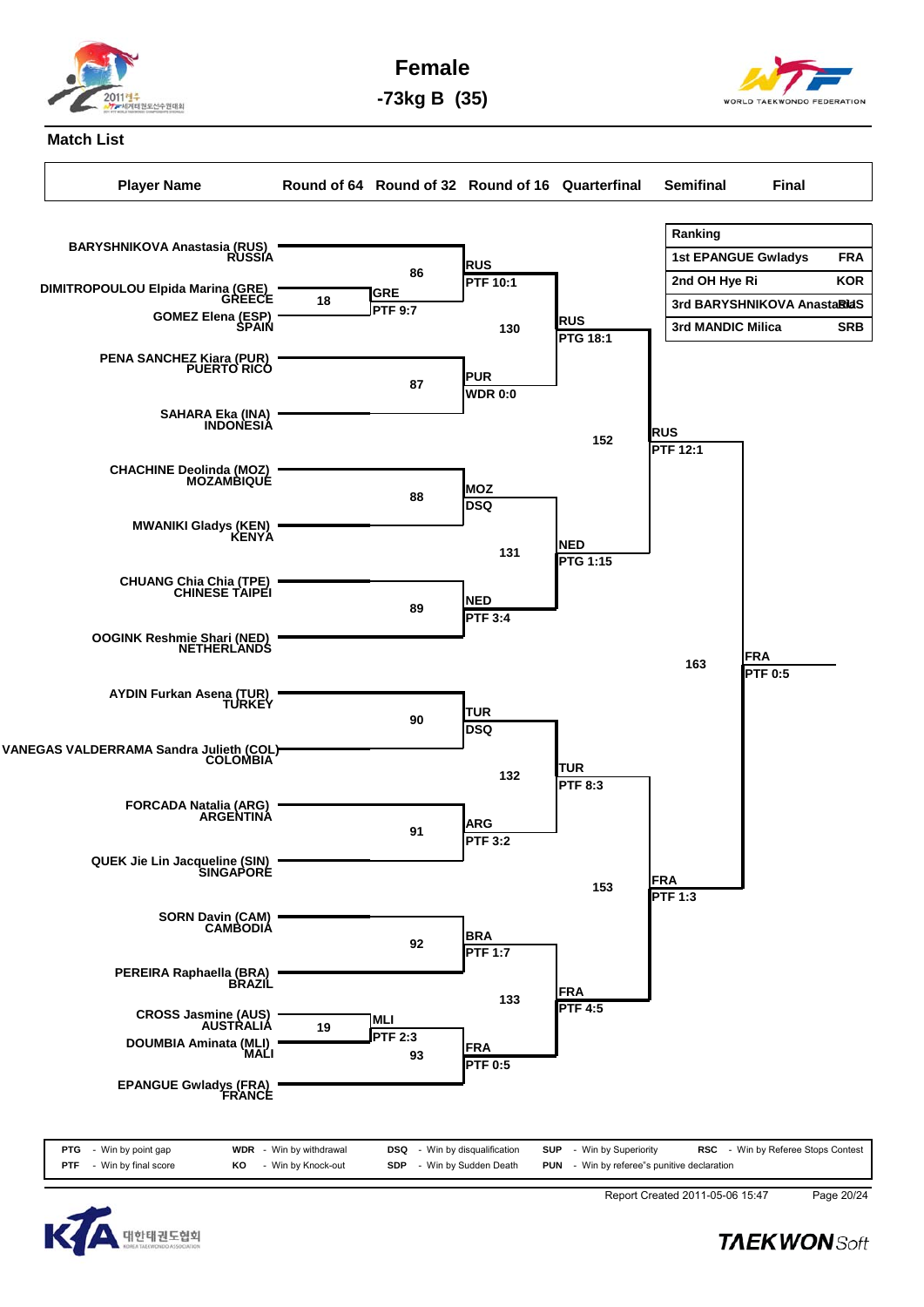

**Female -73kg Final (35)**



# **Match List**

|                                 |     |                | Ranking                     |            |
|---------------------------------|-----|----------------|-----------------------------|------------|
|                                 |     |                | 1st EPANGUE Gwladys         | <b>FRA</b> |
|                                 |     |                | 2nd OH Hye Ri               | <b>KOR</b> |
|                                 |     |                | 3rd BARYSHNIKOVA AnastaRidS |            |
|                                 |     |                | 3rd MANDIC Milica           | <b>SRB</b> |
|                                 |     |                |                             |            |
|                                 |     |                |                             |            |
| OH Hye Ri (KOR)<br>KOREA        |     |                |                             |            |
|                                 |     |                |                             |            |
|                                 |     |                |                             |            |
|                                 |     |                |                             |            |
|                                 |     |                |                             |            |
|                                 |     |                |                             |            |
|                                 |     |                |                             |            |
|                                 |     |                |                             |            |
|                                 |     |                |                             |            |
|                                 |     |                |                             |            |
|                                 |     |                |                             |            |
|                                 | 168 | <b>FRA</b>     |                             |            |
|                                 |     | <b>SUP 2:2</b> |                             |            |
|                                 |     |                |                             |            |
|                                 |     |                |                             |            |
|                                 |     |                |                             |            |
|                                 |     |                |                             |            |
|                                 |     |                |                             |            |
|                                 |     |                |                             |            |
|                                 |     |                |                             |            |
|                                 |     |                |                             |            |
|                                 |     |                |                             |            |
|                                 |     |                |                             |            |
| EPANGUE Gwladys (FRA)<br>FRANCE |     |                |                             |            |
|                                 |     |                |                             |            |
|                                 |     |                |                             |            |
|                                 |     |                |                             |            |
|                                 |     |                |                             |            |

| Win by final score<br>- Win by Knock-out<br><b>PTF</b><br>KO |                                     |                                                    |  |
|--------------------------------------------------------------|-------------------------------------|----------------------------------------------------|--|
|                                                              | - Win by Sudden Death<br><b>SDP</b> | <b>PUN</b> - Win by referee"s punitive declaration |  |



Report Created 2011-05-06 15:47 Page 21/24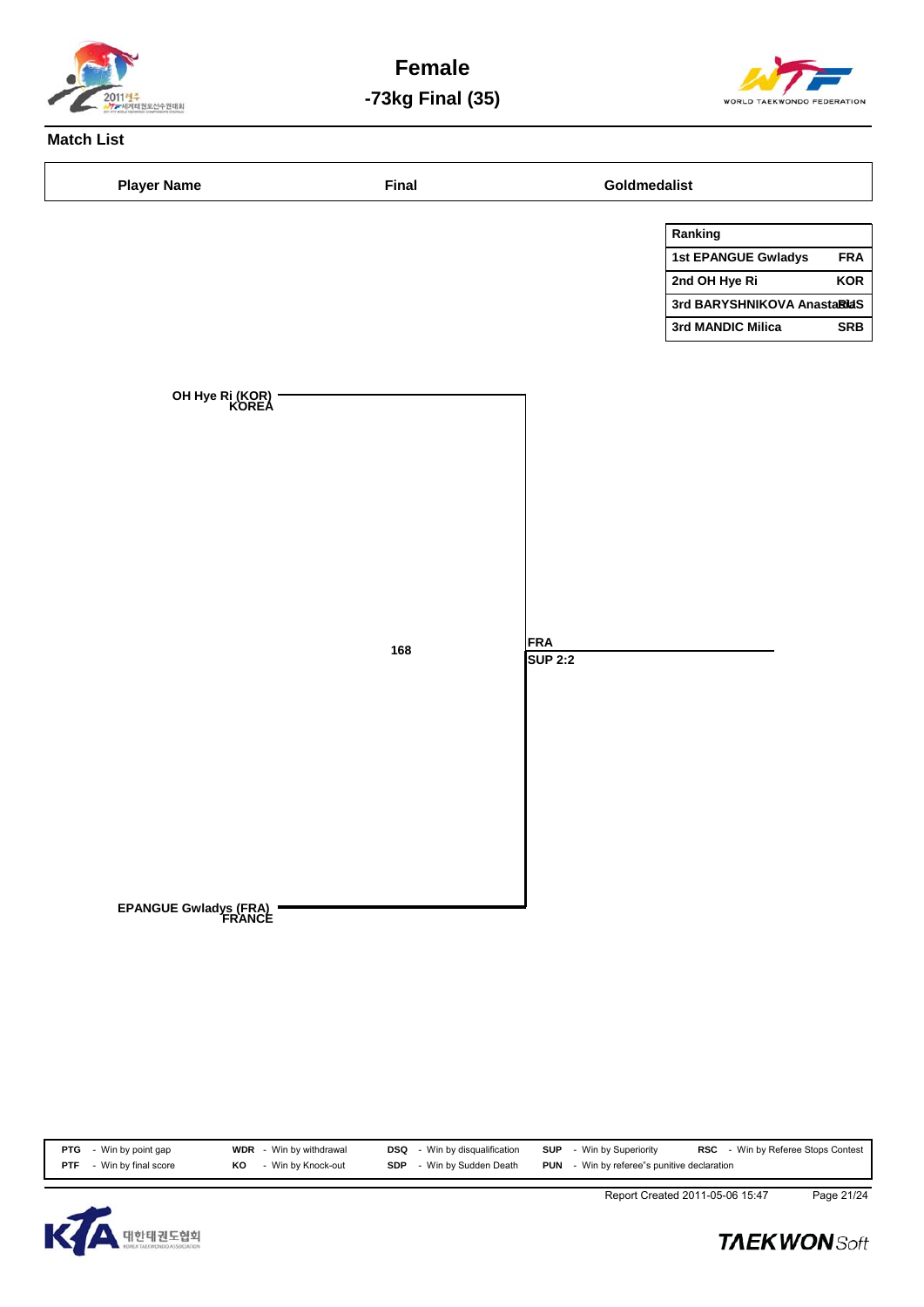

**Female**

**+73kg A (33)**



## **Match List**

**Player Name Round of 64 Round of 32 Round of 16 Quarterfinal Semifinal Final**





Report Created 2011-05-06 15:47 Page 22/24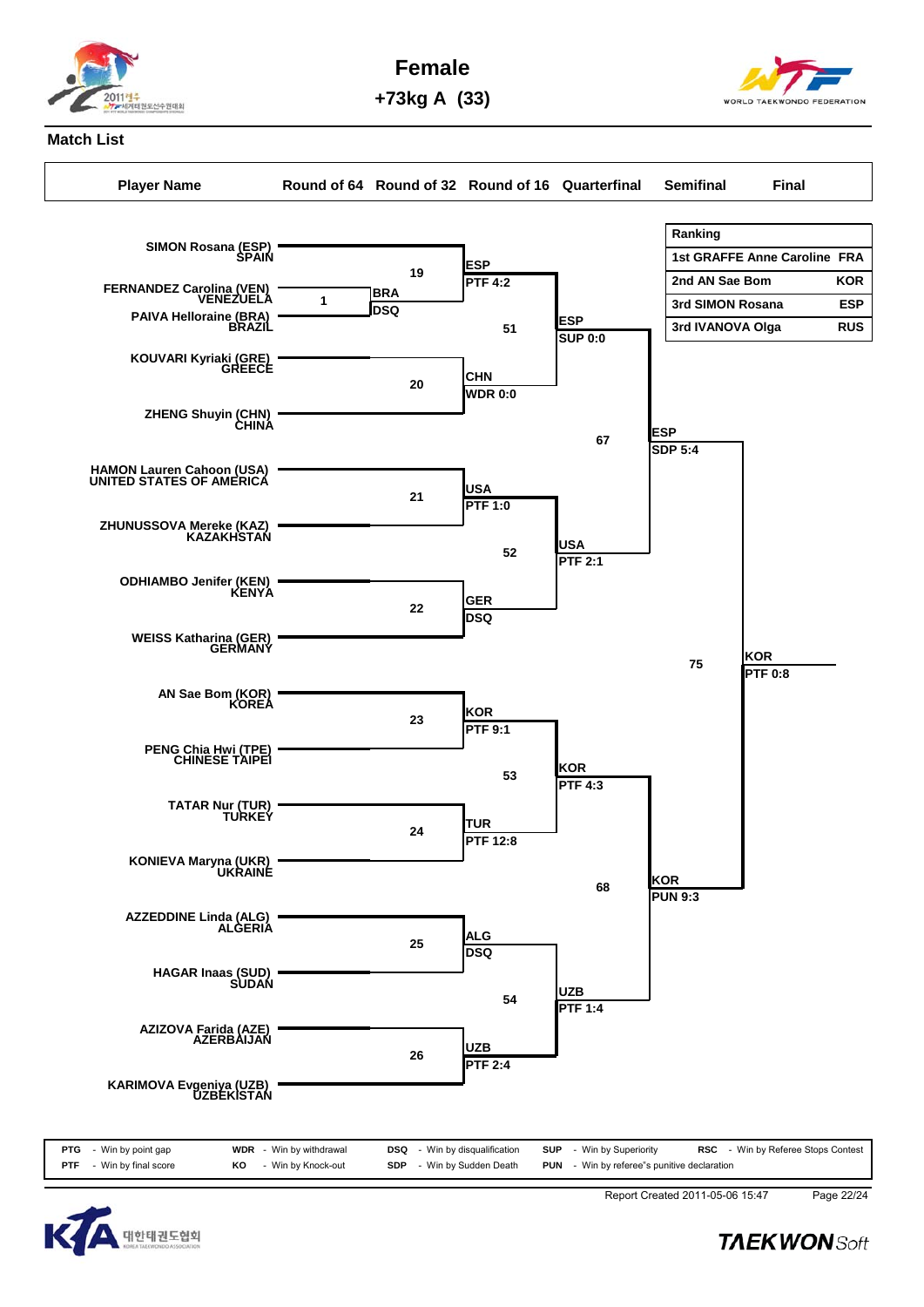

**Female +73kg B (33)**

## **Match List**





Report Created 2011-05-06 15:47 Page 23/24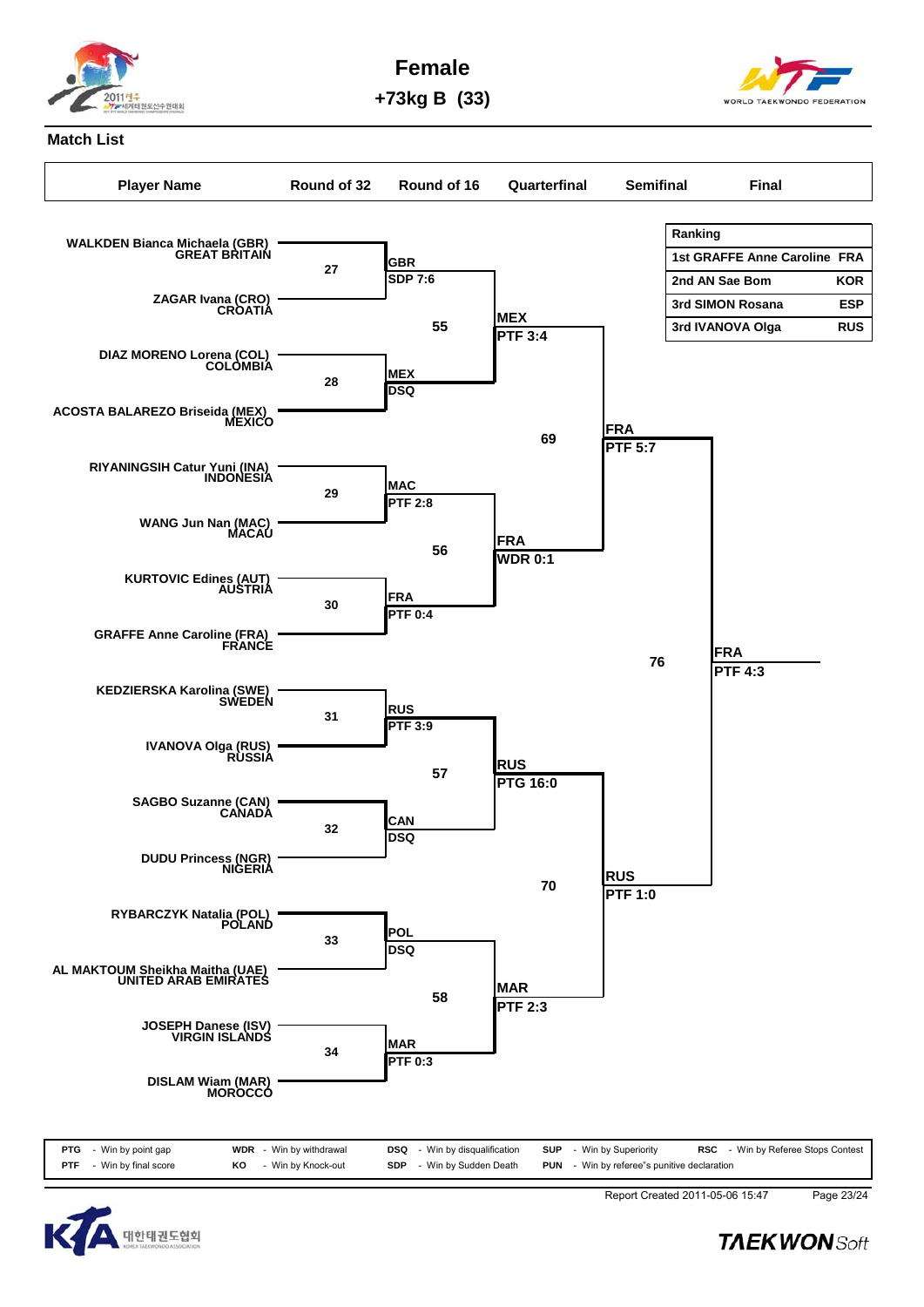

**Female +73kg Final (33)**



# **Match List**

| <b>Player Name</b>                   | <b>Final</b> |                              | Goldmedalist                 |            |
|--------------------------------------|--------------|------------------------------|------------------------------|------------|
|                                      |              |                              | Ranking                      |            |
|                                      |              |                              | 1st GRAFFE Anne Caroline FRA |            |
|                                      |              |                              | 2nd AN Sae Bom               | <b>KOR</b> |
|                                      |              |                              | 3rd SIMON Rosana             | <b>ESP</b> |
|                                      |              |                              | 3rd IVANOVA Olga             | <b>RUS</b> |
|                                      |              |                              |                              |            |
|                                      |              |                              |                              |            |
| AN Sae Bom (KOR)<br>KOREA            |              |                              |                              |            |
|                                      |              |                              |                              |            |
|                                      |              |                              |                              |            |
|                                      |              |                              |                              |            |
|                                      |              |                              |                              |            |
|                                      |              |                              |                              |            |
|                                      |              |                              |                              |            |
|                                      |              |                              |                              |            |
|                                      |              |                              |                              |            |
|                                      |              |                              |                              |            |
|                                      |              |                              |                              |            |
|                                      | 79           | <b>FRA</b><br><b>PTF 0:1</b> |                              |            |
|                                      |              |                              |                              |            |
|                                      |              |                              |                              |            |
|                                      |              |                              |                              |            |
|                                      |              |                              |                              |            |
|                                      |              |                              |                              |            |
|                                      |              |                              |                              |            |
|                                      |              |                              |                              |            |
|                                      |              |                              |                              |            |
|                                      |              |                              |                              |            |
|                                      |              |                              |                              |            |
|                                      |              |                              |                              |            |
| GRAFFE Anne Caroline (FRA)<br>FRANCE |              |                              |                              |            |
|                                      |              |                              |                              |            |
|                                      |              |                              |                              |            |
|                                      |              |                              |                              |            |
|                                      |              |                              |                              |            |

|            | <b>PTG</b> - Win by point gap |    | <b>WDR</b> - Win by withdrawal | <b>DSQ</b> - Win by disqualification |  | <b>SUP</b> - Win by Superiority                    | <b>RSC</b> - Win by Referee Stops Contest |
|------------|-------------------------------|----|--------------------------------|--------------------------------------|--|----------------------------------------------------|-------------------------------------------|
| <b>PTF</b> | - Win by final score          | ΚO | - Win by Knock-out             | <b>SDP</b> - Win by Sudden Death     |  | <b>PUN</b> - Win by referee"s punitive declaration |                                           |



Report Created 2011-05-06 15:47 Page 24/24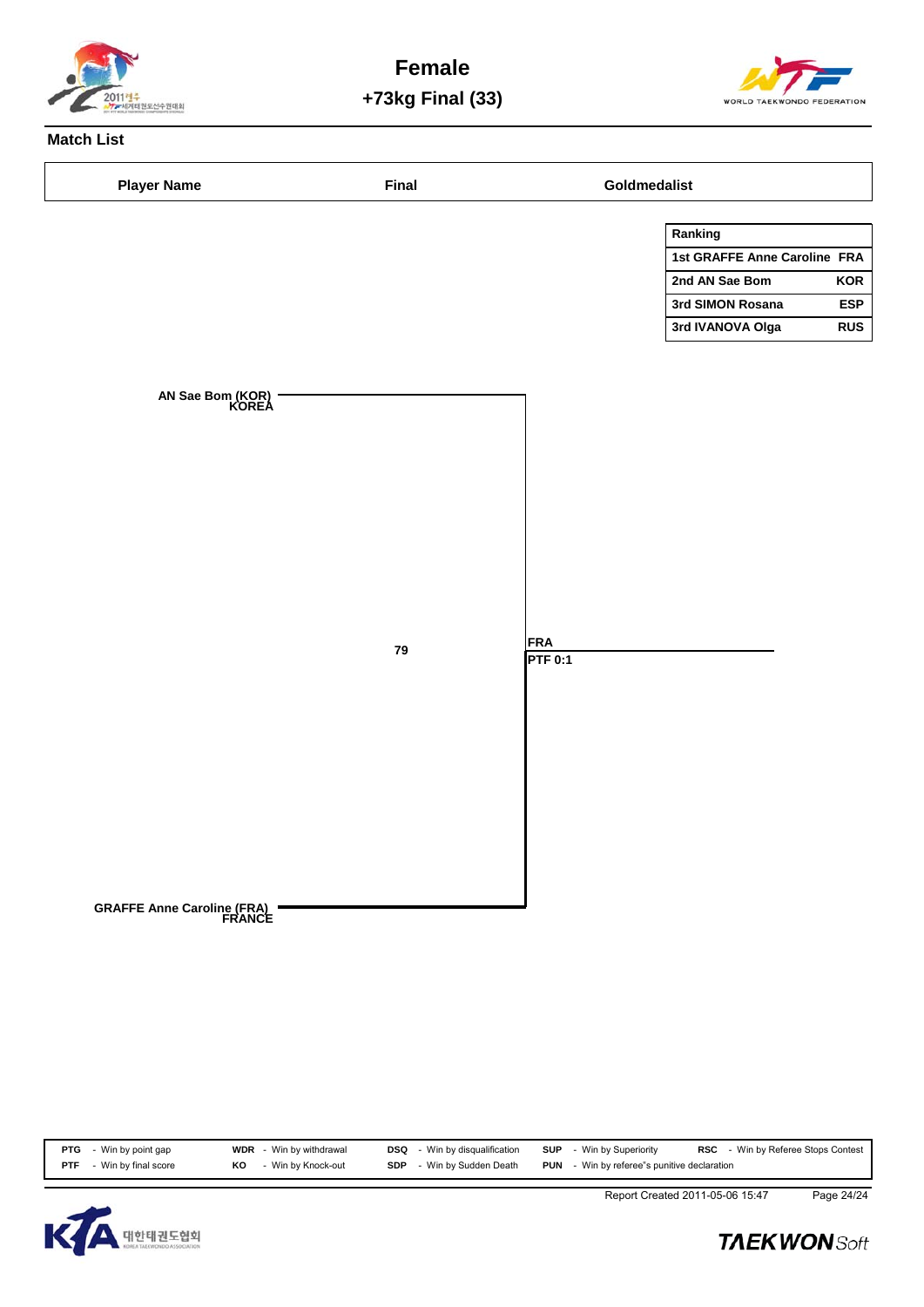

**Male**



**-54kg A (60)**

## **Match List**

**Player Name Round of 64 Round of 32 Round of 16 Quarterfinal Semifinal Final**





Report Created 2011-05-06 15:58 Page 1/34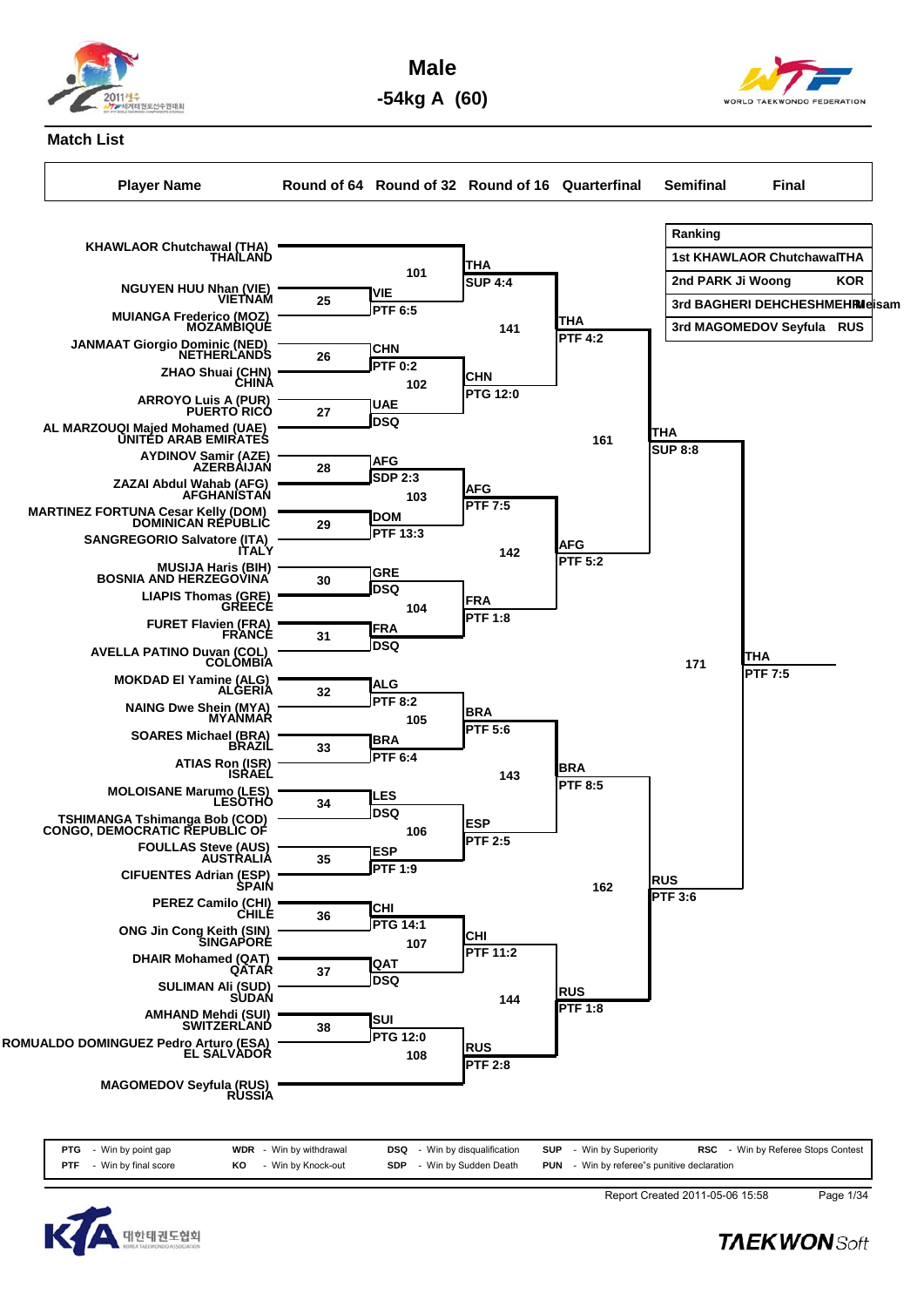

**Male -54kg B (60)**



**Match List**

**Player Name Round of 64 Round of 32 Round of 16 Quarterfinal Semifinal Final Ranking 1st KHAWLAOR ChutchawalTHA** 2nd PARK Ji Woong KOR **3rd BAGHERI DEHCHESHMEH Meisam IRI 3rd MAGOMEDOV Seyfula RUS BAGHERI DEHCHESHMEH Meisam (IRI) IRAN REYES Luis (USA) UNITED STATES OF AMERICA ABUGHAUSH Ahmad (JOR) JORDAN JOR PTF 2:7 39 PINTO Kael (CAN) CANADA VARAG Aghajanyan (ARM) ARMENIA ARM PTF 2:4 40 BABANAZAROV Yorkin (UZB) UZBEKISTAN GUENNOUNI Abderrahmane (MAR) MOROCCO MAR PTF 1:3 41 KOLB Sergej (GER) GERMANY SINGSORN Surachet (DEN) DENMARK GER PTG 12:0 42 GLUSHENKO Dmytro (UKR) UKRAINE MOHAMMAD FAQIH Ahmad Nabil (INA) INDONESIA INA PTF 3:5 43 MABOUNDA Tierry Levaillant (CGO) CONGO SERDAMBA Tumendemberel (MGL) MONGOLIA MGL SDP 6:7 44 FELDT Roberto (SWE) SWEDEN LIZARDO John Paul (PHI) PHILIPPINES PHI PTF 7:10 45 HSU Chia Lin (TPE) CHINESE TAIPEI YOSEF SALAH Shriha (LBA) LIBYA TPE DSQ <sup>46</sup> KURALBAYEV Renat (KAZ) KAZAKHSTAN NESTOROV Milenko (SRB) SERBIA KAZ PTF 6:0 47 OLAIZOLA Cleiver (VEN) VENEZUELA KHAN Abrar (IND) INDIA IND DSQ <sup>48</sup> NAKAGAWA Takaya (JPN) JAPAN VILLA VALADEZ Gus Octavio (MEX) MEXICO MEX PTF 11:12 49 PARK Ji Woong (KOR) KOREA ISSA Boniface (CMR) CAMEROON KOR DSQ <sup>50</sup> TUNG Ming Hung (HKG) HONG KONG JAPARIDZE Vakhtang (GEO) GEORGIA GEO PTG 3:15 51 AKSOY Omer (TUR) TURKEY MARQUES Santiago (TLS) EAST TIMOR (TIMOR-LESTE) TUR DSQ <sup>52</sup> IRI** 109 **IDEN**<br>**SDP** 2:1 **ARM PTF 4:0 110 GER PTF 6:2 111 PHI PTG 1:14 112 TPE PTF 4:3 113 MEX PTF 5:6 114 KOR PTF 9:6 115 IRI PTF 3:0 145 GER PTF 10:3 146 TPE PTF 7:6 147 KOR PTF 6:0 148 IRI PTF 10:5 163 KOR PTF 5:8 164 KOR SDP 3:4 172**

**WASFY Sherif (EGY) EGYPT**

| <b>PTG</b> - Win by point gap   |    | <b>WDR</b> - Win by withdrawal | <b>DSQ</b> - Win by disqualification | <b>SUP</b> - Win by Superiority                    | <b>RSC</b> - Win by Referee Stops Contes |
|---------------------------------|----|--------------------------------|--------------------------------------|----------------------------------------------------|------------------------------------------|
| <b>PTF</b> - Win by final score | KO | - Win by Knock-out             | <b>SDP</b> - Win by Sudden Death     | <b>PUN</b> - Win by referee"s punitive declaration |                                          |

**EGY SDP 3:4 <sup>116</sup>**



Report Created 2011-05-06 15:58 Page 2/34

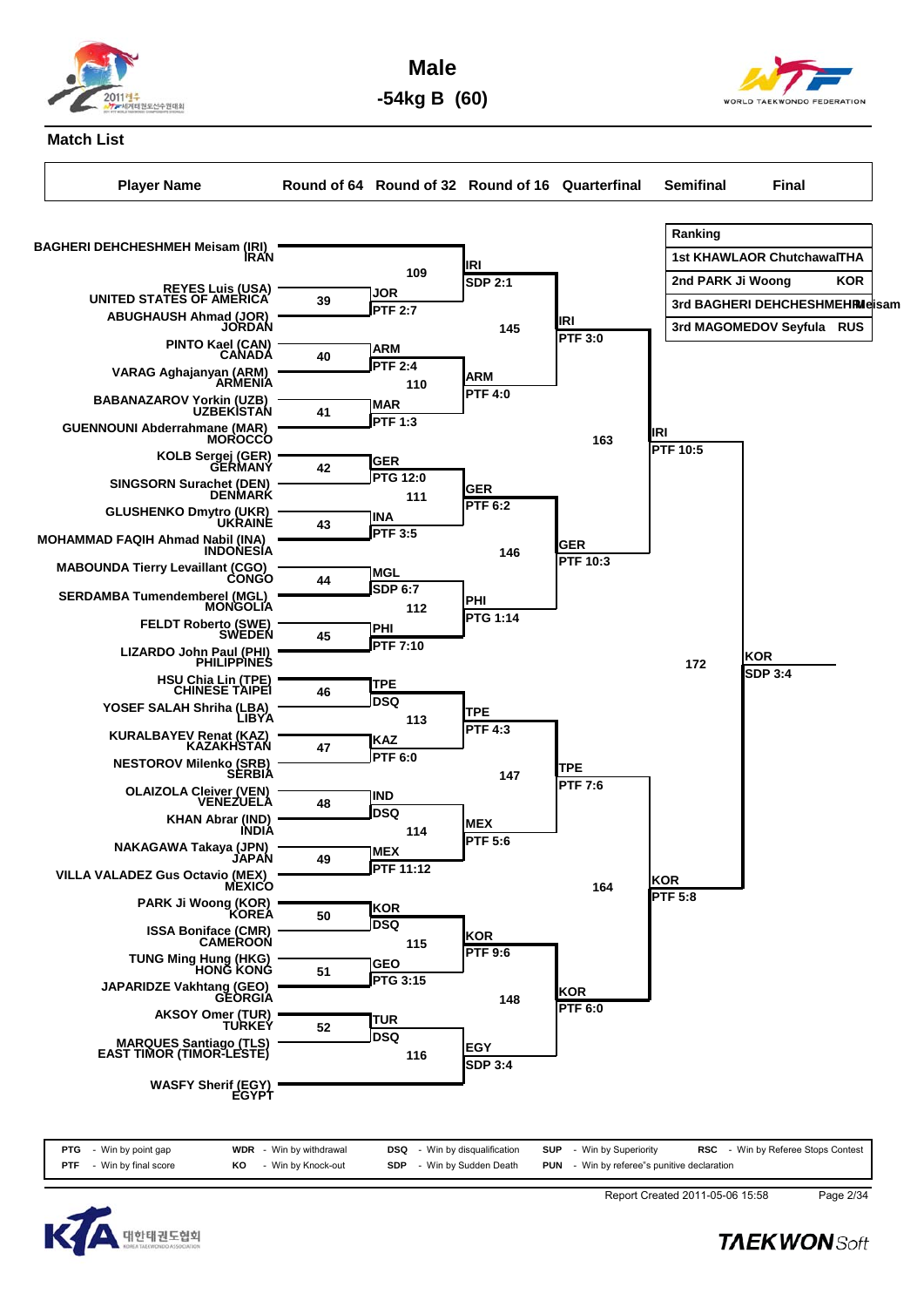

**Male -54kg Final (60)**



# **Match List**

| <b>Player Name</b>                    | Final |                | Goldmedalist                   |            |
|---------------------------------------|-------|----------------|--------------------------------|------------|
|                                       |       |                | Ranking                        |            |
|                                       |       |                | 1st KHAWLAOR ChutchawalTHA     |            |
|                                       |       |                | 2nd PARK Ji Woong              | <b>KOR</b> |
|                                       |       |                | 3rd BAGHERI DEHCHESHMEHRMeisam |            |
|                                       |       |                | 3rd MAGOMEDOV Seyfula RUS      |            |
|                                       |       |                |                                |            |
| KHAWLAOR Chutchawal (THA)<br>THAILAND |       |                |                                |            |
|                                       |       | <b>THA</b>     |                                |            |
|                                       | 176   | <b>SDP 1:0</b> |                                |            |
|                                       |       |                |                                |            |
|                                       |       |                |                                |            |
|                                       |       |                |                                |            |
|                                       |       |                |                                |            |
|                                       |       |                |                                |            |
|                                       |       |                |                                |            |
|                                       |       |                |                                |            |
|                                       |       |                |                                |            |
|                                       |       |                |                                |            |
|                                       |       |                |                                |            |
| PARK Ji Woong (KOR)<br>KOREA          |       |                |                                |            |
|                                       |       |                |                                |            |
|                                       |       |                |                                |            |
|                                       |       |                |                                |            |

| <b>PTG</b> - Win by point gap   |    | <b>WDR</b> - Win by withdrawal | <b>DSQ</b> | - Win by disqualification | <b>SUP</b> - Win by Superiority                    | <b>RSC</b> - Win by Referee Stops Contest |
|---------------------------------|----|--------------------------------|------------|---------------------------|----------------------------------------------------|-------------------------------------------|
| <b>PTF</b> - Win by final score | KO | - Win by Knock-out             | <b>SDP</b> | - Win by Sudden Death     | <b>PUN</b> - Win by referee"s punitive declaration |                                           |



Report Created 2011-05-06 15:58 Page 3/34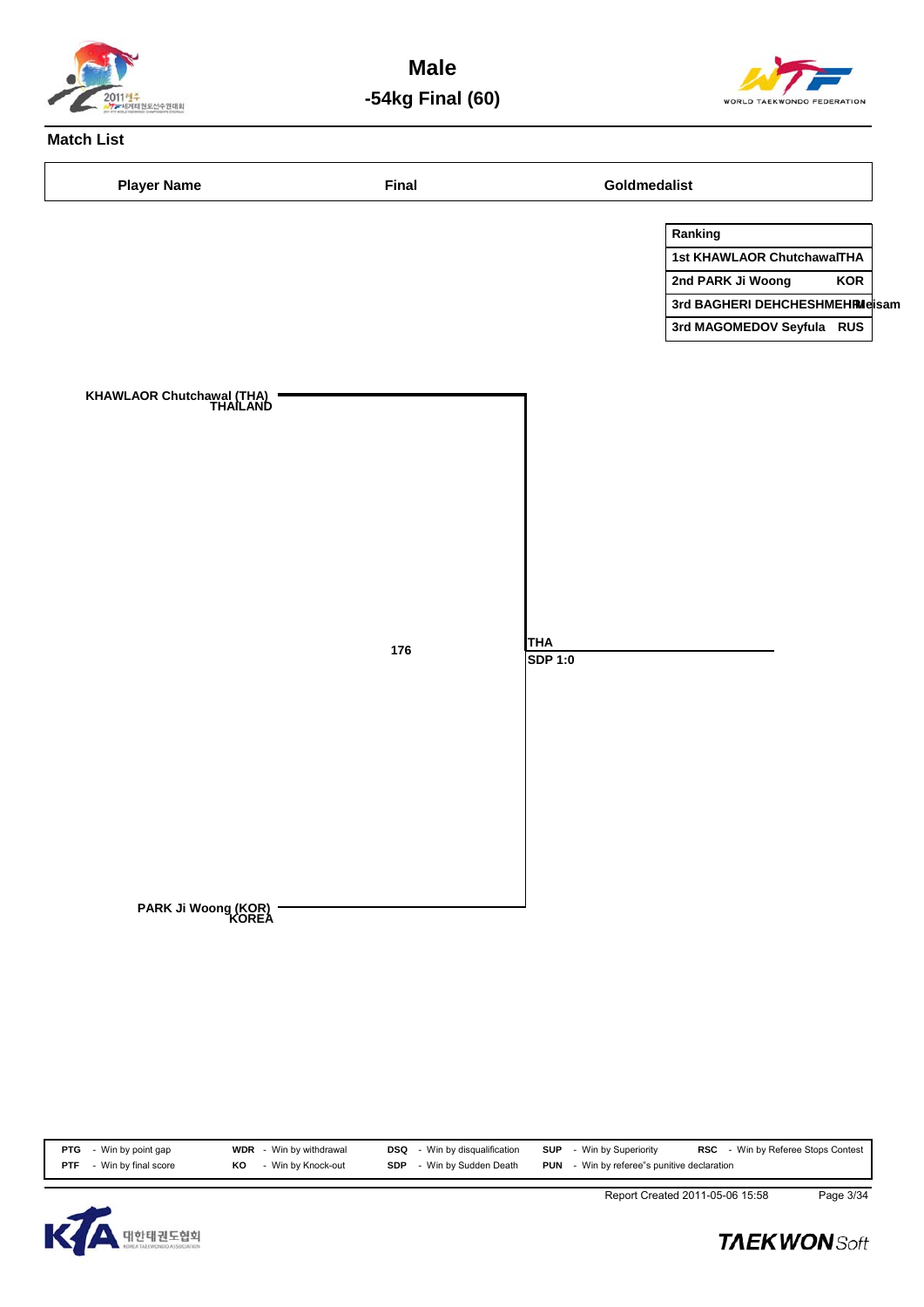

**Male -58kg A (81)**



#### **Match List**

**Player Name Round of 128 Round of 64 Round of 32 Round of 16 Quarterfinal Semifinal**





Report Created 2011-05-06 15:58 Page 4/34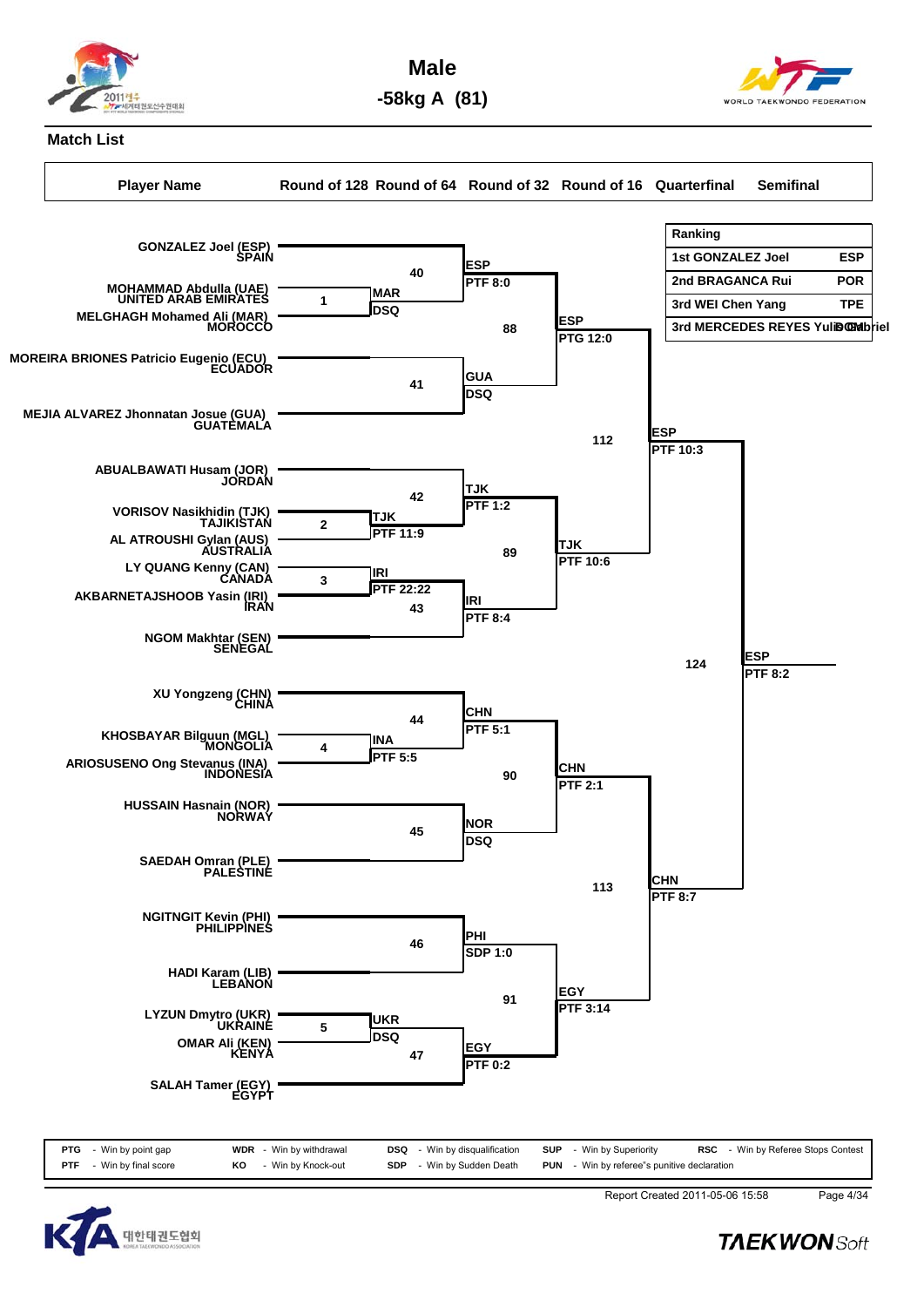

**Male -58kg B (81)**



## **Match List**

**Player Name Round of 128 Round of 64 Round of 32 Round of 16 Quarterfinal Semifinal**





Report Created 2011-05-06 15:58 Page 5/34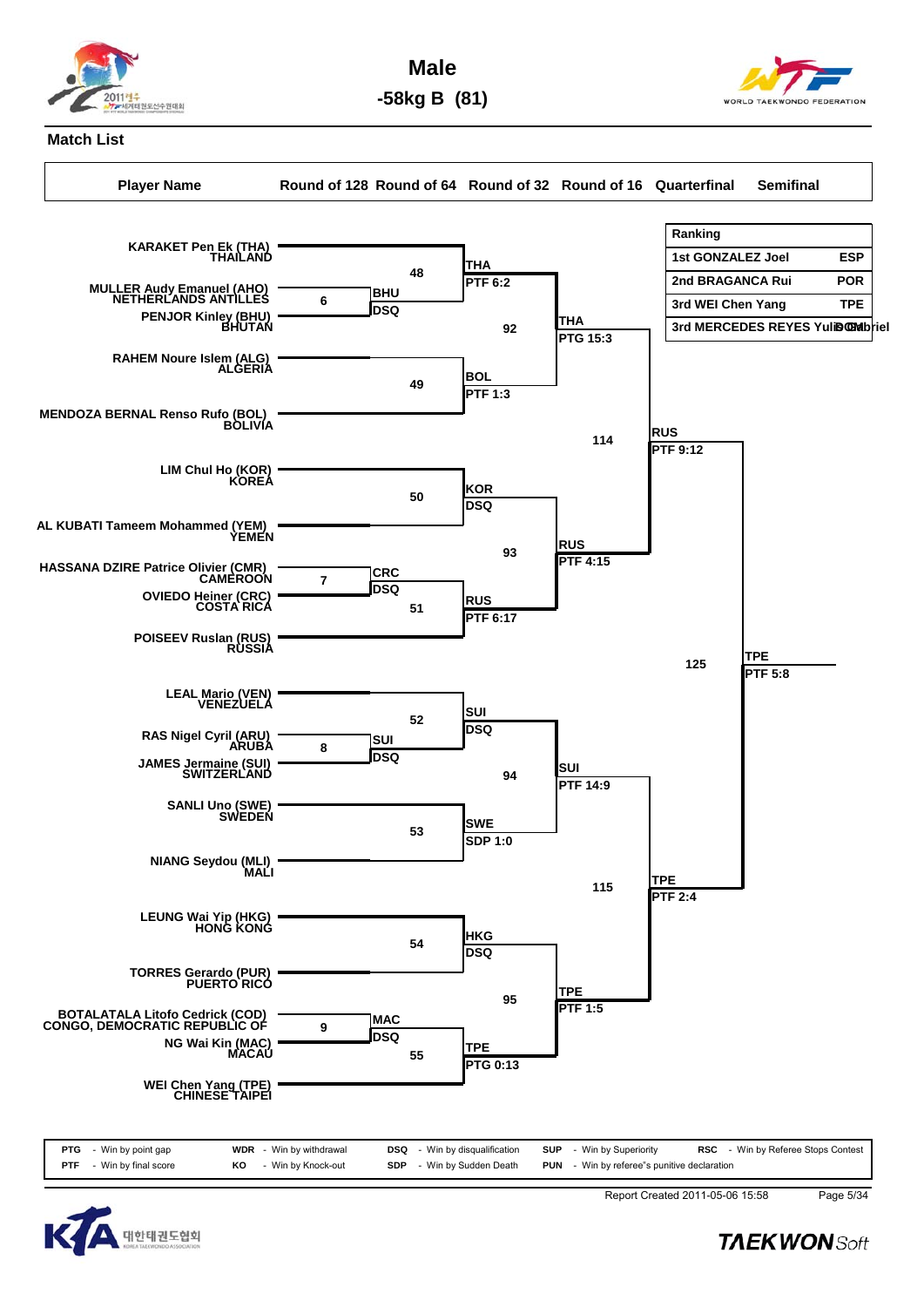

**Male -58kg C (81)**



### **Match List**

**Player Name Round of 128 Round of 64 Round of 32 Round of 16 Quarterfinal Semifinal**



| PTG<br>- Win by point gap        | <b>WDR</b> - Win by withdrawal | <b>DSQ</b><br>- Win by disqualification | <b>SUP</b> - Win by Superiority                    | <b>RSC</b> - Win by Referee Stops Contest |
|----------------------------------|--------------------------------|-----------------------------------------|----------------------------------------------------|-------------------------------------------|
| Win by final score<br><b>PTF</b> | - Win by Knock-out<br>KO       | - Win by Sudden Death<br><b>SDP</b>     | <b>PUN</b> - Win by referee"s punitive declaration |                                           |
|                                  |                                |                                         |                                                    |                                           |



Report Created 2011-05-06 15:58 Page 6/34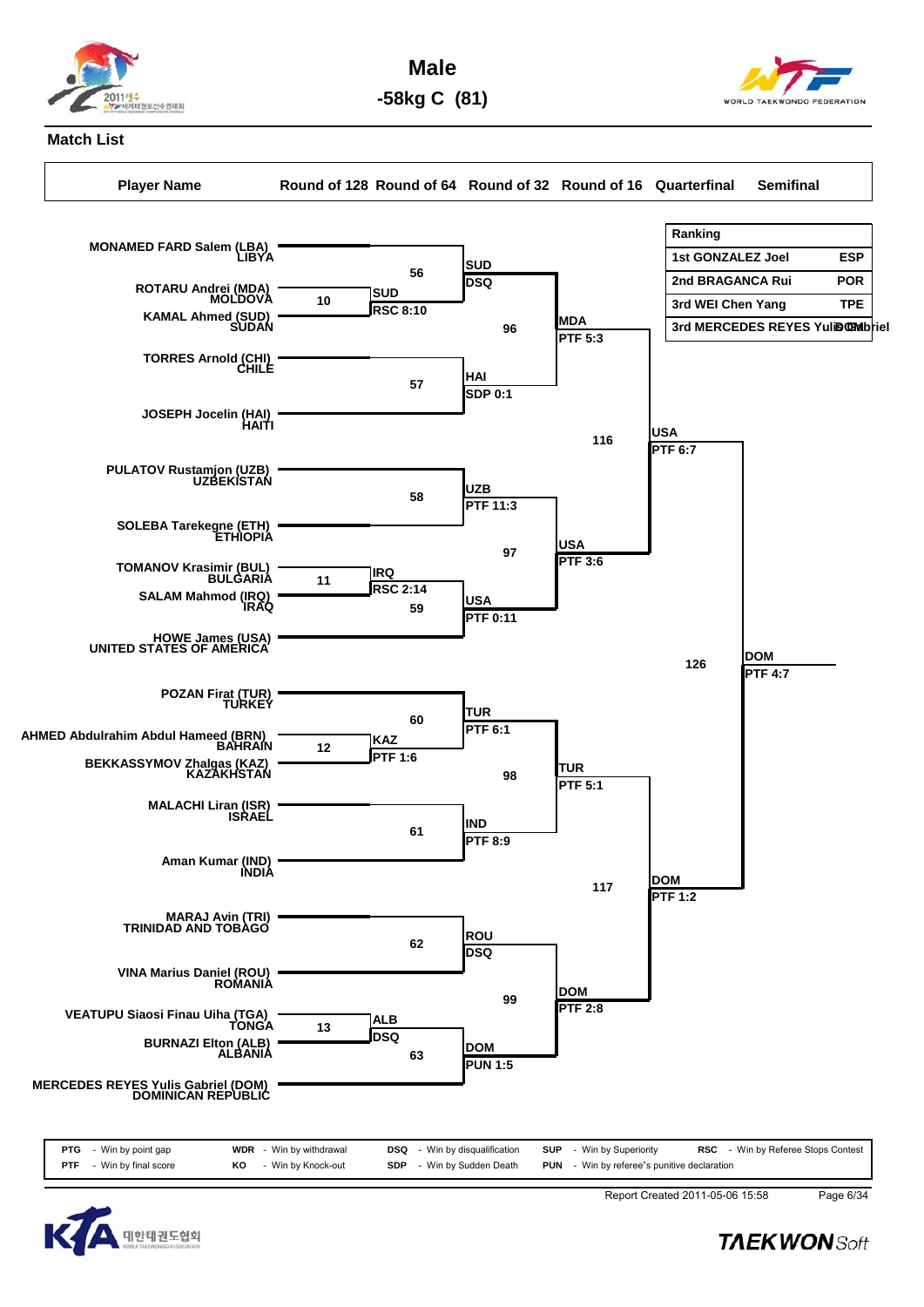

**Male -58kg D (81)**



### **Match List**

**Player Name Round of 128 Round of 64 Round of 32 Round of 16 Quarterfinal Semifinal**





Report Created 2011-05-06 15:58 Page 7/34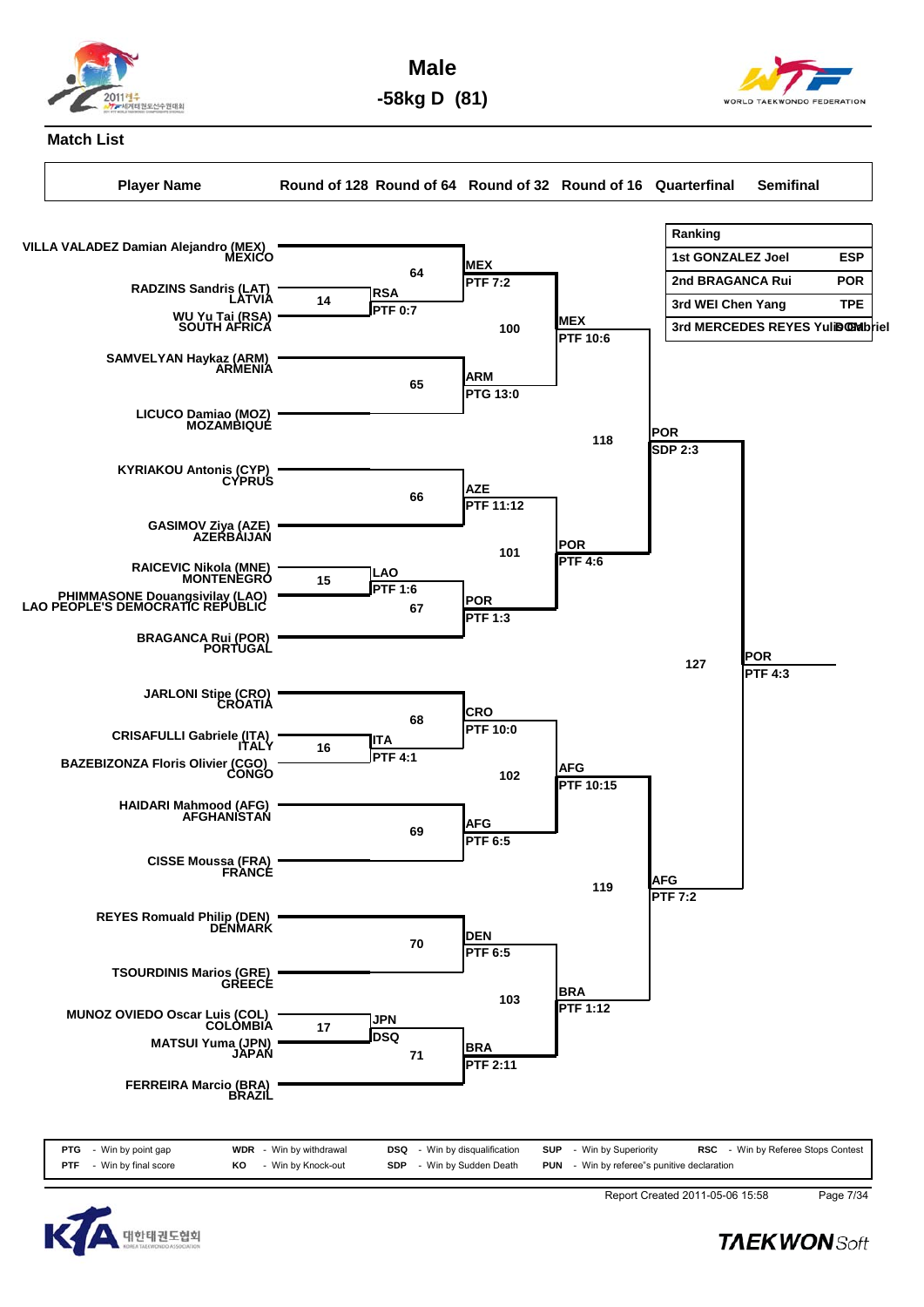

**Male -58kg Final (81)**



#### **Match List**





**TAEKWONSoft** 

Report Created 2011-05-06 15:58 Page 8/34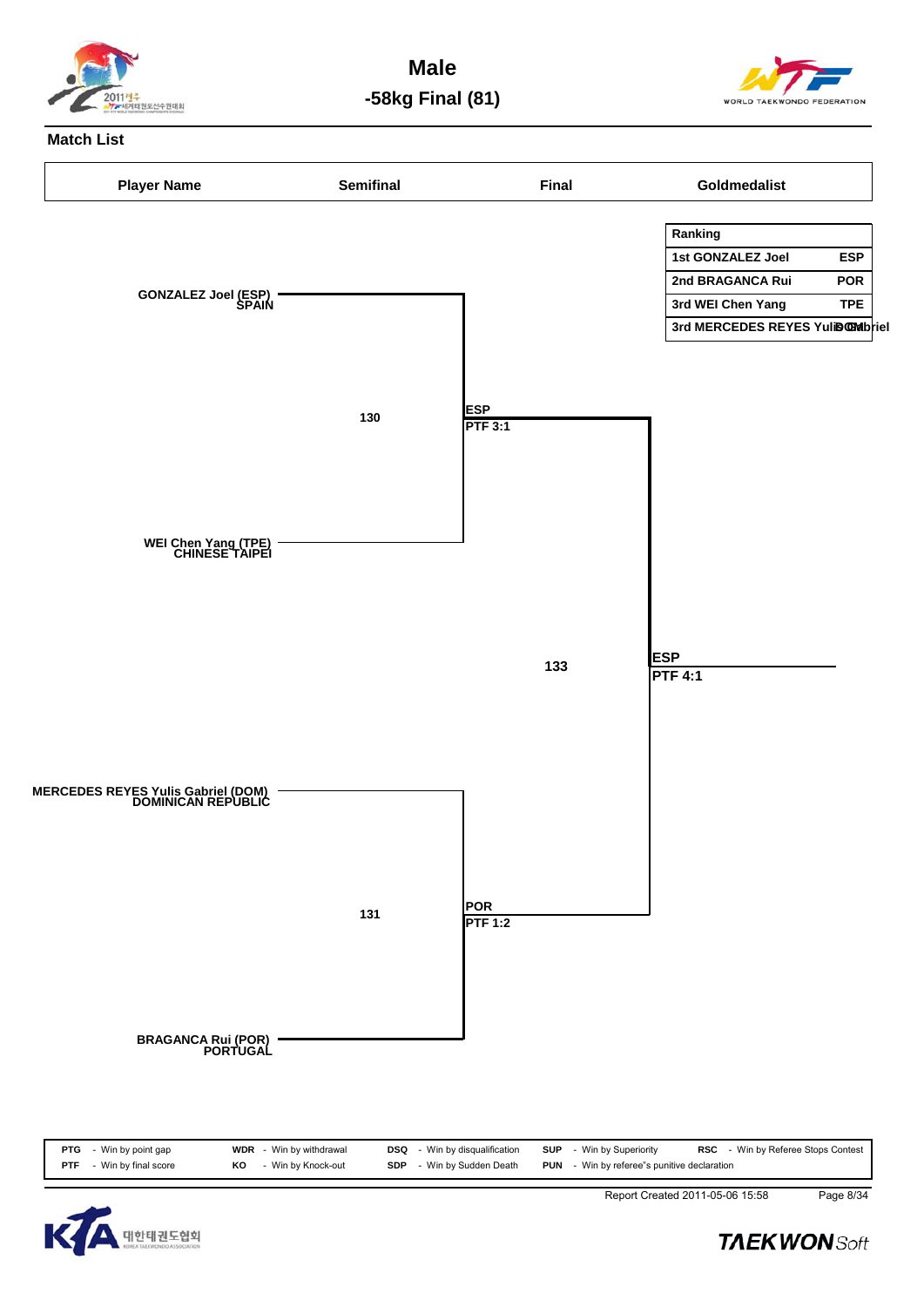

**Male -63kg A (80)**



### **Match List**

**Player Name Round of 128 Round of 64 Round of 32 Round of 16 Quarterfinal Semifinal**





Report Created 2011-05-06 15:58 Page 9/34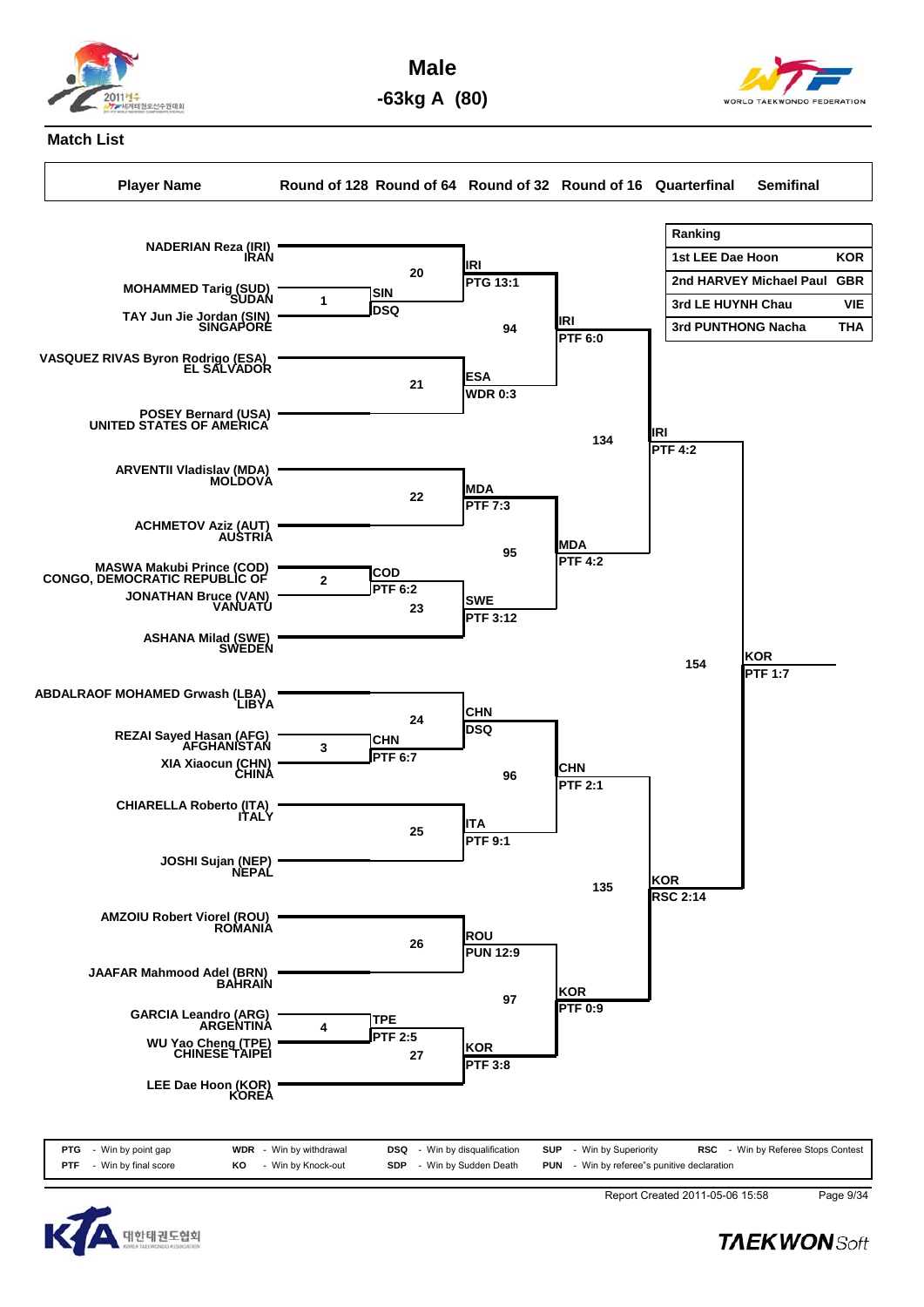

**Male -63kg B (80)**



## **Match List**

**Player Name Round of 128 Round of 64 Round of 32 Round of 16 Quarterfinal Semifinal**





Report Created 2011-05-06 15:58 Page 10/34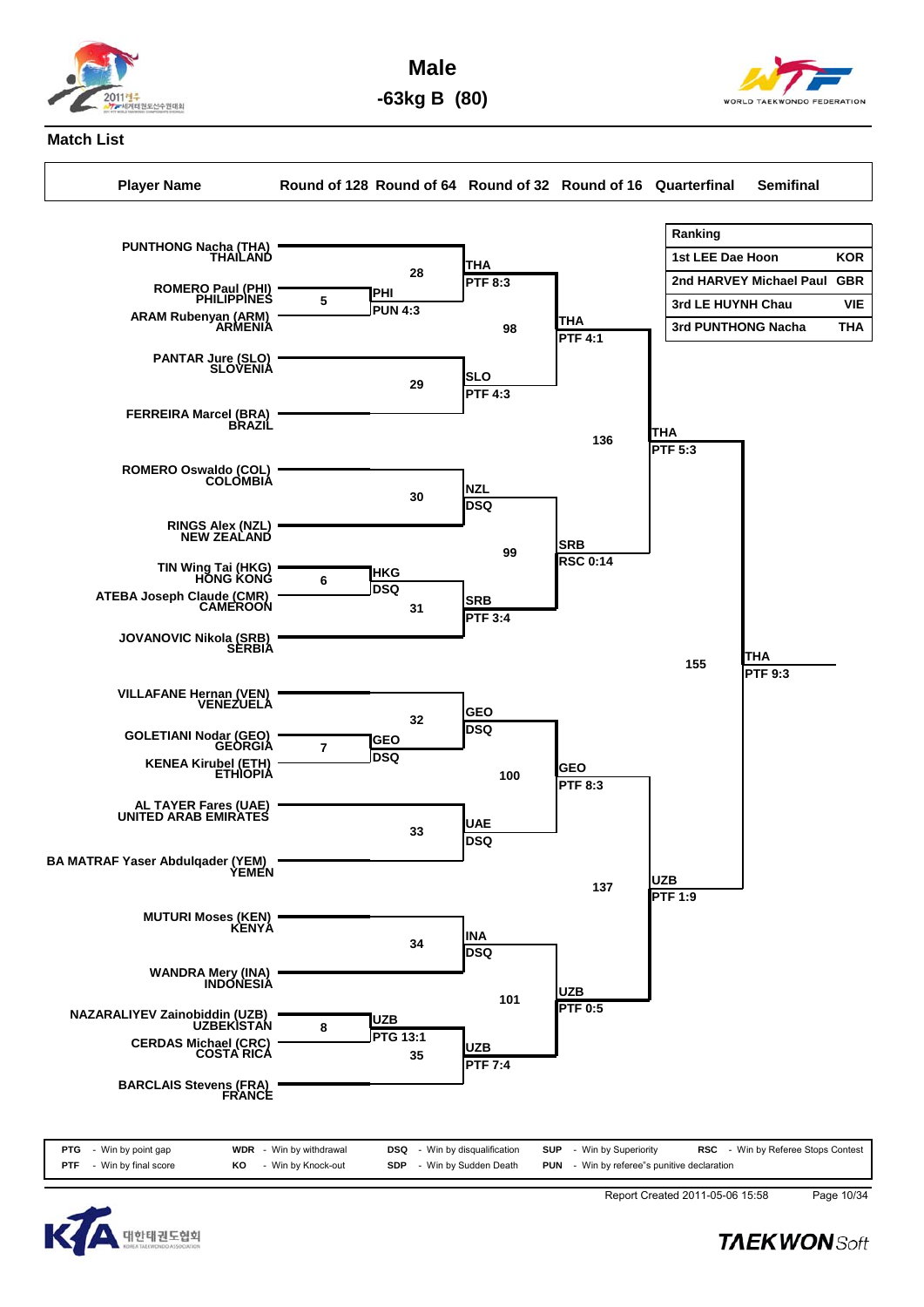

**Male -63kg C (80)**



### **Match List**

**Player Name Round of 128 Round of 64 Round of 32 Round of 16 Quarterfinal Semifinal**





Report Created 2011-05-06 15:58 Page 11/34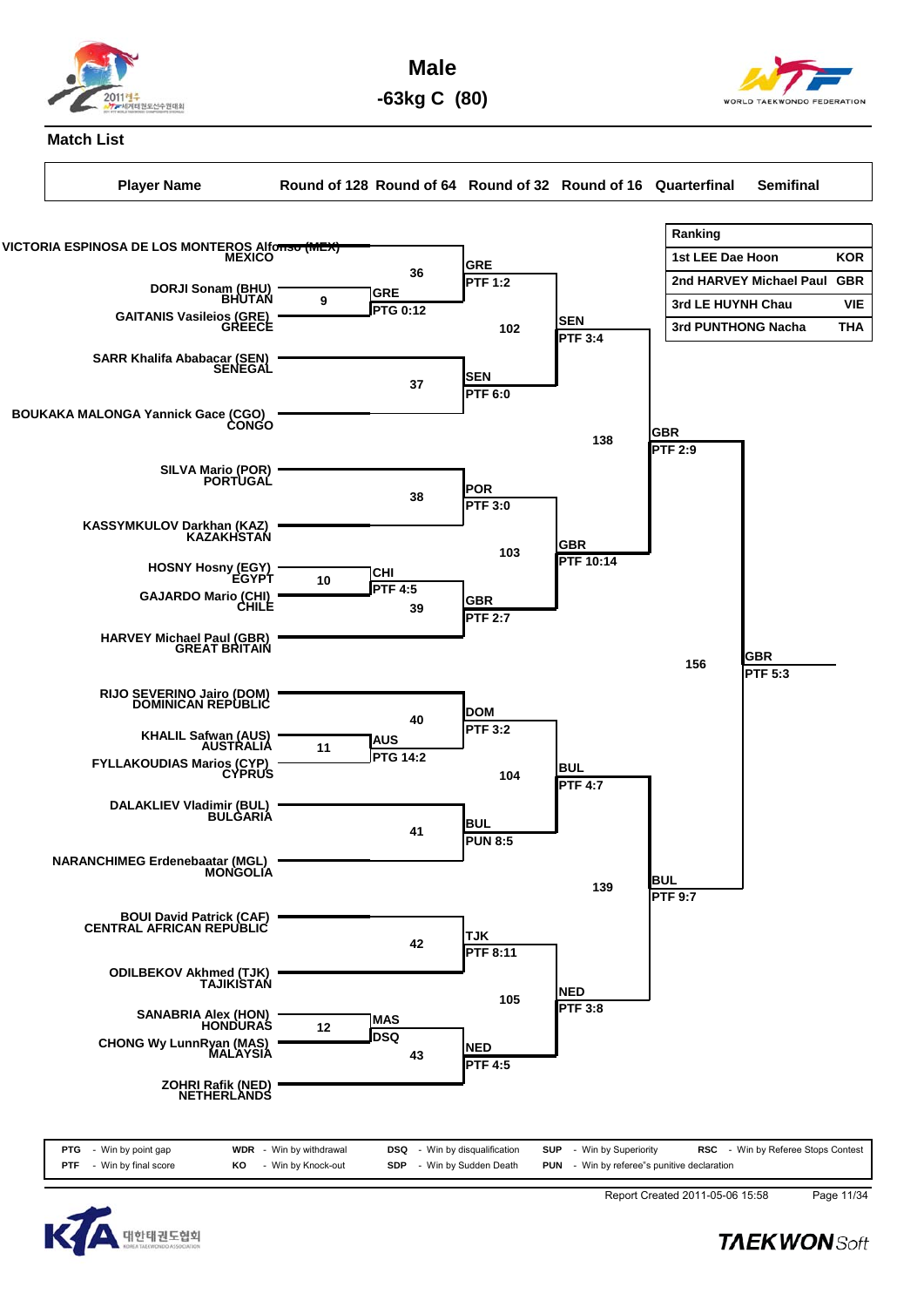

**Male -63kg D (80)**



## **Match List**

**Player Name Round of 128 Round of 64 Round of 32 Round of 16 Quarterfinal Semifinal**





Report Created 2011-05-06 15:58 Page 12/34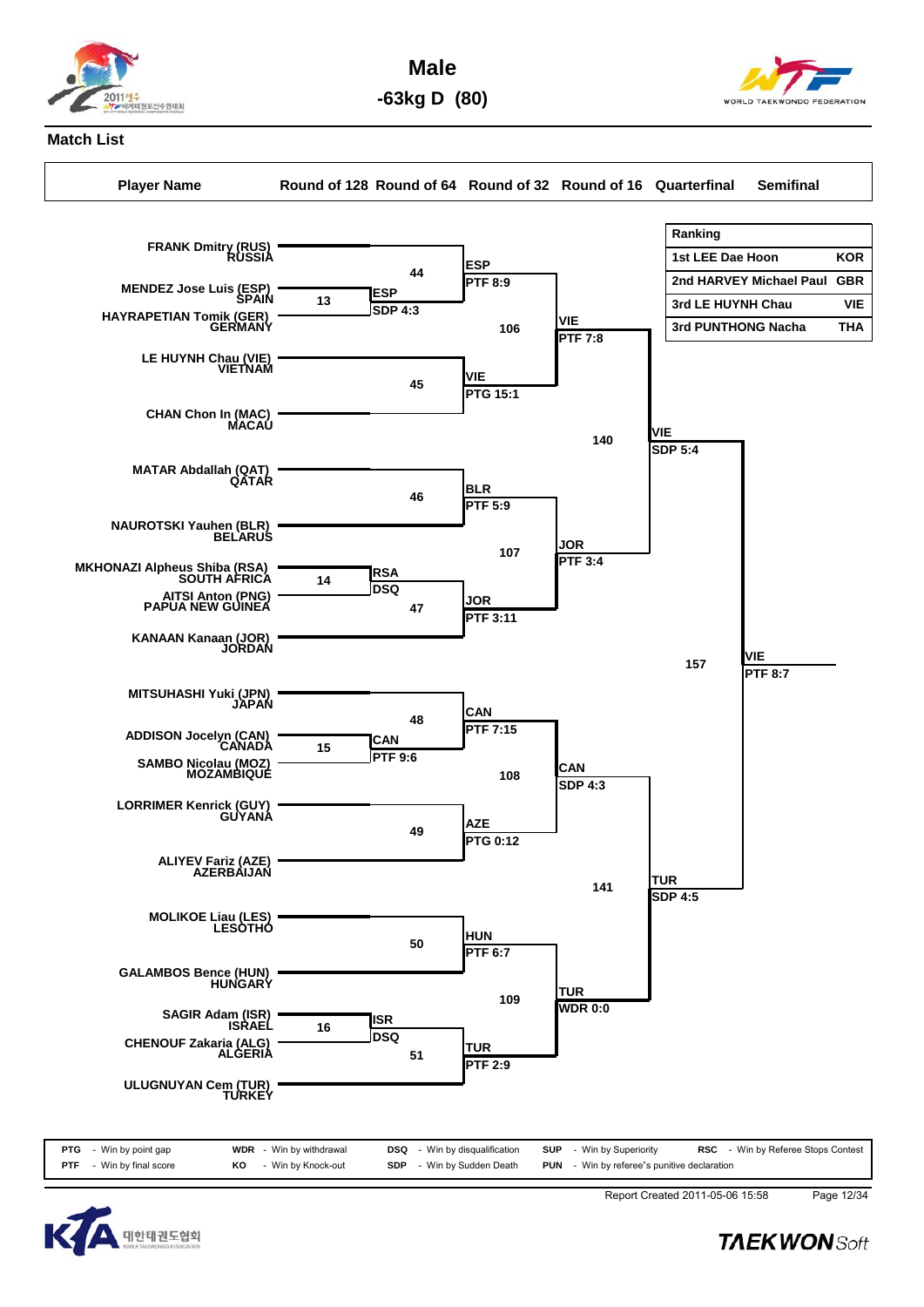

**Male -63kg Final (80)**



### **Match List**





Report Created 2011-05-06 15:58 Page 13/34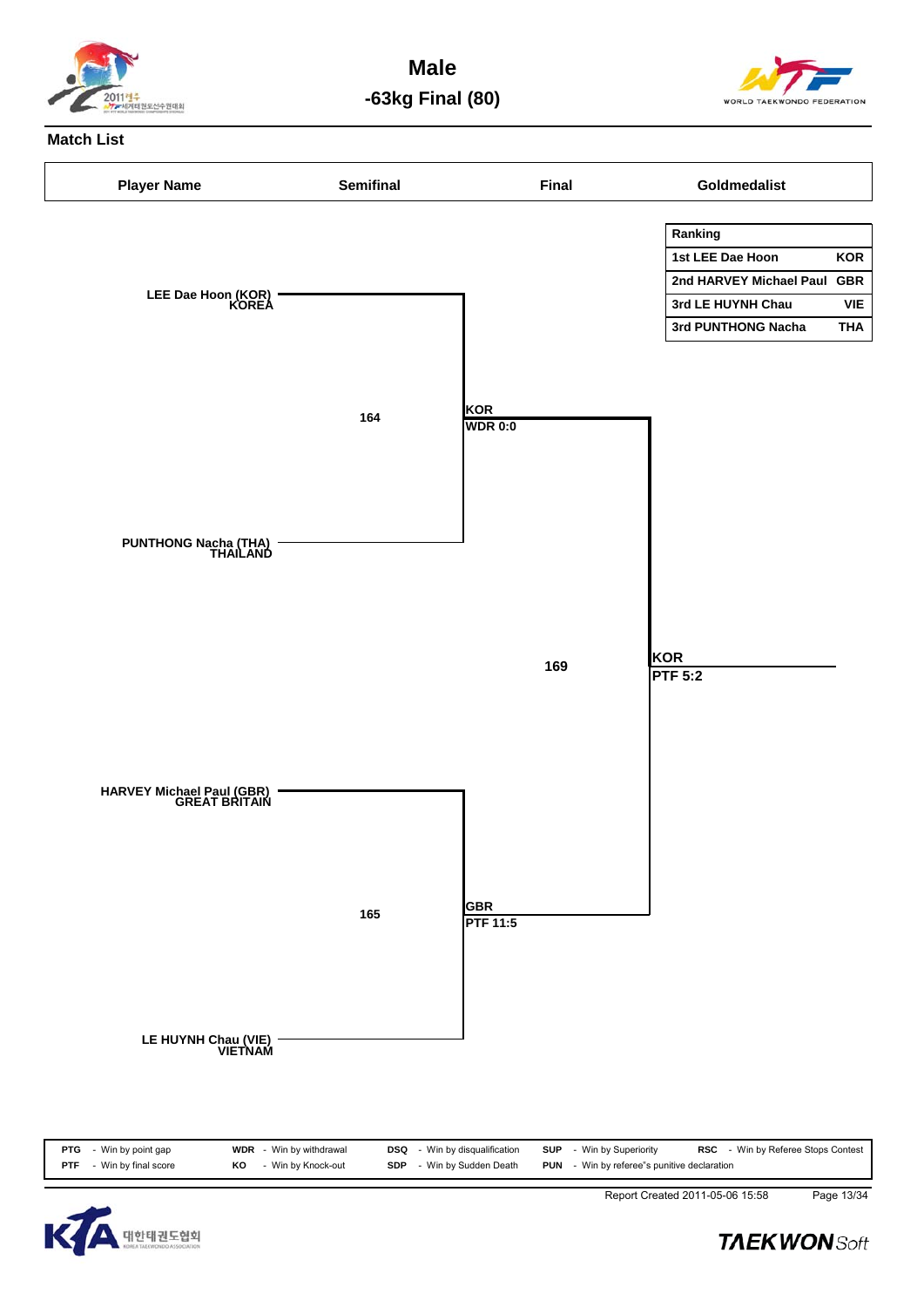

**Male -68kg A (97)**



## **Match List**

**Player Name Round of 128 Round of 64 Round of 32 Round of 16 Quarterfinal Semifinal**





Report Created 2011-05-06 15:58 Page 14/34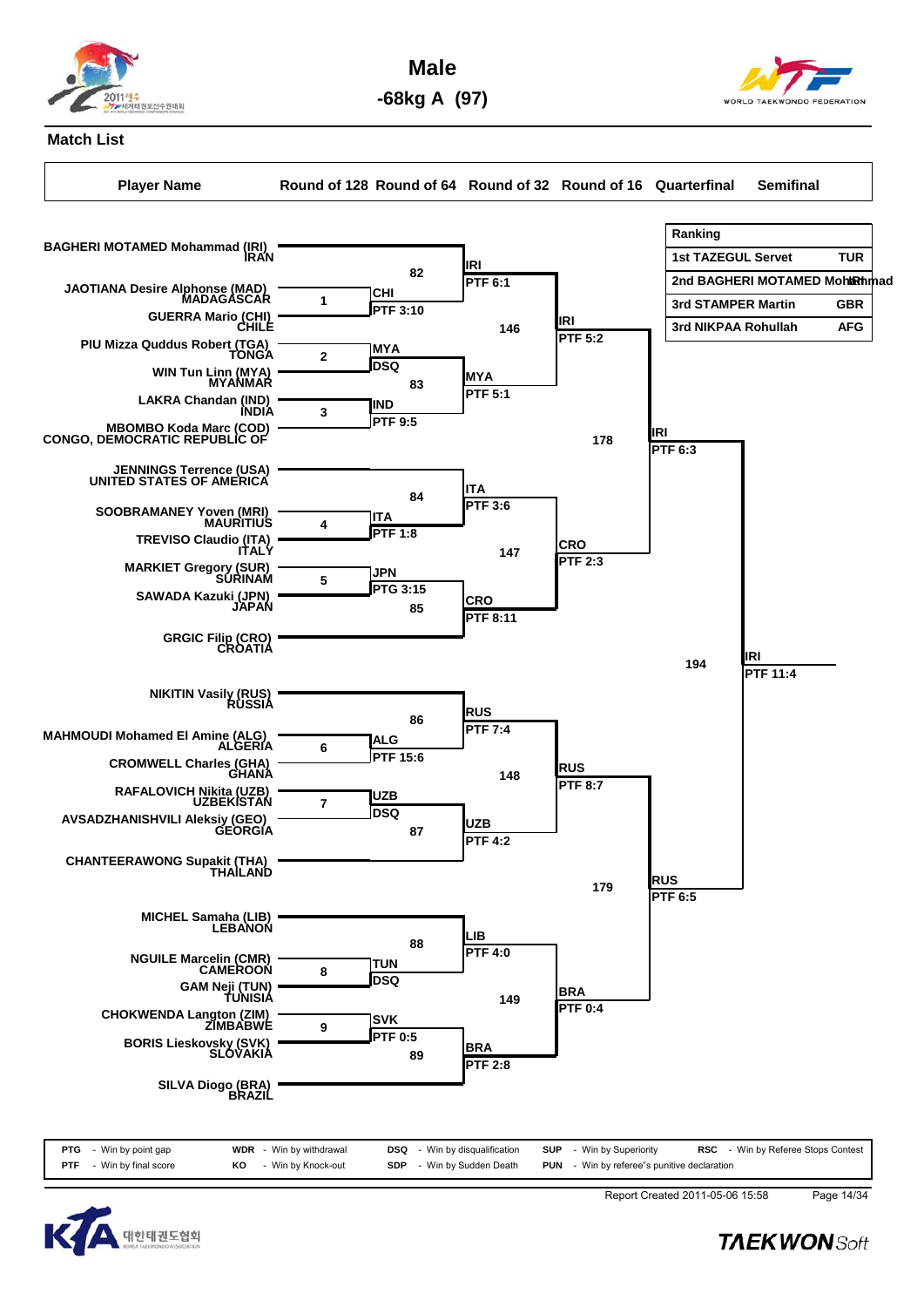

**Male -68kg B (97)**



## **Match List**

**Player Name Round of 128 Round of 64 Round of 32 Round of 16 Quarterfinal Semifinal**





Report Created 2011-05-06 15:58 Page 15/34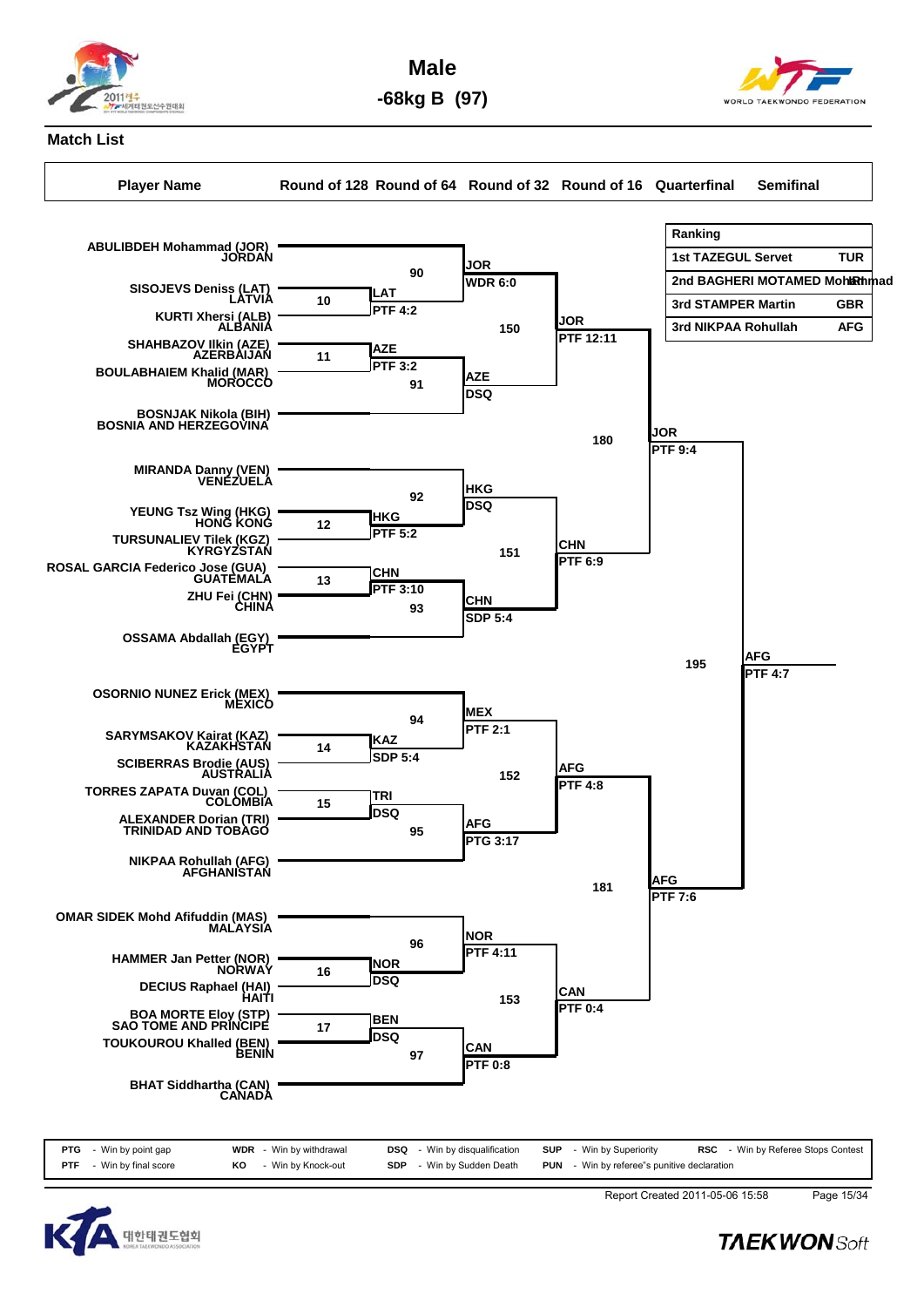

**Male -68kg C (97)**



**Match List**

**Player Name Round of 128 Round of 64 Round of 32 Round of 16 Quarterfinal Semifinal**



| <b>PTG</b> - Win by point gap   | <b>WDR</b> - Win by withdrawal | <b>DSQ</b> - Win by disqualification |  | <b>SUP</b> - Win by Superiority                    | <b>RSC</b> - Win by Referee Stops Contest |
|---------------------------------|--------------------------------|--------------------------------------|--|----------------------------------------------------|-------------------------------------------|
| <b>PTF</b> - Win by final score | KO - Win by Knock-out          | <b>SDP</b> - Win by Sudden Death     |  | <b>PUN</b> - Win by referee"s punitive declaration |                                           |



Report Created 2011-05-06 15:58 Page 16/34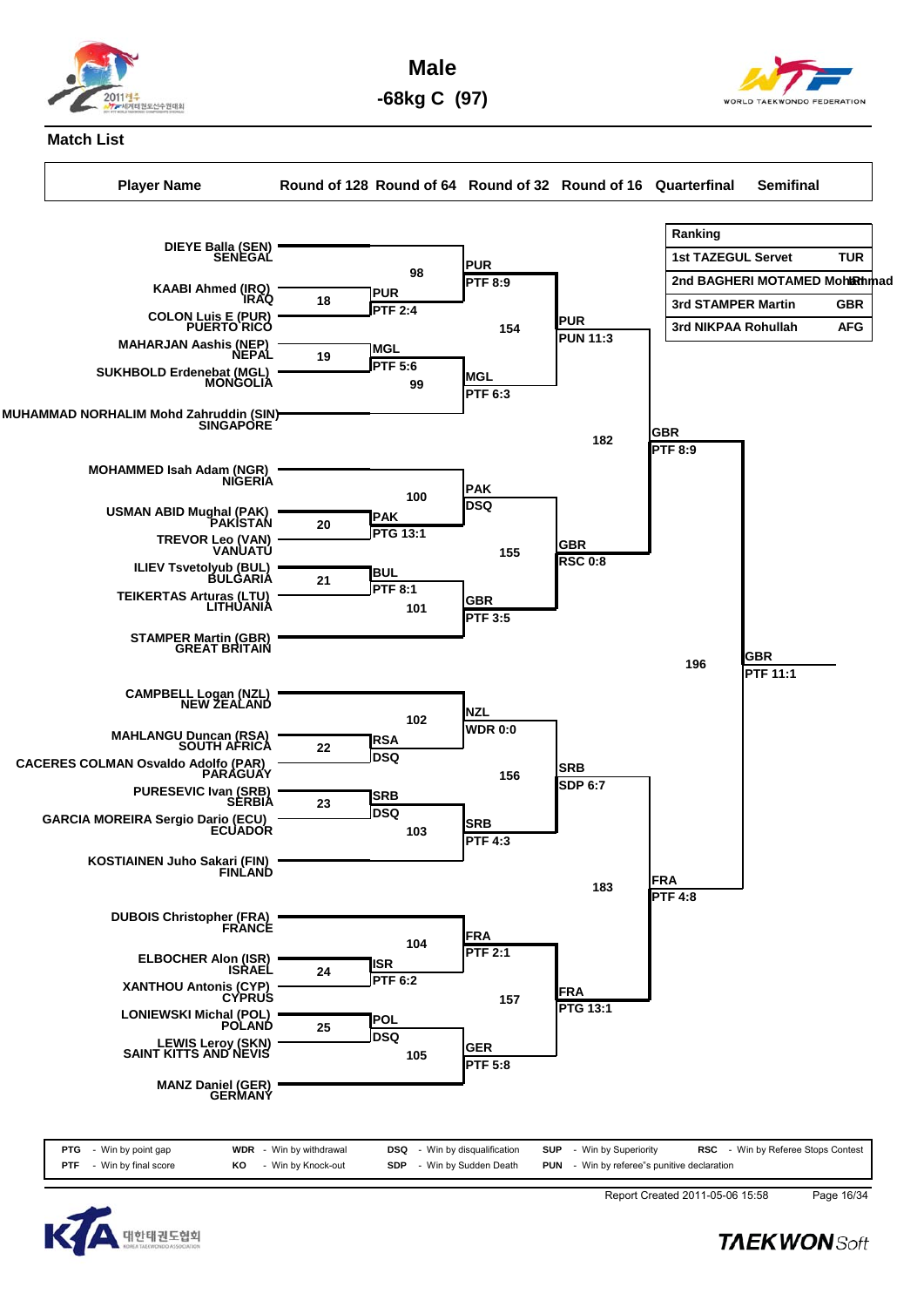

**Male -68kg D (97)**



#### **Match List**

**Player Name Round of 128 Round of 64 Round of 32 Round of 16 Quarterfinal Semifinal**





Report Created 2011-05-06 15:58 Page 17/34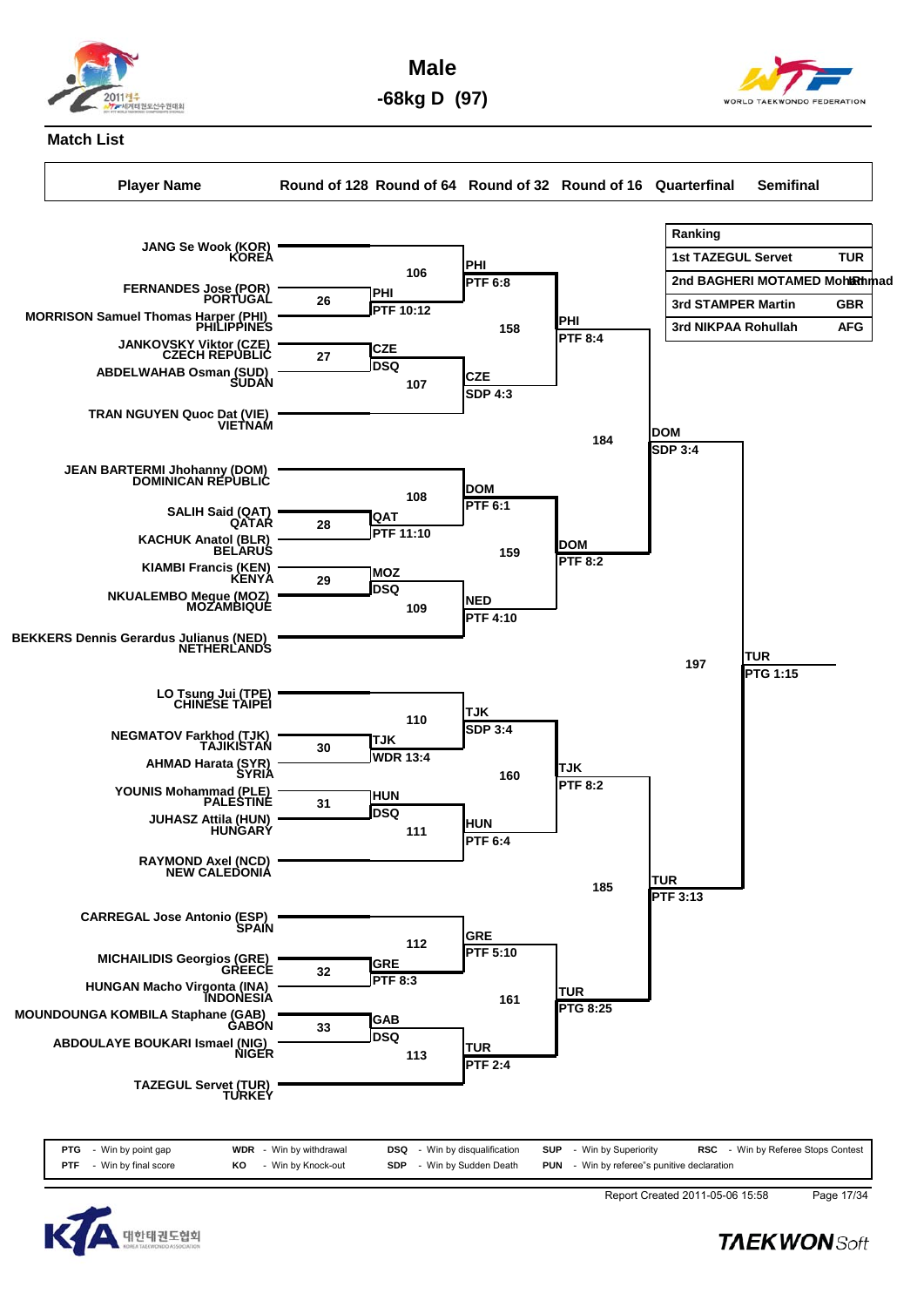

**Male -68kg Final (97)**



#### **Match List**





Report Created 2011-05-06 15:58 Page 18/34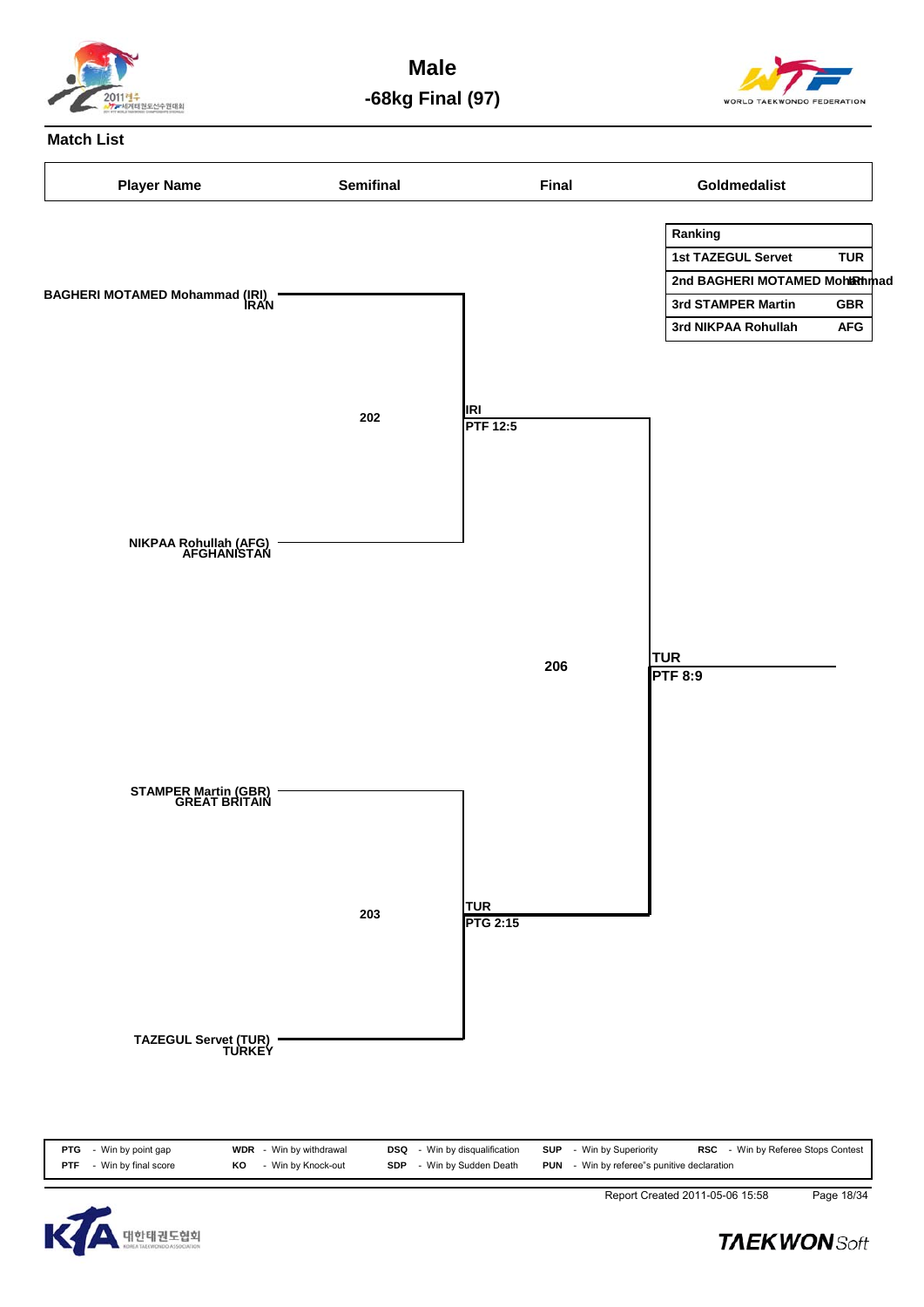

**Male -74kg A (74)**



## **Match List**

**Player Name Round of 128 Round of 64 Round of 32 Round of 16 Quarterfinal Semifinal**



![](_page_42_Picture_7.jpeg)

Report Created 2011-05-06 15:58 Page 19/34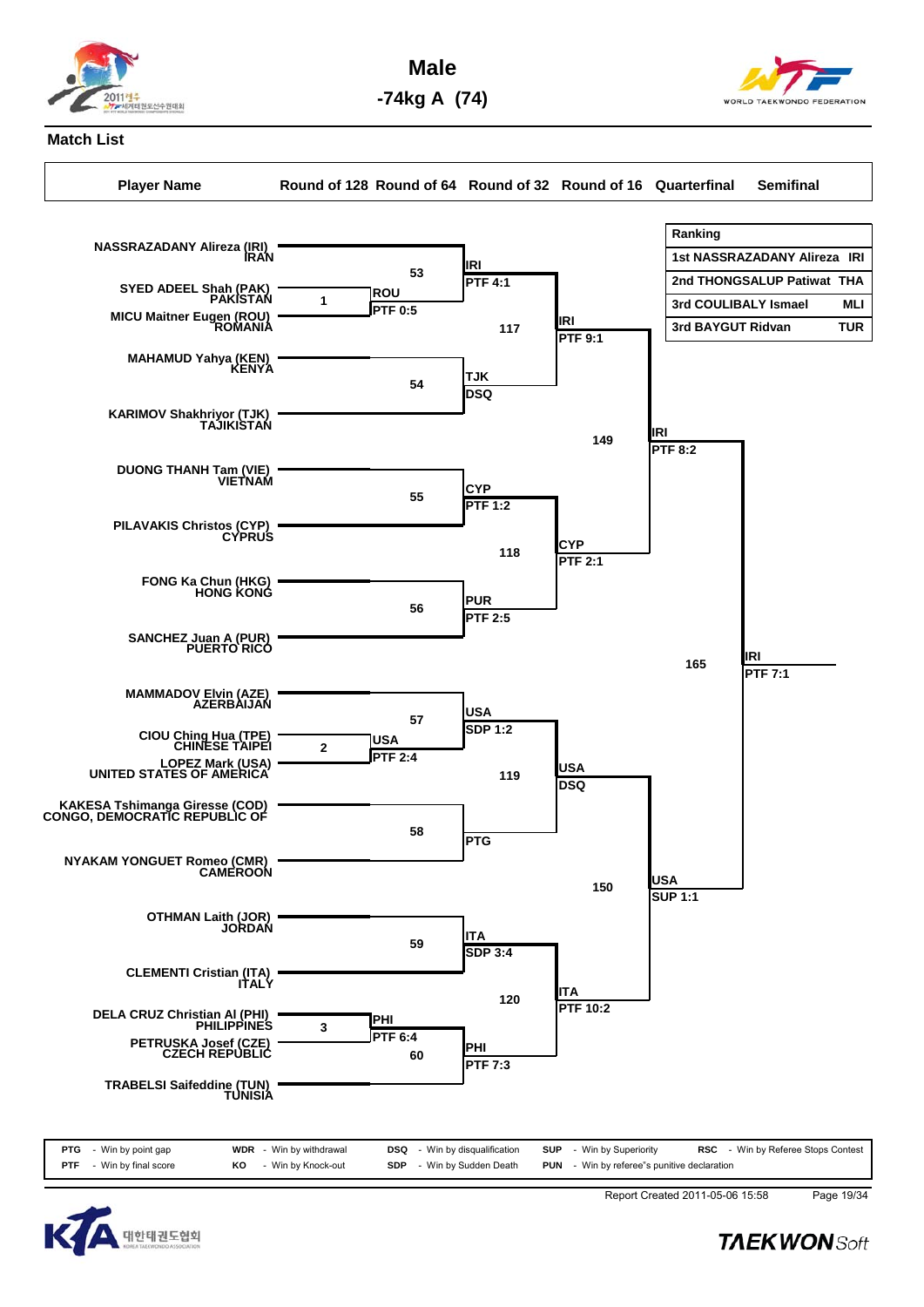![](_page_43_Picture_0.jpeg)

**Male -74kg B (74)**

![](_page_43_Picture_2.jpeg)

## **Match List**

**Player Name Round of 128 Round of 64 Round of 32 Round of 16 Quarterfinal Semifinal**

![](_page_43_Figure_6.jpeg)

![](_page_43_Picture_7.jpeg)

Report Created 2011-05-06 15:58 Page 20/34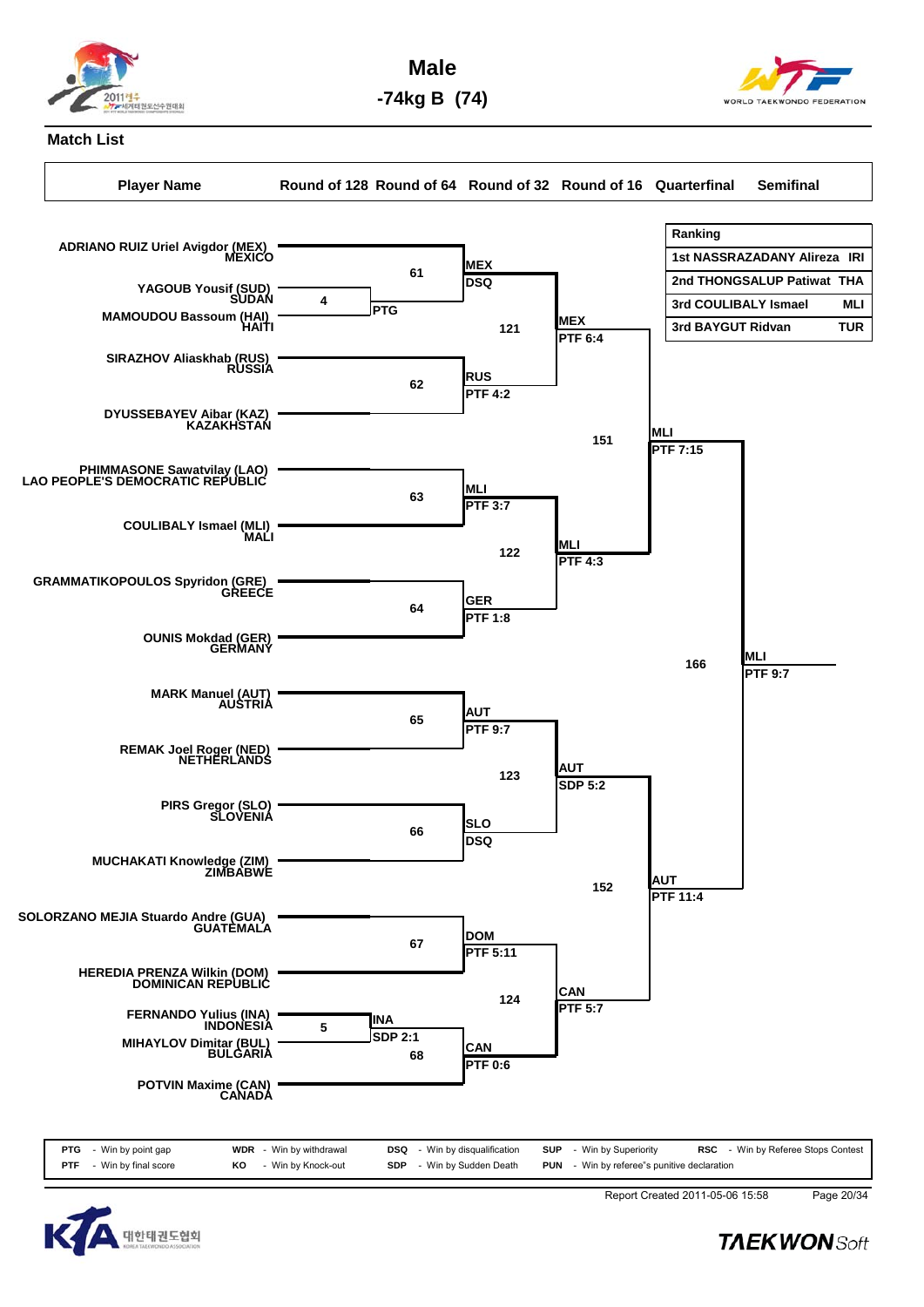![](_page_44_Picture_0.jpeg)

**Male -74kg C (74)**

![](_page_44_Picture_2.jpeg)

## **Match List**

**Player Name Round of 128 Round of 64 Round of 32 Round of 16 Quarterfinal Semifinal**

![](_page_44_Figure_6.jpeg)

![](_page_44_Picture_7.jpeg)

Report Created 2011-05-06 15:58 Page 21/34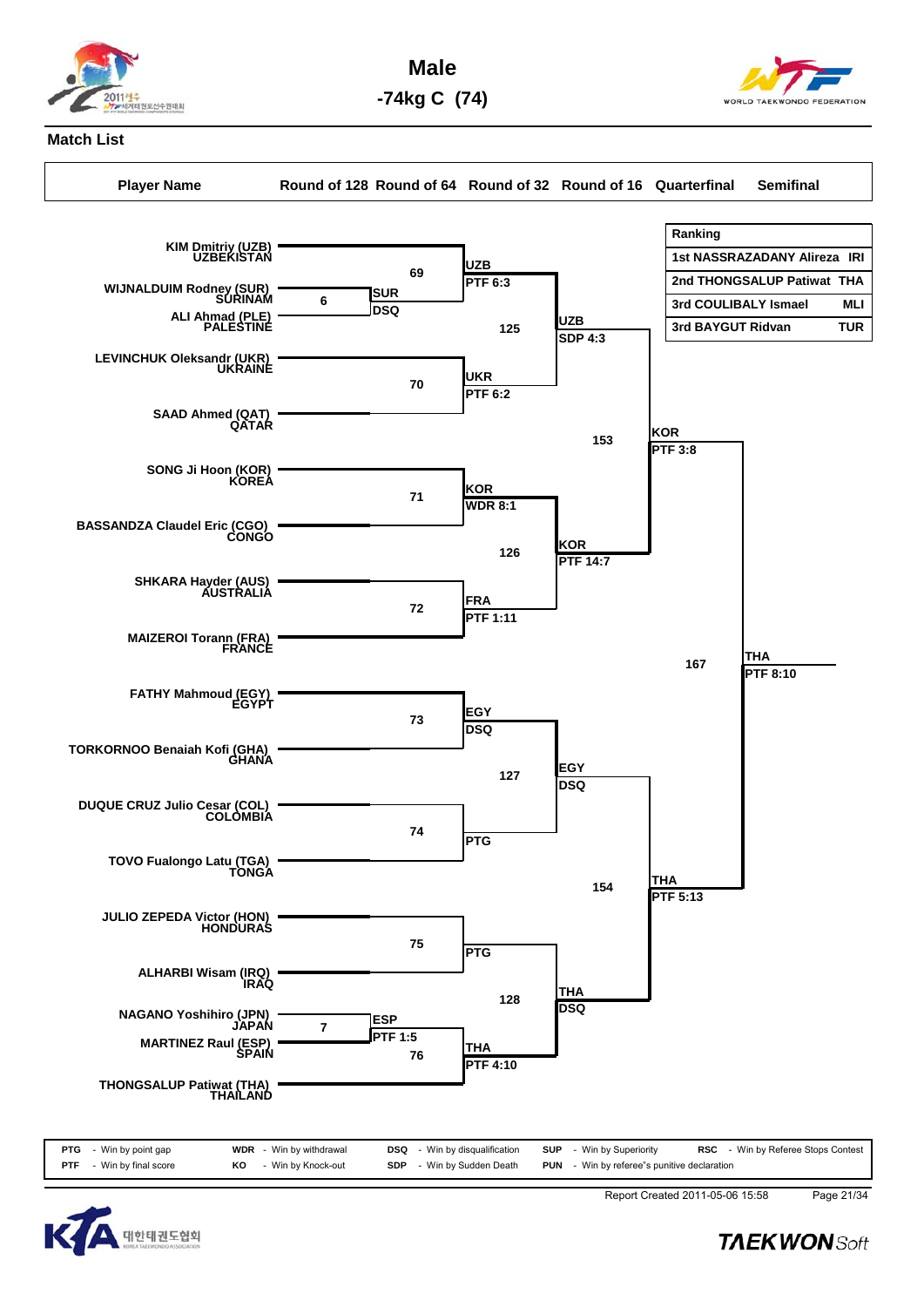![](_page_45_Picture_0.jpeg)

**Male -74kg D (74)**

![](_page_45_Picture_2.jpeg)

#### **Match List**

**Player Name Round of 128 Round of 64 Round of 32 Round of 16 Quarterfinal Semifinal**

![](_page_45_Figure_6.jpeg)

![](_page_45_Picture_7.jpeg)

Report Created 2011-05-06 15:58 Page 22/34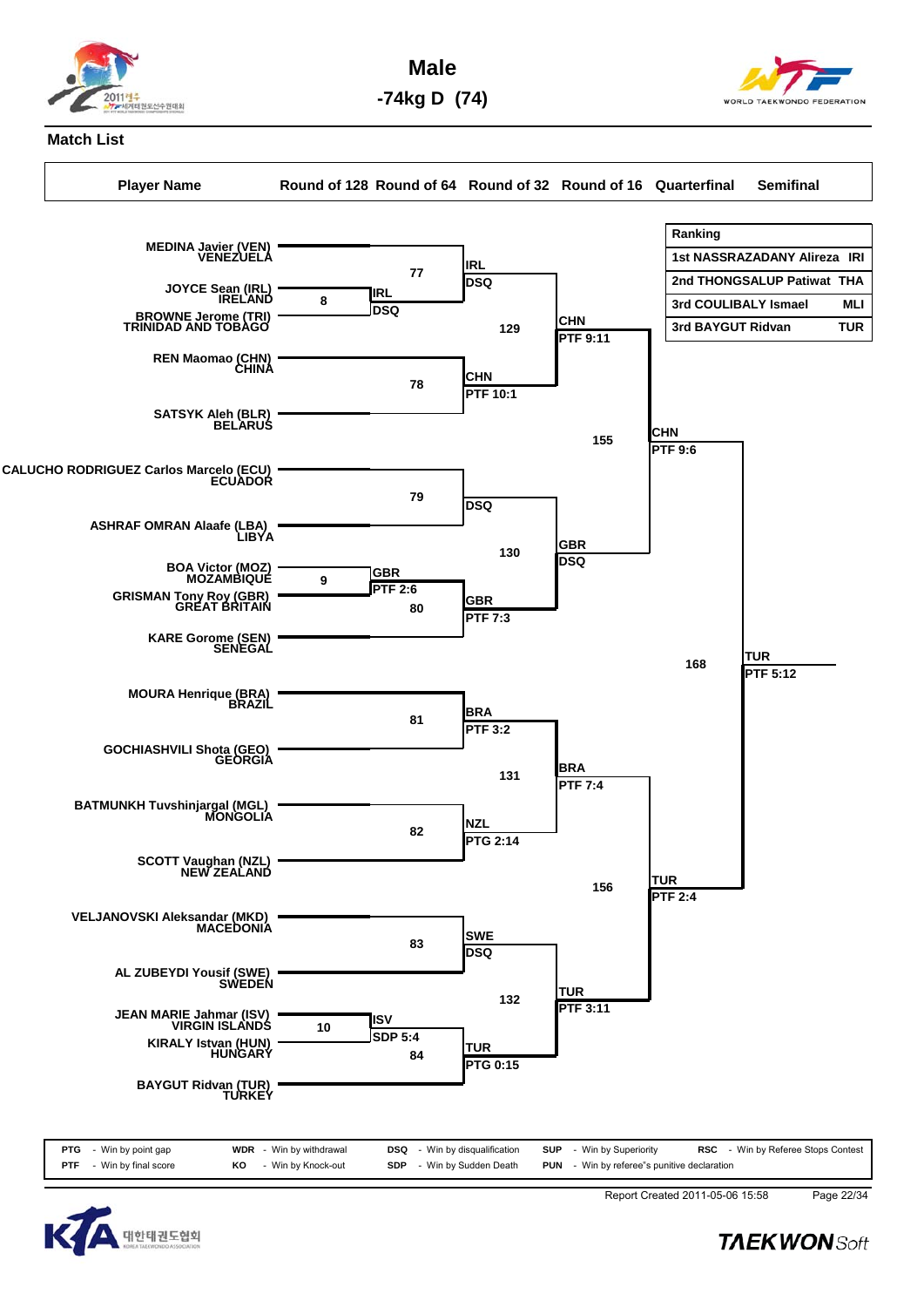![](_page_46_Picture_0.jpeg)

**Male -74kg Final (74)**

![](_page_46_Picture_2.jpeg)

#### **Match List**

![](_page_46_Figure_4.jpeg)

![](_page_46_Picture_5.jpeg)

Report Created 2011-05-06 15:58 Page 23/34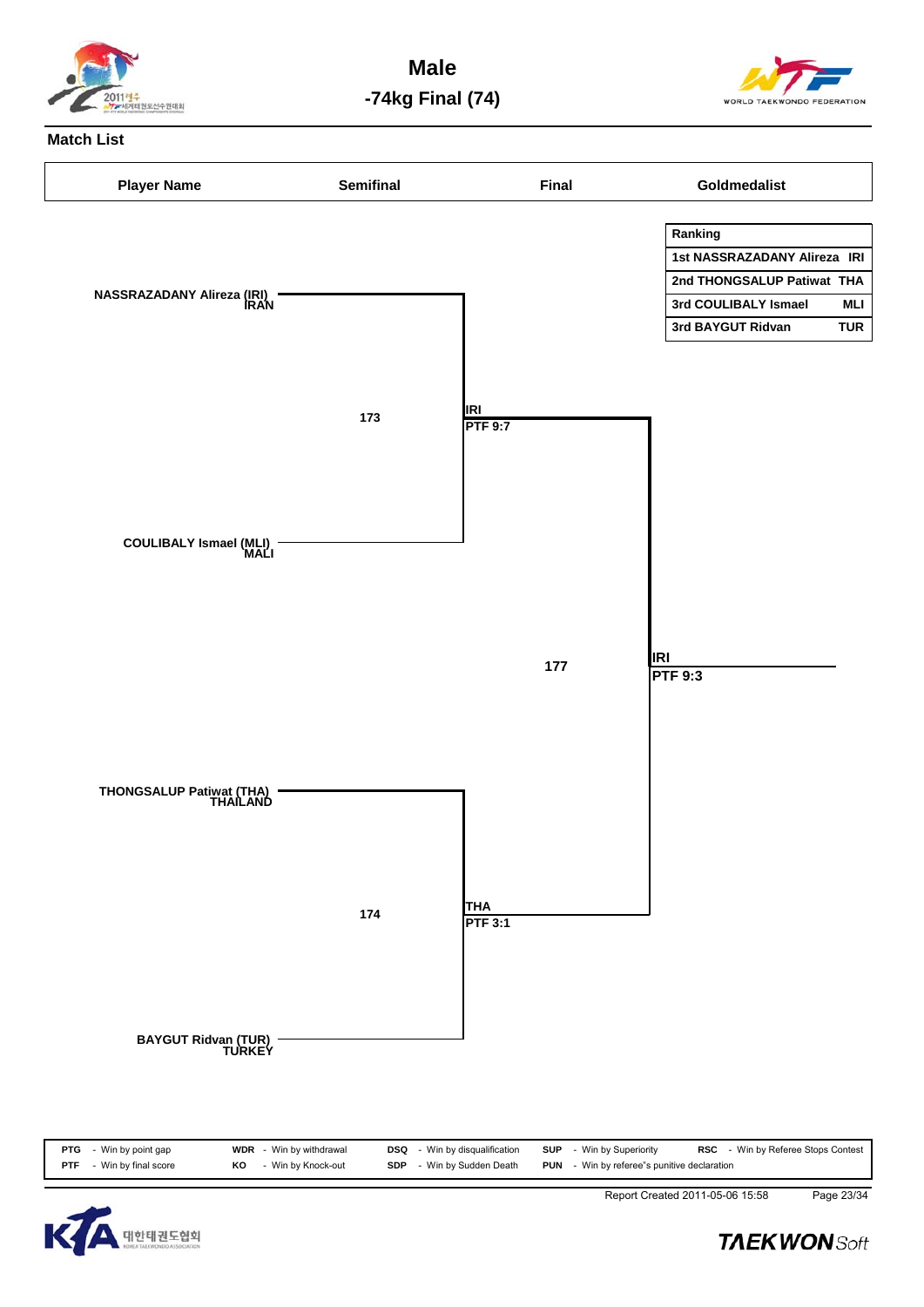![](_page_47_Picture_0.jpeg)

**Male -80kg A (75)**

![](_page_47_Picture_2.jpeg)

## **Match List**

**Player Name Round of 128 Round of 64 Round of 32 Round of 16 Quarterfinal Semifinal**

![](_page_47_Figure_6.jpeg)

![](_page_47_Picture_7.jpeg)

Report Created 2011-05-06 15:58 Page 24/34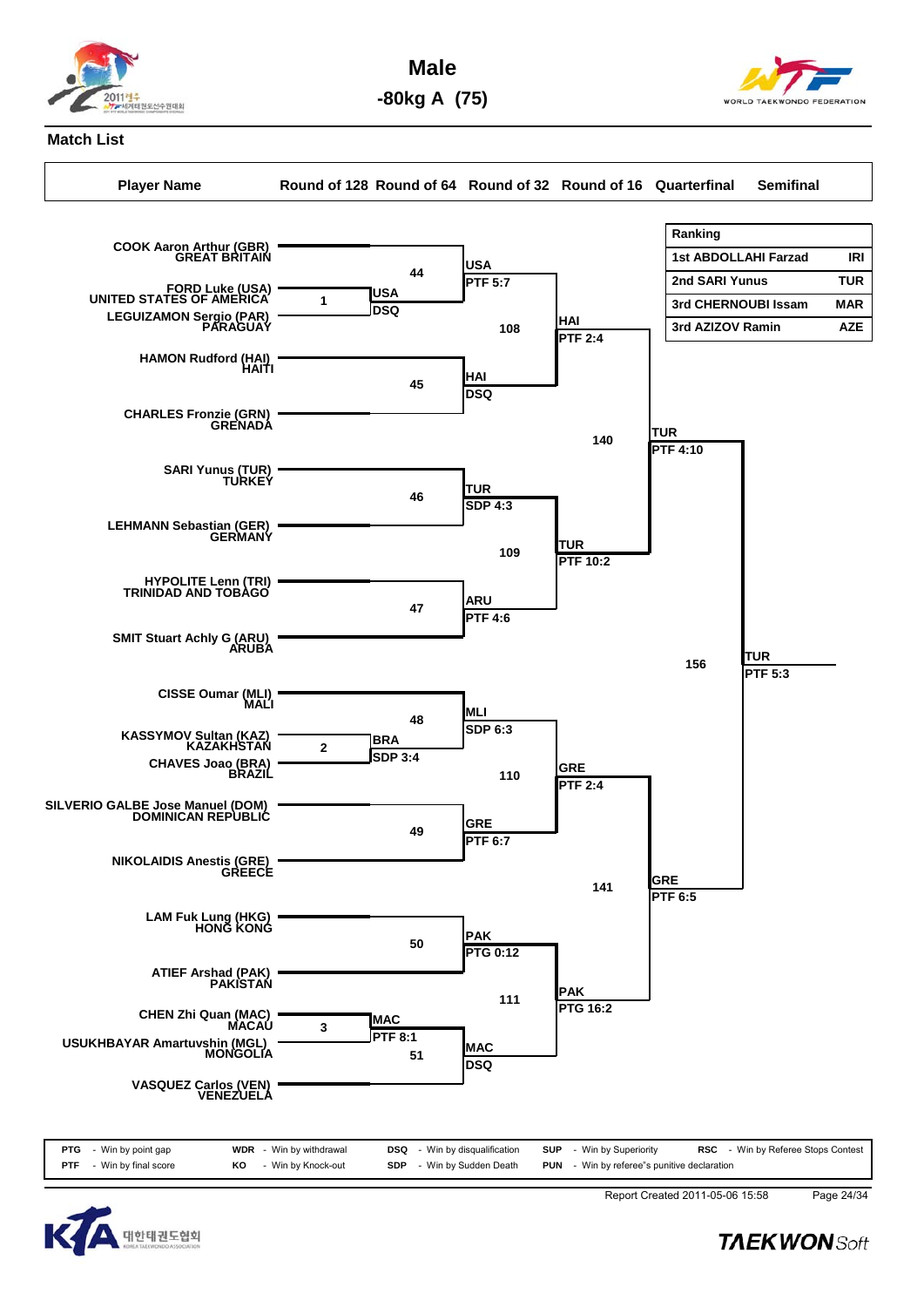![](_page_48_Picture_0.jpeg)

**Male -80kg B (75)**

![](_page_48_Picture_2.jpeg)

## **Match List**

**Player Name Round of 128 Round of 64 Round of 32 Round of 16 Quarterfinal Semifinal**

![](_page_48_Figure_6.jpeg)

![](_page_48_Picture_7.jpeg)

Report Created 2011-05-06 15:58 Page 25/34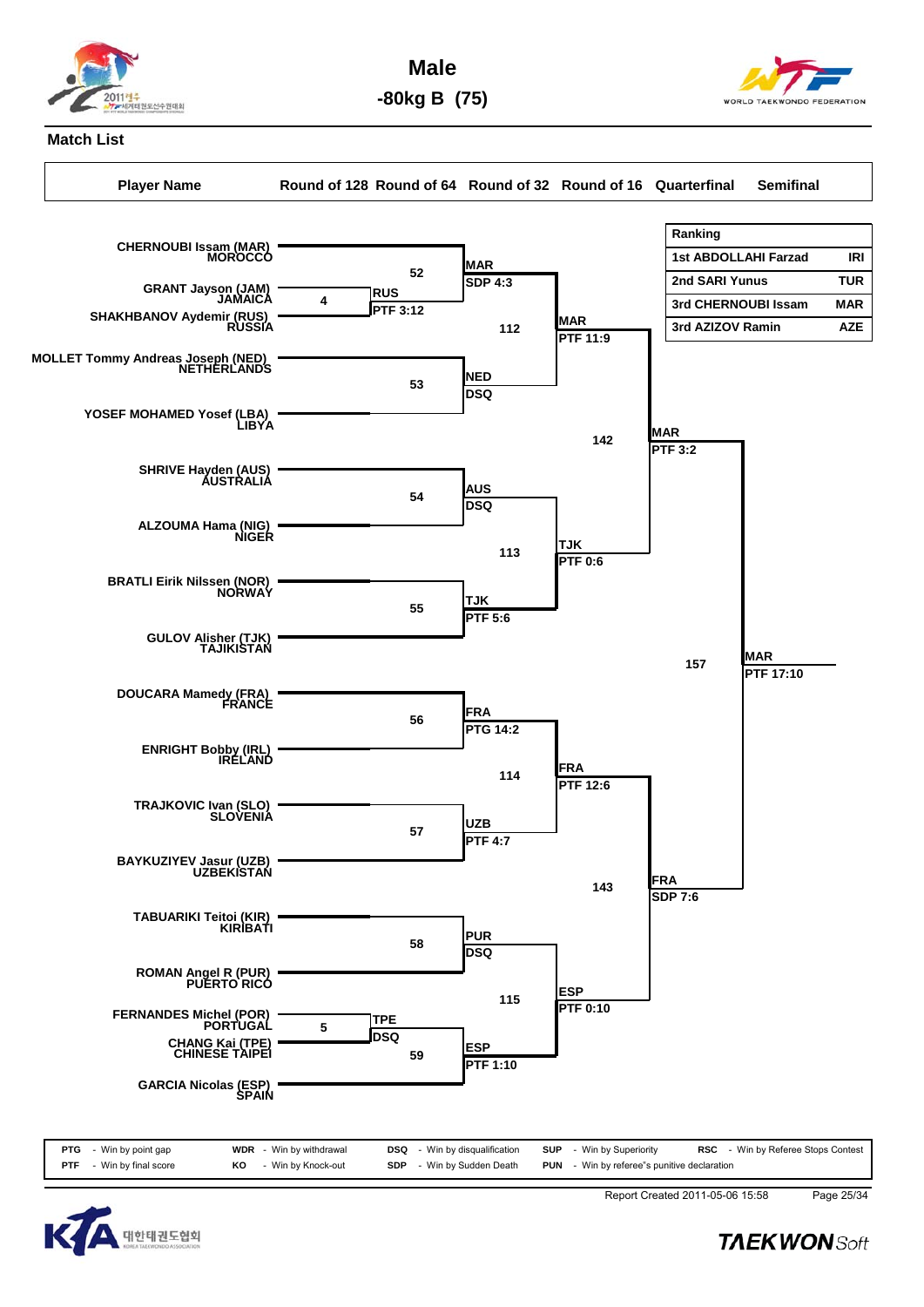![](_page_49_Picture_0.jpeg)

**Male -80kg C (75)**

![](_page_49_Picture_2.jpeg)

## **Match List**

**Player Name Round of 128 Round of 64 Round of 32 Round of 16 Quarterfinal Semifinal**

![](_page_49_Figure_6.jpeg)

![](_page_49_Picture_7.jpeg)

Report Created 2011-05-06 15:58 Page 26/34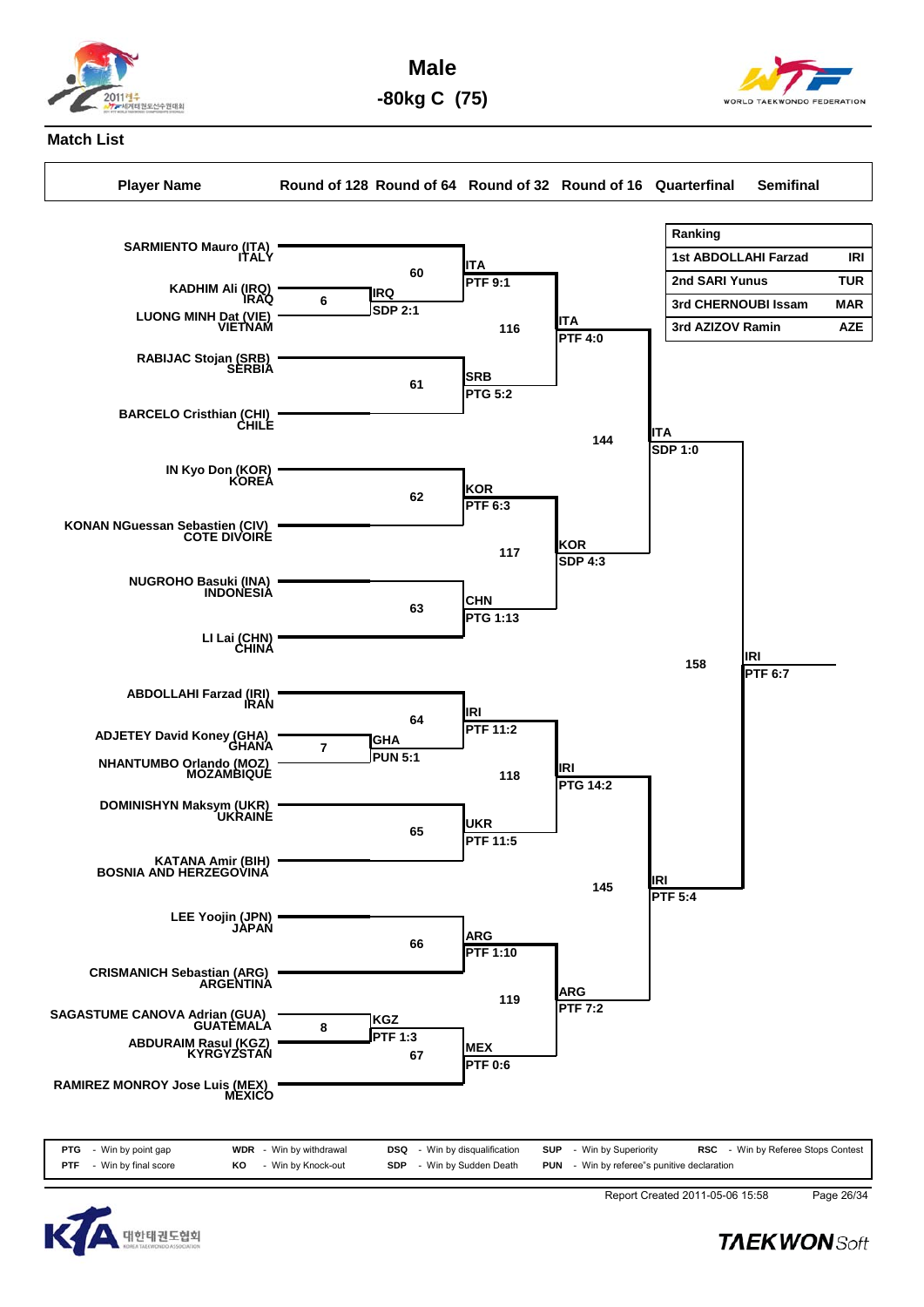![](_page_50_Picture_0.jpeg)

**Male -80kg D (75)**

![](_page_50_Picture_2.jpeg)

## **Match List**

**Player Name Round of 128 Round of 64 Round of 32 Round of 16 Quarterfinal Semifinal**

![](_page_50_Figure_6.jpeg)

![](_page_50_Picture_7.jpeg)

Report Created 2011-05-06 15:58 Page 27/34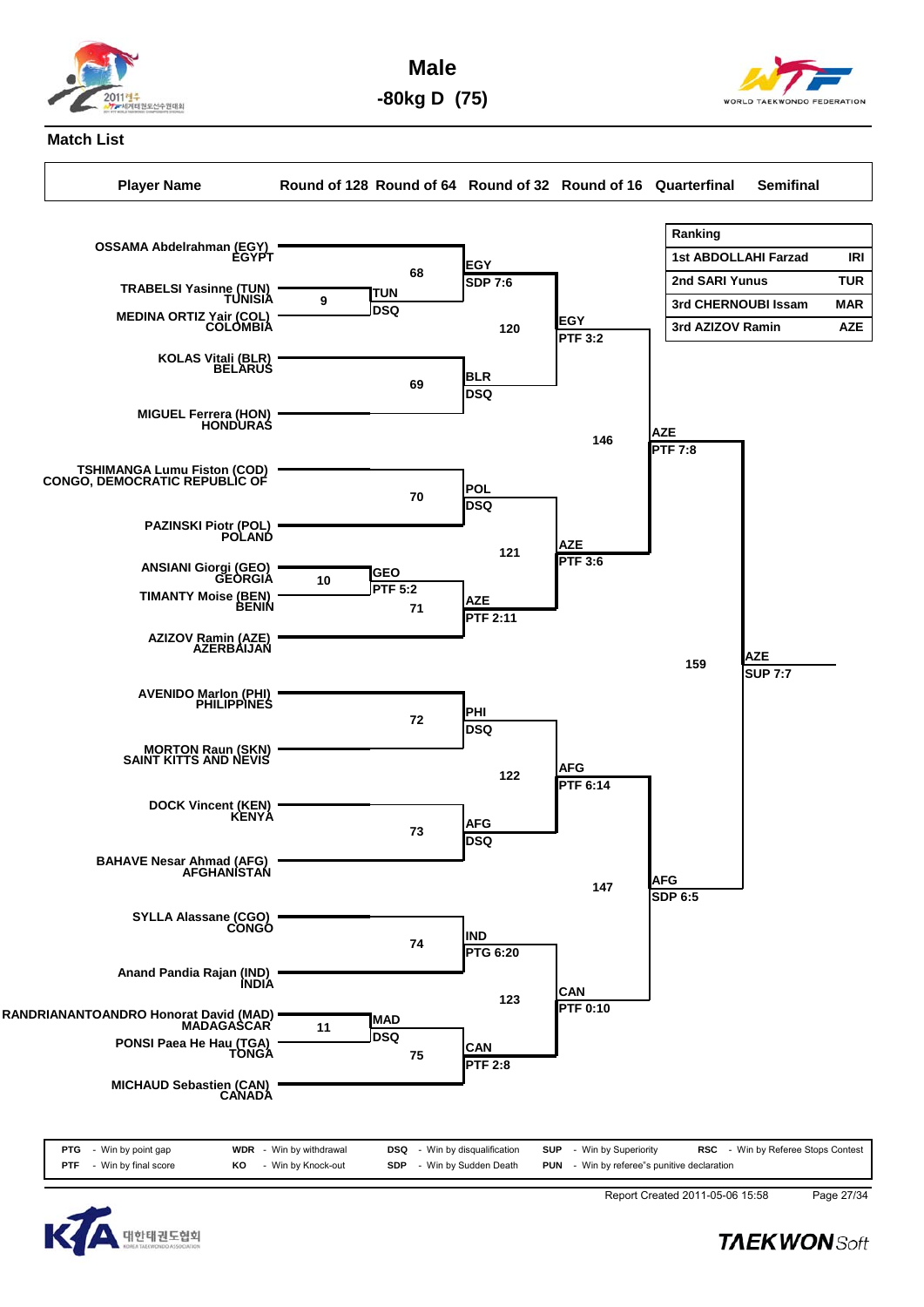![](_page_51_Picture_0.jpeg)

**Male -80kg Final (75)**

![](_page_51_Picture_2.jpeg)

### **Match List**

![](_page_51_Figure_4.jpeg)

![](_page_51_Picture_5.jpeg)

Report Created 2011-05-06 15:58 Page 28/34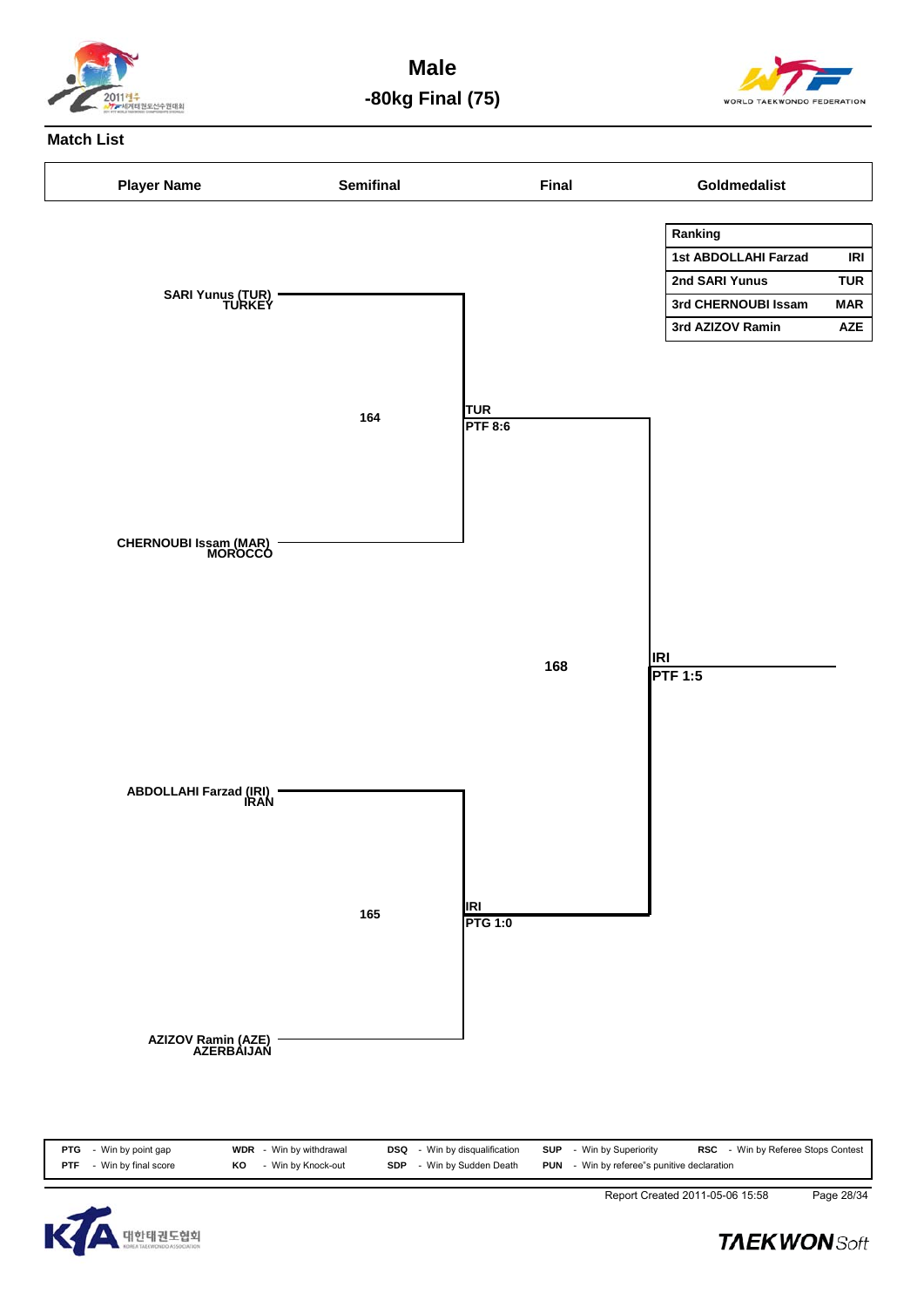![](_page_52_Picture_0.jpeg)

**Male -87kg A (58)**

![](_page_52_Picture_2.jpeg)

#### **Match List**

**Player Name Round of 64 Round of 32 Round of 16 Quarterfinal Semifinal Final**

![](_page_52_Figure_6.jpeg)

![](_page_52_Picture_7.jpeg)

Report Created 2011-05-06 15:58 Page 29/34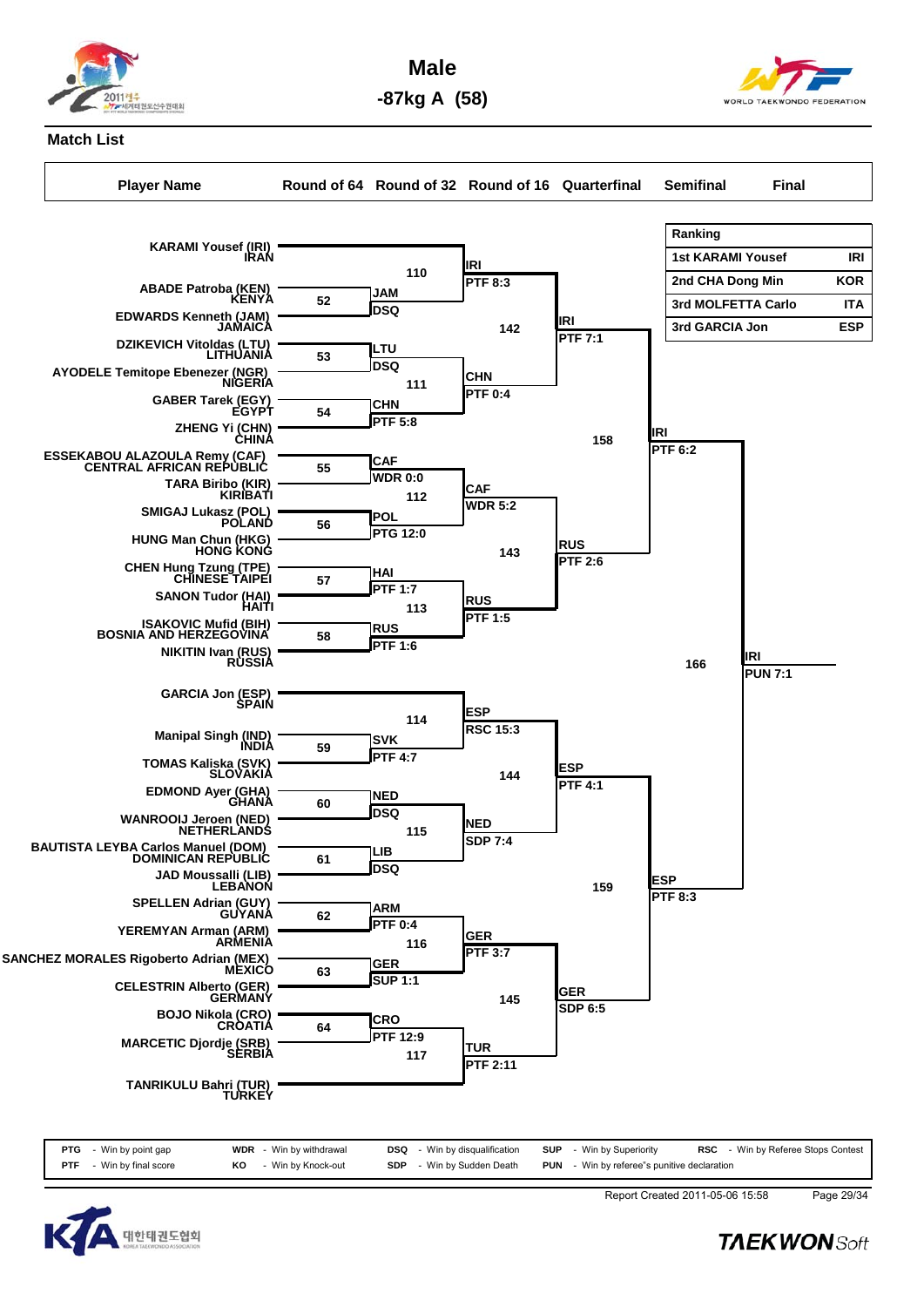![](_page_53_Picture_0.jpeg)

**Male -87kg B (58)**

![](_page_53_Picture_2.jpeg)

### **Match List**

**Player Name Round of 64 Round of 32 Round of 16 Quarterfinal Semifinal Final**

![](_page_53_Figure_6.jpeg)

|            | <b>PTG</b> - Win by point gap |    | <b>WDR</b> - Win by withdrawal | <b>DSQ</b> - Win by disqualification | <b>SUP</b> - Win by Superiority                    | <b>RSC</b> - Win by Referee Stops Contest |
|------------|-------------------------------|----|--------------------------------|--------------------------------------|----------------------------------------------------|-------------------------------------------|
| <b>PTF</b> | - Win by final score          | KO | - Win by Knock-out             | <b>SDP</b> - Win by Sudden Death     | <b>PUN</b> - Win by referee"s punitive declaration |                                           |

![](_page_53_Picture_8.jpeg)

Report Created 2011-05-06 15:58 Page 30/34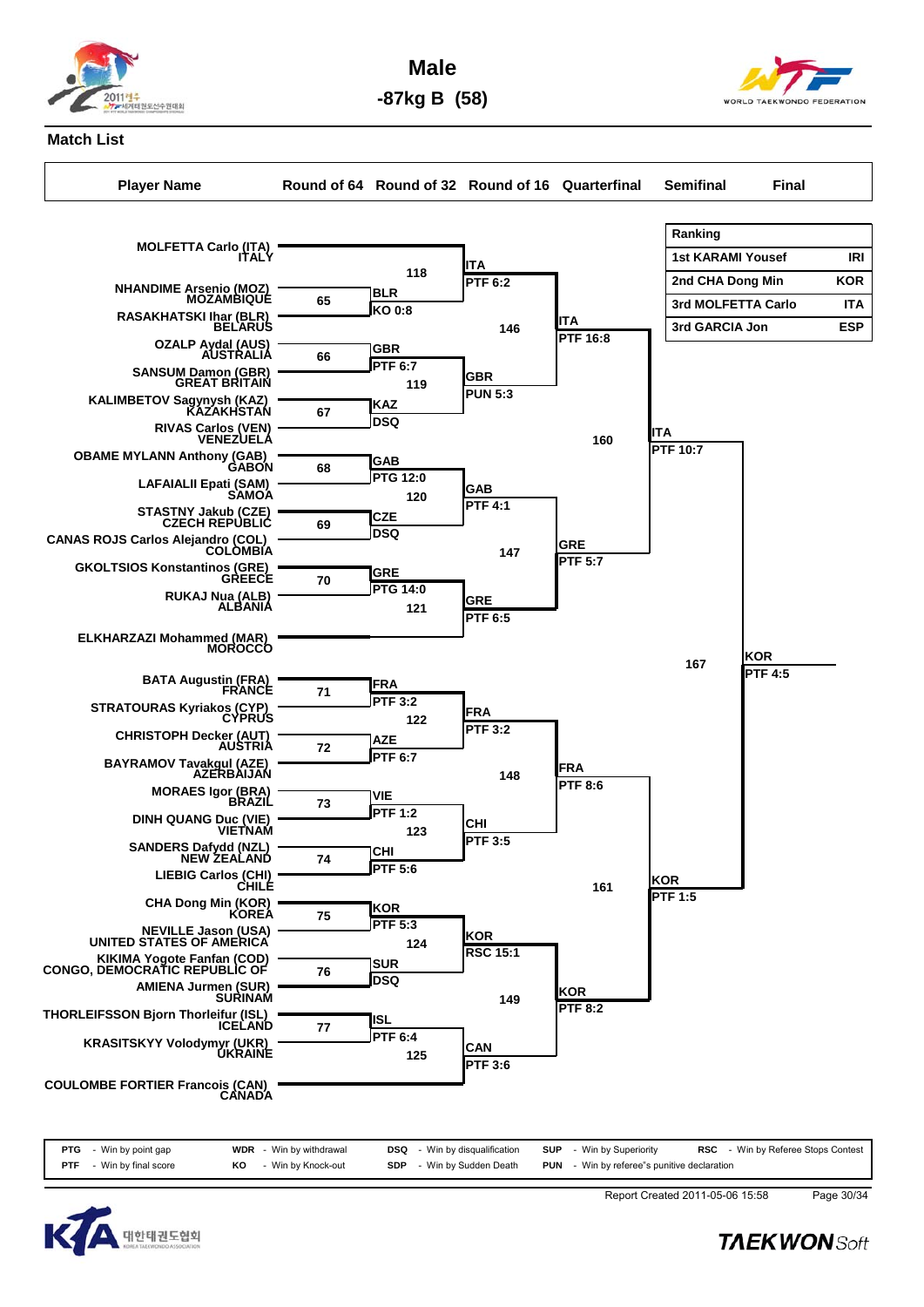![](_page_54_Picture_0.jpeg)

**Male -87kg Final (58)**

![](_page_54_Picture_2.jpeg)

# **Match List**

| <b>Player Name</b>          | Final   |                       | Goldmedalist             |            |
|-----------------------------|---------|-----------------------|--------------------------|------------|
|                             |         |                       | Ranking                  |            |
|                             |         |                       | <b>1st KARAMI Yousef</b> | IRI        |
|                             |         |                       | 2nd CHA Dong Min         | KOR        |
|                             |         |                       | 3rd MOLFETTA Carlo       | <b>ITA</b> |
|                             |         |                       | 3rd GARCIA Jon           | <b>ESP</b> |
|                             |         |                       |                          |            |
| KARAMI Yousef (IRI)<br>IRAN |         |                       |                          |            |
|                             |         |                       |                          |            |
|                             |         |                       |                          |            |
|                             |         |                       |                          |            |
|                             |         |                       |                          |            |
|                             |         |                       |                          |            |
|                             |         |                       |                          |            |
|                             |         |                       |                          |            |
|                             |         |                       |                          |            |
|                             |         |                       |                          |            |
|                             | $170\,$ | <b>IRI</b><br>PTF 8:6 |                          |            |
|                             |         |                       |                          |            |
|                             |         |                       |                          |            |
|                             |         |                       |                          |            |
|                             |         |                       |                          |            |
|                             |         |                       |                          |            |
|                             |         |                       |                          |            |
|                             |         |                       |                          |            |
|                             |         |                       |                          |            |
|                             |         |                       |                          |            |
|                             |         |                       |                          |            |
| CHA Dong Min (KOR)<br>KOREA |         |                       |                          |            |
|                             |         |                       |                          |            |
|                             |         |                       |                          |            |
|                             |         |                       |                          |            |

| Win by final score<br><b>PUN</b> - Win by referee"s punitive declaration<br>- Win by Knock-out<br>- Win by Sudden Death<br>KO<br><b>SDP</b><br><b>PTF</b> | PTG | - Win by point gap | <b>WDR</b> - Win by withdrawal | <b>DSQ</b> | - Win by disqualification | SUP | - Win by Superiority | <b>RSC</b> - Win by Referee Stops Contest |  |
|-----------------------------------------------------------------------------------------------------------------------------------------------------------|-----|--------------------|--------------------------------|------------|---------------------------|-----|----------------------|-------------------------------------------|--|
|                                                                                                                                                           |     |                    |                                |            |                           |     |                      |                                           |  |

![](_page_54_Picture_6.jpeg)

Report Created 2011-05-06 15:58 Page 31/34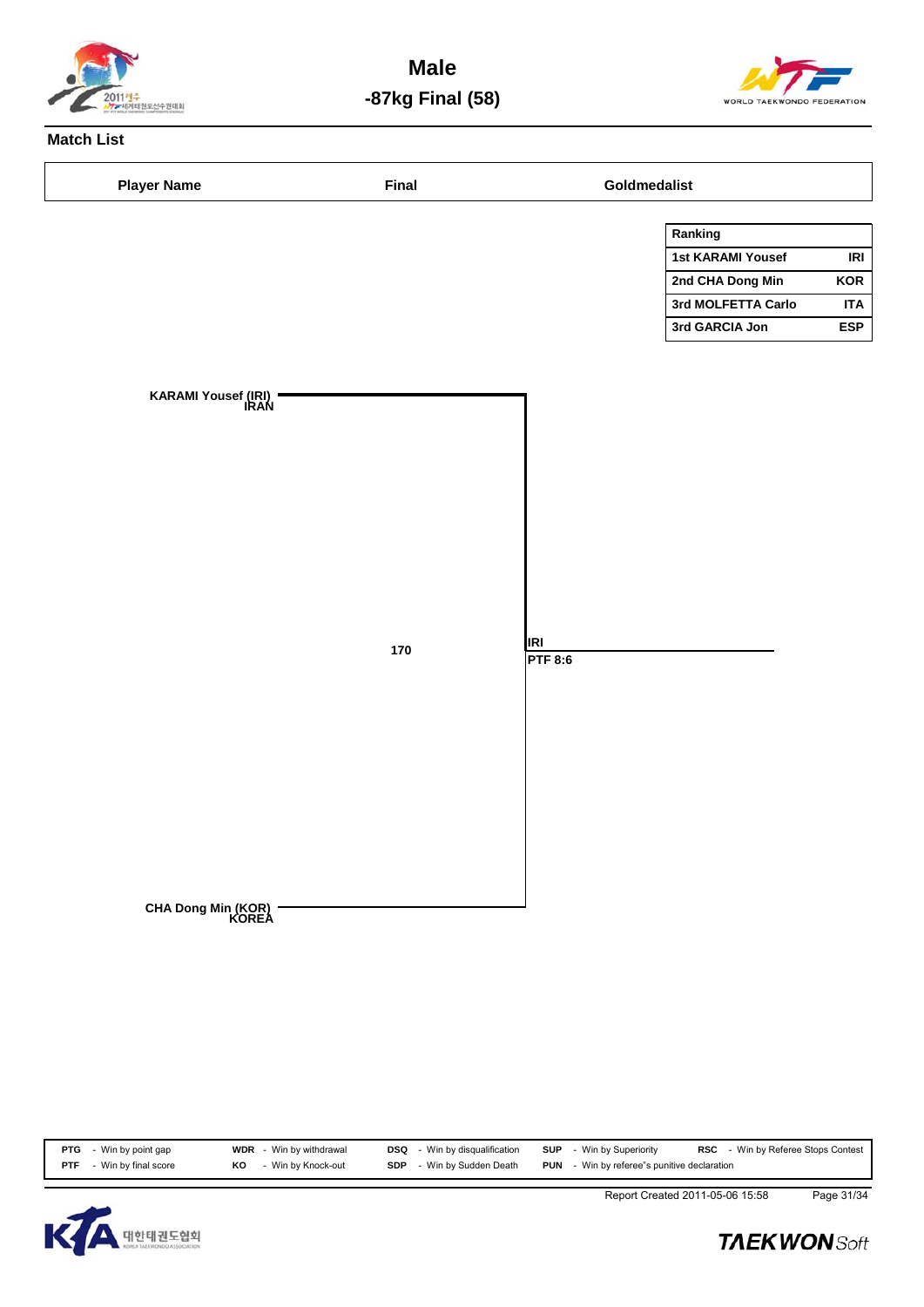![](_page_55_Picture_0.jpeg)

**Male +87kg A (49)**

![](_page_55_Picture_2.jpeg)

**Match List**

**Player Name Round of 64 Round of 32 Round of 16 Quarterfinal Semifinal Final**

**Ranking** 1st JO Chol Ho **KOR 2nd IRGASHEV Akmal UZB**

![](_page_55_Figure_8.jpeg)

![](_page_55_Figure_9.jpeg)

![](_page_55_Figure_10.jpeg)

**PTF** - Win by final score **KO** - Win by Knock-out **SDP** - Win by Sudden Death **PUN** - Win by referee"s punitive declaration

![](_page_55_Picture_11.jpeg)

Report Created 2011-05-06 15:58 Page 32/34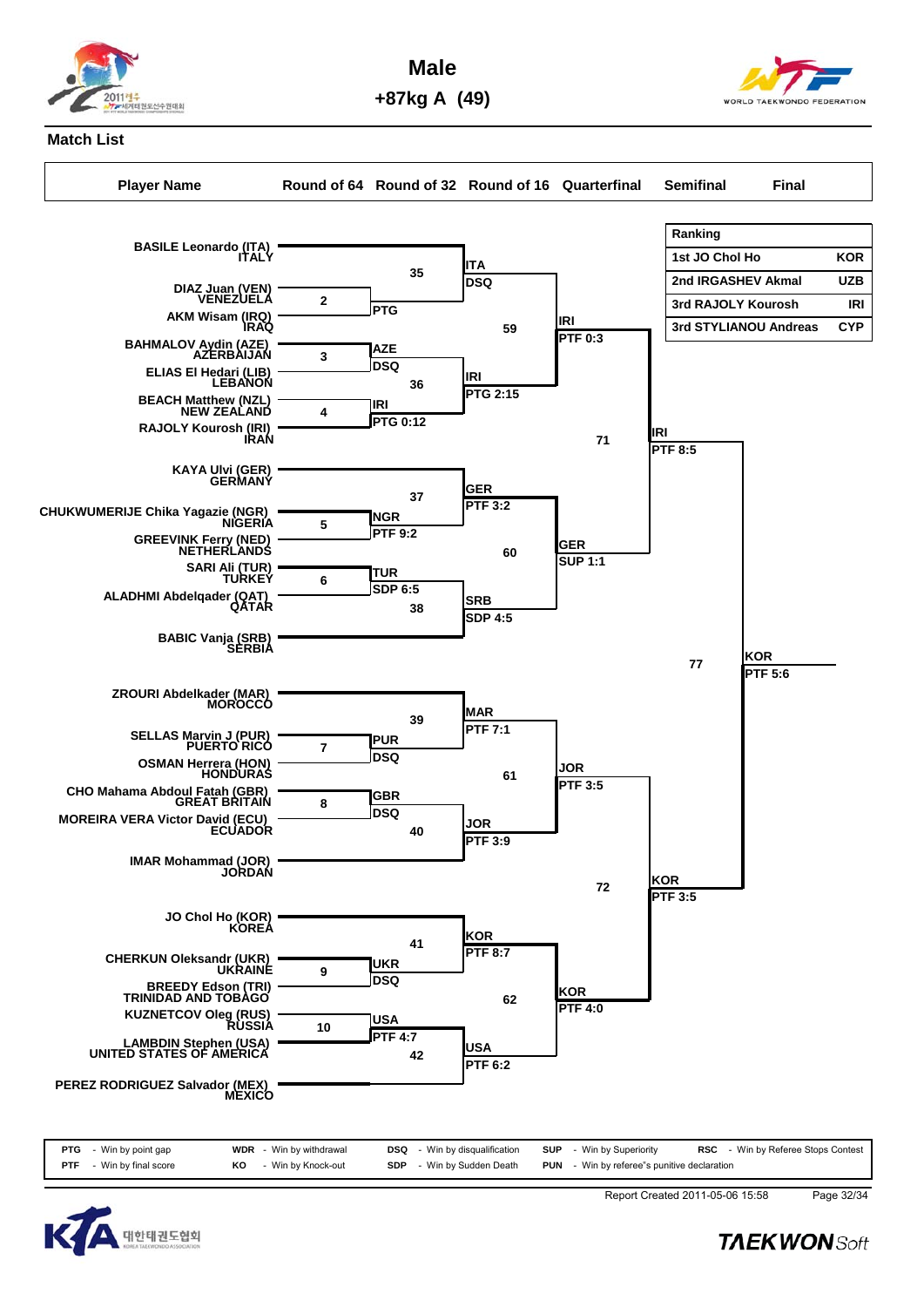![](_page_56_Picture_0.jpeg)

**Male +87kg B (49)**

![](_page_56_Picture_2.jpeg)

## **Match List**

**Player Name Round of 64 Round of 32 Round of 16 Quarterfinal Semifinal Final**

**Ranking** 1st JO Chol Ho **KOR 2nd IRGASHEV Akmal UZB 3rd STYLIANOU Andreas CYP**

![](_page_56_Figure_8.jpeg)

![](_page_56_Picture_9.jpeg)

![](_page_56_Picture_10.jpeg)

Report Created 2011-05-06 15:58 Page 33/34